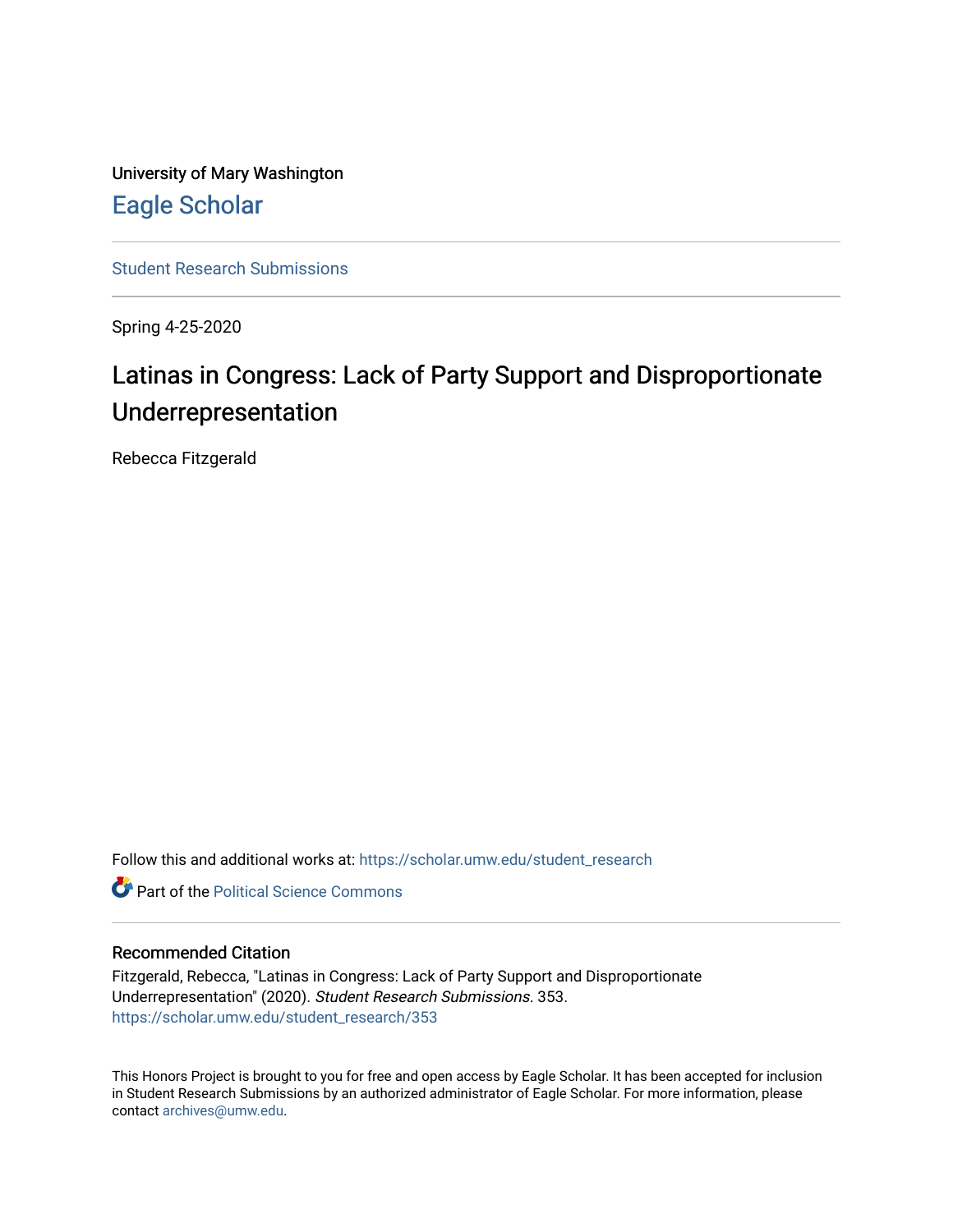Latinas in Congress: Lack of Party Support and Disproportionate Underrepresentation

Becky Fitzgerald

Thesis submitted for the degree of Political Science (Honors)

Dr. Rosalyn Cooperman

University of Mary Washington

Spring 2020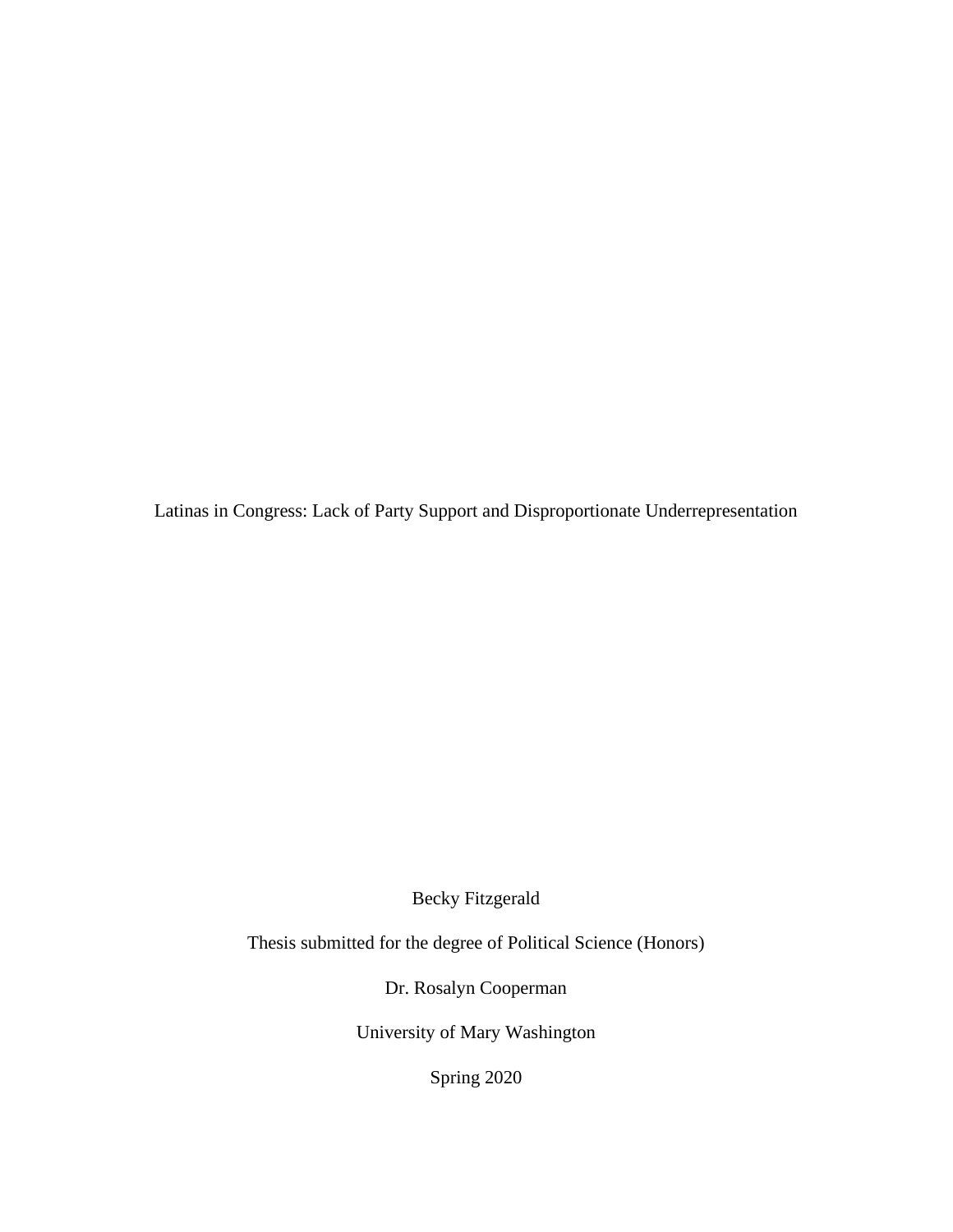# Introduction

The Latinx community<sup>1</sup> is the fastest growing demographic in the United States, accounting for more than half of the United States' population growth from 2008 to 2018, and making up roughly 18.3 percent of the population as of 2019 (Flores, Lopez, and Krogstad, 2019). As their numbers increase so does their political influence as a voter base, and many candidates as well as political parties have sought to secure the Latinx vote in elections (Desipio, 2006). The current political environment has a significant impact on the Latinx community in the United States, with recent rhetoric surrounding immigration and building a wall under the Trump Presidency creating a hostile environment for Latinx in the U.S. As of 2018, 55 percent of Latinx in the United States regardless of legal status worry that they, a family member, or someone they know will be deported (Lopez et.al., 2019). Additionally, about one-third of U.S. Latinx are either immigrants themselves, or their parents are immigrants (Lopez, et.al., 2019). It is now more relevant than ever that Latinx as a political constituency are represented in the United States government, as they are directly connected to the effects of anti-immigrant rhetoric and the impact it has on Latinx and immigrant communities. Immigration policy is a major issue in the United States today, and it also is of special relevance to Latinx voters.

As candidates for elected office, Latinas in particular run strong campaigns, with research showing that when they do run for office, they win (Bejarano, 2014: 134). In fact, Latinas are positioned better than their male counterparts, and are rated as having higher candidate qualities (Holman & Schneider, 2018; Ocampo & Ray, 2019). As women, Latina candidates offer unique perspectives on Latinx issues, some in particular that Latino men are unable to speak to, such as

<sup>&</sup>lt;sup>1</sup> Latinx is the gender-neutral term to refer to people of Latin-American heritage, and I use it throughout this paper to refer to the Latin American community within the United States.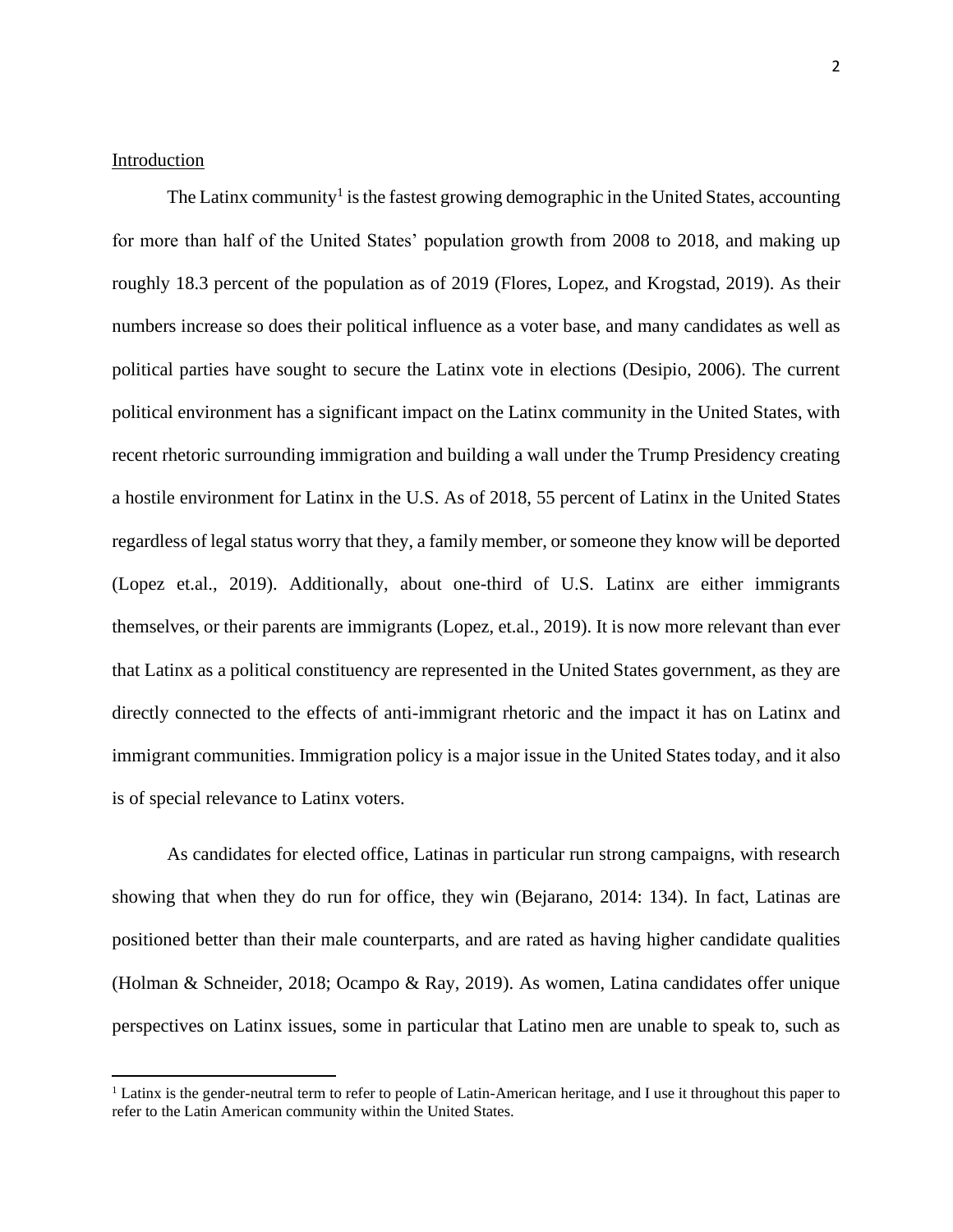the challenges that Latinas face in domestic violence cases. Specifically, Latina victims fear reporting their assaults due to anticipation of language barriers, and threats of deportation by their perpetrators or law enforcement (Barcaglioni, 2010). Despite the increase in Latinx in the U.S. and their relative strength as candidates, research shows that Latinx as a population are disproportionately underrepresented in the United States' Congress, holding just eight percent of Congressional seats this year (Gangitano, 2018; "Hispanic Heritage Month", 2019). Surprisingly, the numbers are more disproportionate for Latinas, as they hold just two percent of Congressional seats this term, and represent just 10 percent of the 127 women serving in Congress (Facts on Women, 2019; "Record Number of Latinos", 2019). In addition, the increase of women and minorities in Congress over the last decade has largely been isolated under the Democratic Party, with the majority of Latinx running for office for the Democratic Party (Bialik, 2019; Vital Statistics, 2019).

In this paper I analyze Latina underrepresentation in the United States House of Representatives by examining House primary elections over several election cycles to assess whether political parties gatekeep Latinas out of the general election, and how or whether party affiliation affects Latina candidate success. Extant research has considered the underrepresentation of women, women of color, and minorities in Congress, but has largely overlooked the experience of Latinas specifically. Research on Latinas' political success has examined candidate emergence, participatory orientations such as Latina's voting behavior and political community involvement, and voter perception among the Latinx and non-Latinx voter bases. These research efforts have produced mixed findings.

Candidate emergence studies have sought to explain the supply-side of Latina candidacies, and have found that Latinas like most women generally have lower political ambition than men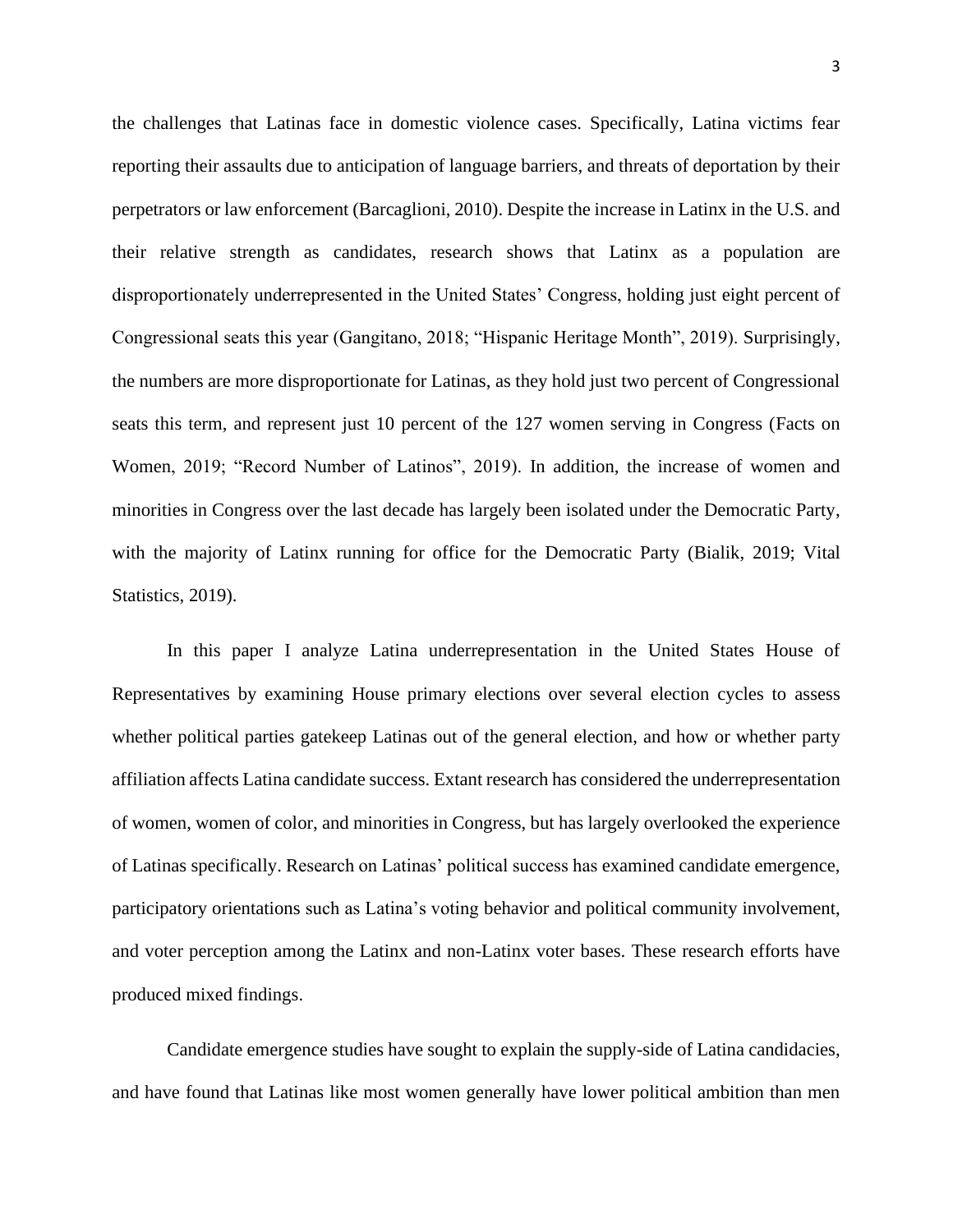(Holman & Schneider 2018), however participatory orientation studies have concluded that Latinas are more involved in local politics than men (Holman, 2016; Garcia, 2016; Gonzalez and Affigne, 2016). Voter perception studies have mixed results but generally conclude that voters prefer white men, white women, or Latino men compared to Latina candidates (Cargile, 2016). A large body of research covers the effects of intersectionality on Latina candidates' electoral successes, with mixed results showing advantages and disadvantages of the cross between race and gender (Bejarano 2014; Cargile, Merolla, and Schroeder, 2016; Hellwege and Sierra, 2016). Another area of research observes Latina officeholder behavior post-election emphasizing the great successes of Latina officeholders in light of continuing discrimination (Bejarano, 2016; Gonzalez and Affigne, 2016; López, 2016). A final area of research covers supply versus demand theory, which suggests that either Latinas are self-selecting themselves out of running for office, or they are not being recruited and receiving enough support from the party (Holman & Schneider, 2018).

My research looks at the crossover between supply and demand theory, and whether party affiliation could be a major influence in both supply and demand-side factors for the underrepresentation for Latina House candidates. I find that there are significant partisan-gaps present in where Latina House primary candidates run and are successful, which is key for understanding the impact partisanship might have for future Latina candidates. This project contributes meaningfully to what we know about the electoral experience of Latina congressional candidates and includes recommendations for what parties can and should consider when encouraging Latinas to run for elected office. Before turning attention to the experience of Latina candidates, however, it is important to first examine various research themes in women's political candidacy that explains women's underrepresentation more broadly.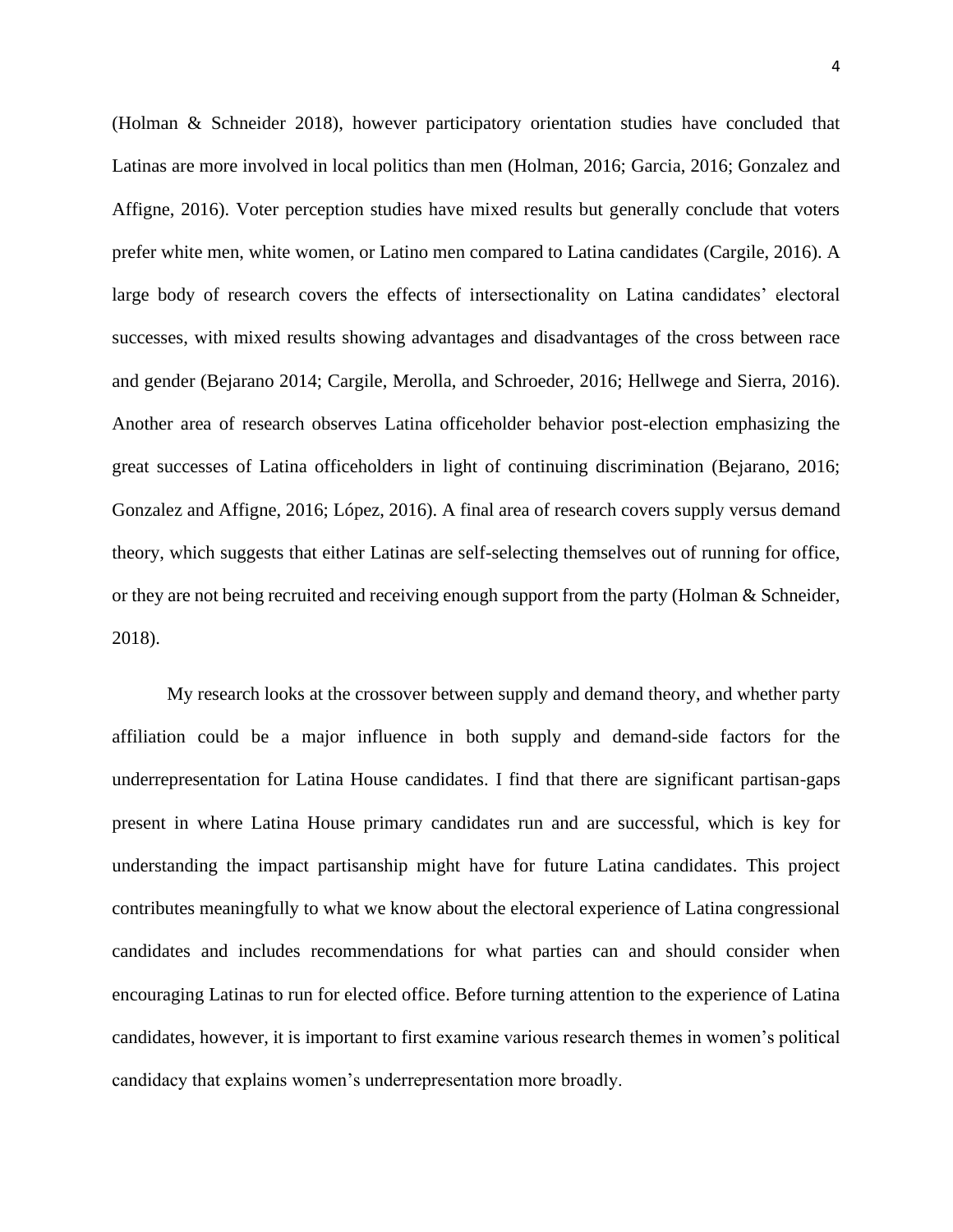## Previous Research on Women's Political Candidacy

# *Supply and Demand*

A central theme in women's candidate emergence considers whether the shortage of women candidates is a function of supply of women candidates or a lack of demand for them. Holman and Schneider (2018) define the supply side as women's choice not to run for elected office because of household duties, and careers they view as unconducive to politics. They define the demand side as the entities involved in recruiting and supporting candidates within the political party operation. While they find that framing women's capacity to run in supply-side terms has a dampening effect on women's political ambition, and framing it in demand-side terms increases their ambition, both treatments were found to be ineffective for Latinas. They also found that Latinas have lower levels of political ambition than Latino men overall, and claim this could be a result of the lack of scholarship there is on "non-elite" Latinas. Based on the finding that Latinas have lower levels of political ambition, it is possible that they are self-selecting themselves out of electoral candidacy; however, other research suggests demand-side factors are responsible for discounting Latina candidates (Ocampo & Ray, 2019).

According to Ocampo and Ray (2019), many factors affect minorities and women's decisions to run, such as co-ethnic district population and the strategic decisions of political parties and elites, which plays into the bulk of research that concludes minorities and women only run when they think they are likely to win. They find that potential Latinx candidates make a decision to run based on other challengers that would be running against them in the primary, whereas non-Latinx candidates are not as discouraged by this same consideration. The strategic decisions of Latinx candidates in choosing to run for political office therefore potentially diminishes their candidate pool, and can lessen the amount of Latinx who run for office compared to non-Latinx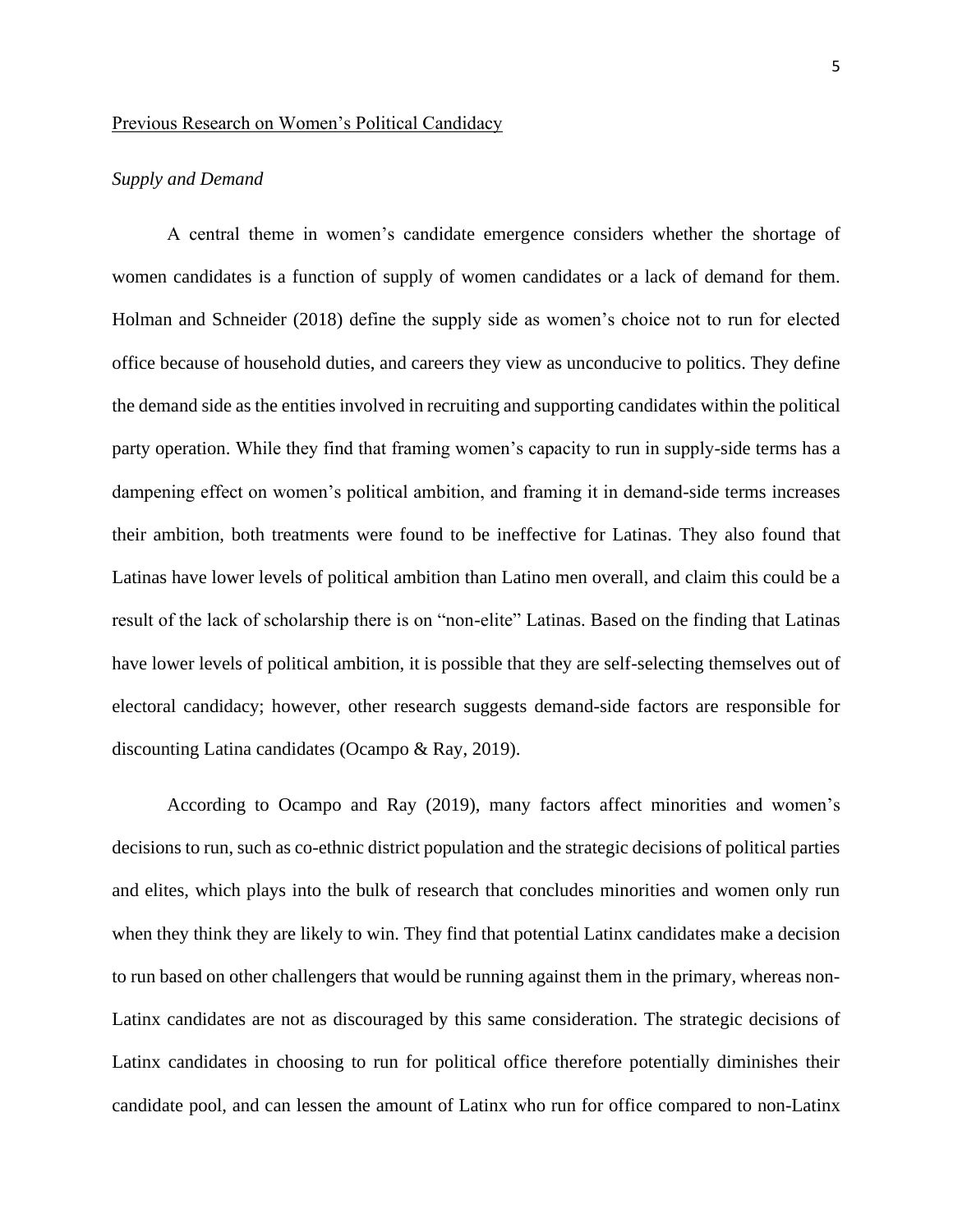candidates. However, their strategic choices may strengthen their chances of winning when they do run, because they choose races where they think they are more likely to win. In this respect, Latinx candidates can be seen self-selecting themselves out of races, or winning more races compared to their non-Latinx competitors due to their strategic decision-making. This research again points to a supply side explanation for women's and Latinas' underrepresentation.

Unfortunately for women and most Latinx, Ocampo and Ray (2019) also find that the recruitment process for new candidates largely excludes them because they are not typically found in the candidate recruitment circles made up of largely white men. Due to this biased recruitment process, the parties have made several inconsistent attempts to increase diversity in their candidate selection at the local level, which is a demand side argument. Over the last few decades, the Democratic Party has been more involved in recruiting Latinx candidates, and after the 2012 Presidential election, the Republican National Committee released a new Growth and Opportunity Project which had two sections focused on recruiting women and Latinx in particular (Ocampo & Ray, 2019; Republican National Committee, 2012). Despite these efforts, the current Republican Party climate under President Trump has "espoused hostile anti-Latino rhetoric and supported antiimmigrant policies" which undoubtedly have affected the increase in Latinx running under the Republican Party label (Ocampo & Ray, 2019: 5). They find that Latinx candidates are less likely to run if they are going to face a challenger in the primary and that Latinx are under-supported by their parties when they do run for primaries. They measure this by looking at support from sitting legislators in their party, which serves as an indicator as to the overall lack of support from their party system.

Ocampo and Ray (2019) also highlight prior research that points to how elite partisan networks and party support serve critical roles in the success of candidates, and since Latinx are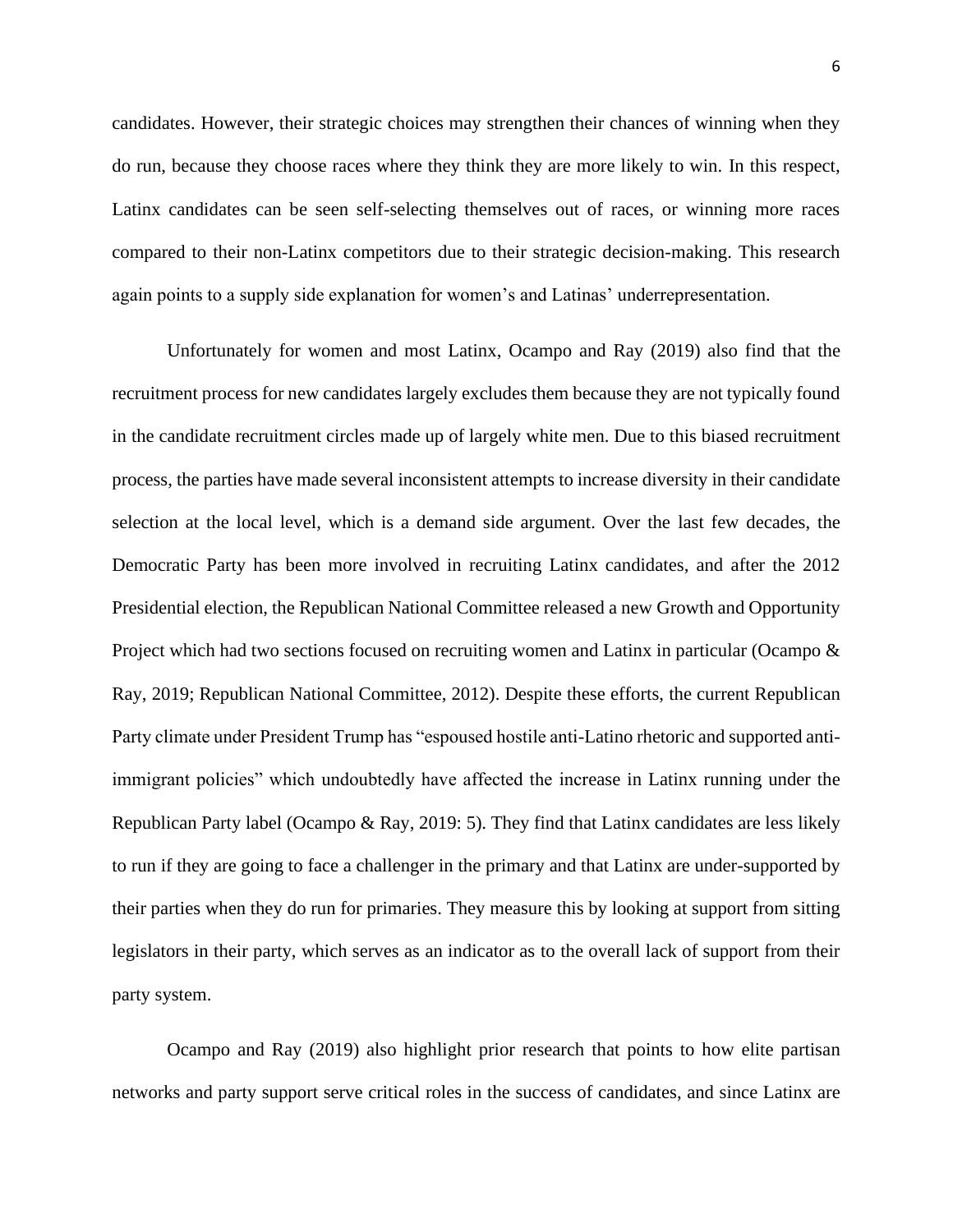not receiving this support, their success rates are disproportionate compared to other groups. They find that the discouragement Latinx face when anticipating a challenger in the primaries is only increased when partisan networks are not there to support them, and this leads to their further selfselection out of the race for candidacy. They also note that after women are recruited by parties, they receive minimal support which adds to the skepticism and discouragement to run. In sum, research that considers women's political candidacy from a supply and demand argument reveals a double disadvantage for Latina candidates – they tend to self-select out of political candidacy on the supply-side, and parties are often reluctant to openly court Latinas to run on the demand-side.

# *Participatory orientations of Voters and Women's Candidacy*

Scholars agree that the gender gap between Latino men and women in elected office is smaller than the gender gap between their Caucasian counterparts, yet Latinas still hold significantly fewer seats than Latinos (Ramírez and Burlingame, 2016; Gonzalez and Affigne, 2016). Due to this contradiction, some scholars have looked into Latina versus Latino political participatory orientations as citizens. For instance, Latinas are found to vote at higher rates than Latinos, and are more involved in more participatory forms of politics instead of institutional or power-related participation than men (Holman, 2016). Additionally, Latinas tend to focus their political energy on local-level community-style engagement (Garcia, 2016; Gonzalez and Affigne, 2016). An important finding is that although Latinas and Latinos have similar levels of political efficacy meaning they believe their participation in government matters, Latinas have less trust in the equality of the United States' government as a system (Garcia, 2016). This distrust in the government despite their belief that their individual participation matters could discourage Latinas from running for office and therefore contribute to explaining the gender gap among Latinas and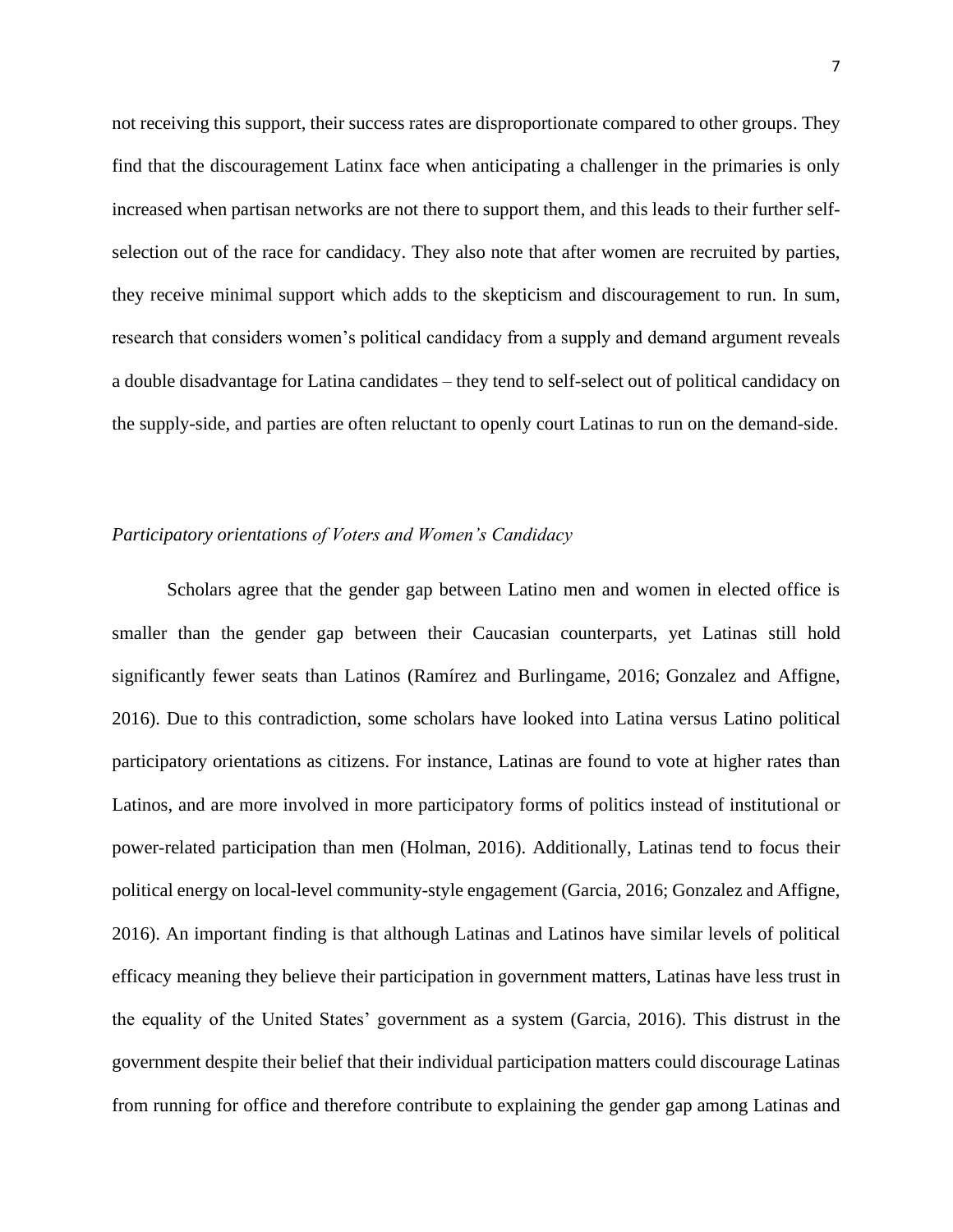Latinos. As a voter base Latino men and women tend to vote at lower rates than black and white voters, but Latinas vote at higher rates than Latinos do (Holman, 2016). Economic resources do not affect Latina's voter participation, as research shows that low-income and high-income Latinas vote at similar rates (Holman, 2016). Overall, Latinas have been found to engage in more community-level politics than Latinos, which is an advantage for their political experience, but also a potential factor in their self-selection out of the race for political office since Latinas are less interested in positions of power and institutional politics than Latinos.

### *Voter Perception*

Another area of research switches the focus from Latinx voters to American voters' perceptions of Latinx candidates. Cargile (2016) conducted a study to see how respondents viewed Latina candidate competency on traditionally masculine and feminine policy issues. She found that while Latinx and non-Latinx respondents view the Latina and Latino candidate as similar in competency on feminine issues, non-Latinx view the Latina candidate as less favorable than the non-racially descript feminine candidate (Cargile, 2016). This finding is consistent with the fact that Latina women have been more successful when running in districts with higher Latinx populations (Bejarano, 2016). While Latinx do view Latina women candidates as almost equal to their male counterparts, not many Latinx are registered to vote, which could pose problems for Latina's electoral success especially in districts with smaller Latinx populations. In other words, Latinas are not as likely to succeed in "whiter" districts and may have the additional effect of discouraging them from running.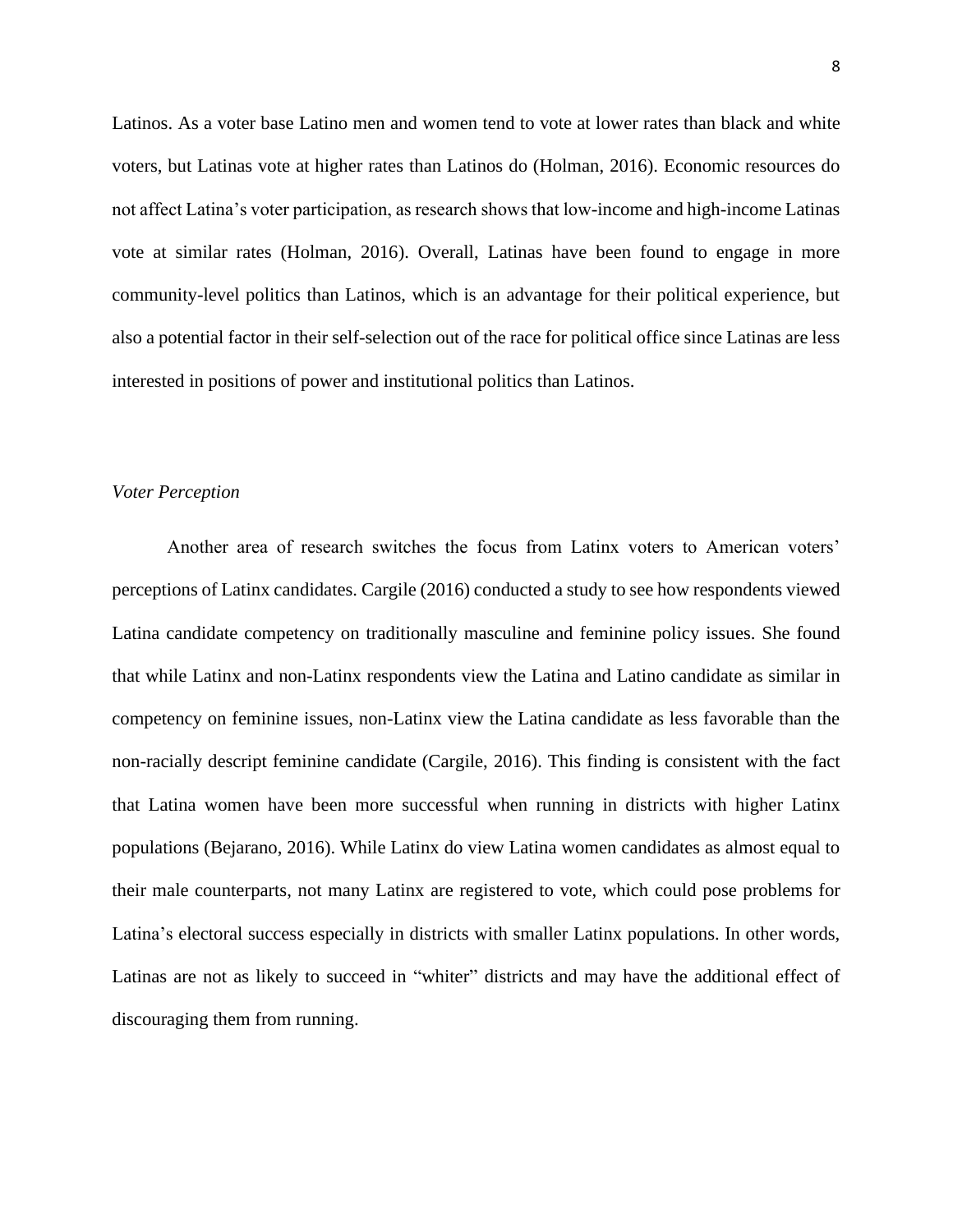## *Disadvantages Versus Advantages of Intersectionality*

Other research is concerned with whether Latinas have an advantage or disadvantage over Latinos due to the intersectionality of their race and gender. In a laboratory experiment concerned with gendered social and political issues, it appears Latinas are doubly disadvantaged due to the intersection of their race and gender; however, when looking at appeal to voter bases based on descriptive characteristics, Bejarano finds that Latinas are advantaged due to the intersection of their race and gender (Bejarano, 2014). In an experimental study, participants assessed the competency of different candidates on gender-associated traits in which candidates only varied by gender and race (Cargile et.al, 2016). Latinas were perceived as low on masculine trait factors, which are typically associated with leadership positions, and thus could make their electoral battle more difficult (Cargile et.al, 2016). The double element of the disadvantage is that Latinas are not perceived as having more feminine traits as a result of their race being associated with more feminine qualities, even though Latinos are perceived as having more feminine traits due to their race (Cargile et.al, 2016). While white women are perceived as having positive feminine qualities, and Latino men are perceived as having a positive masculine and feminine qualities, Latina women are not seen as possessing either, putting them at a disadvantage as candidates (Cargile et.al, 2016).

While the double disadvantage has been found to affect Latinas in regards to masculine versus feminine traits and policy issues, some researchers find that Latinas benefit from their intersectionality allowing them to appeal to two major voter coalitions, women and Latinx (Bejarano, 2014; Monforti and Gershon, 2016; Hellwege and Sierra, 2016). By utilizing intersectionality to their advantage, Latina candidates are situated to do better in elections than both Latinos and white women (Hellwege and Sierra, 2016).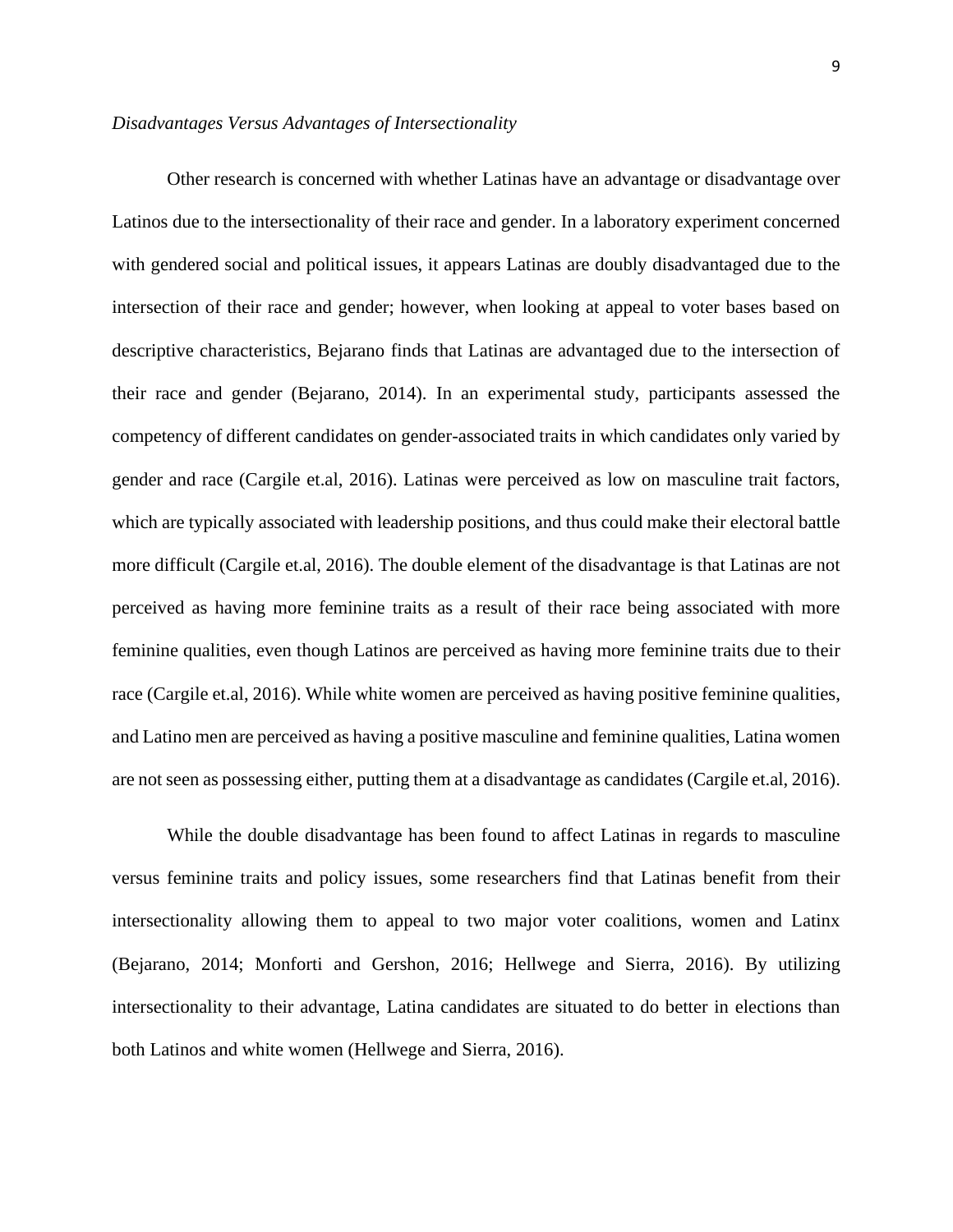The advantage of intersectionality is illustrated by the finding that Latinas are even more successful than their male counterparts when running in districts with higher co-ethnic populations (Holman & Schneider, 2018). This means that Latinas fare better in elections where districts consist mostly of Latinx voters. Latinas also have more instances of higher candidate qualities such as better education, better occupations, more previous political experience, higher campaign contributions, and more leadership experience (Bejarano, 2014). Bejarano points to other reasons that Latinas perform better in elections than Latinos, including the softening of perceived racial threat, where white voters will feel less of a racial threat due to Latinas' gender. Latinas also appeal to a broader range of voter coalitions due to their racial and gender identities (Bejarano, 2014). Even though Latinas are positioned to do better, and are more successful than their male counterparts in local districts with higher Latinx populations and Hispanic-owned businesses, they still hold fewer seats than Latinos (Bejarano, 2014). One finding that could explain this gap is that Latinas anticipate larger gender-based barriers in running for office than Latinos (Bejarano, 2014). As mentioned earlier, other researchers have looked into supply versus demand theory to see whether Latinas are self-selecting out of the race as candidates (Holman & Schneider, 2018). Despite the factors encouraging Latinas to self-select out of their candidacies, many have nonetheless run and won their races. As such, it's important to consider the experience of Latinas who occupy elected office and what their presence means for prospective Latina candidates.

## *Latinas in Office*

Research looking at successful Latina officeholders finds that Latinas in state elected office are typically found in southwestern legislatures, come from single-member districts, have legislature positions with no term limits, and are under the Democratic party label (Bejarano,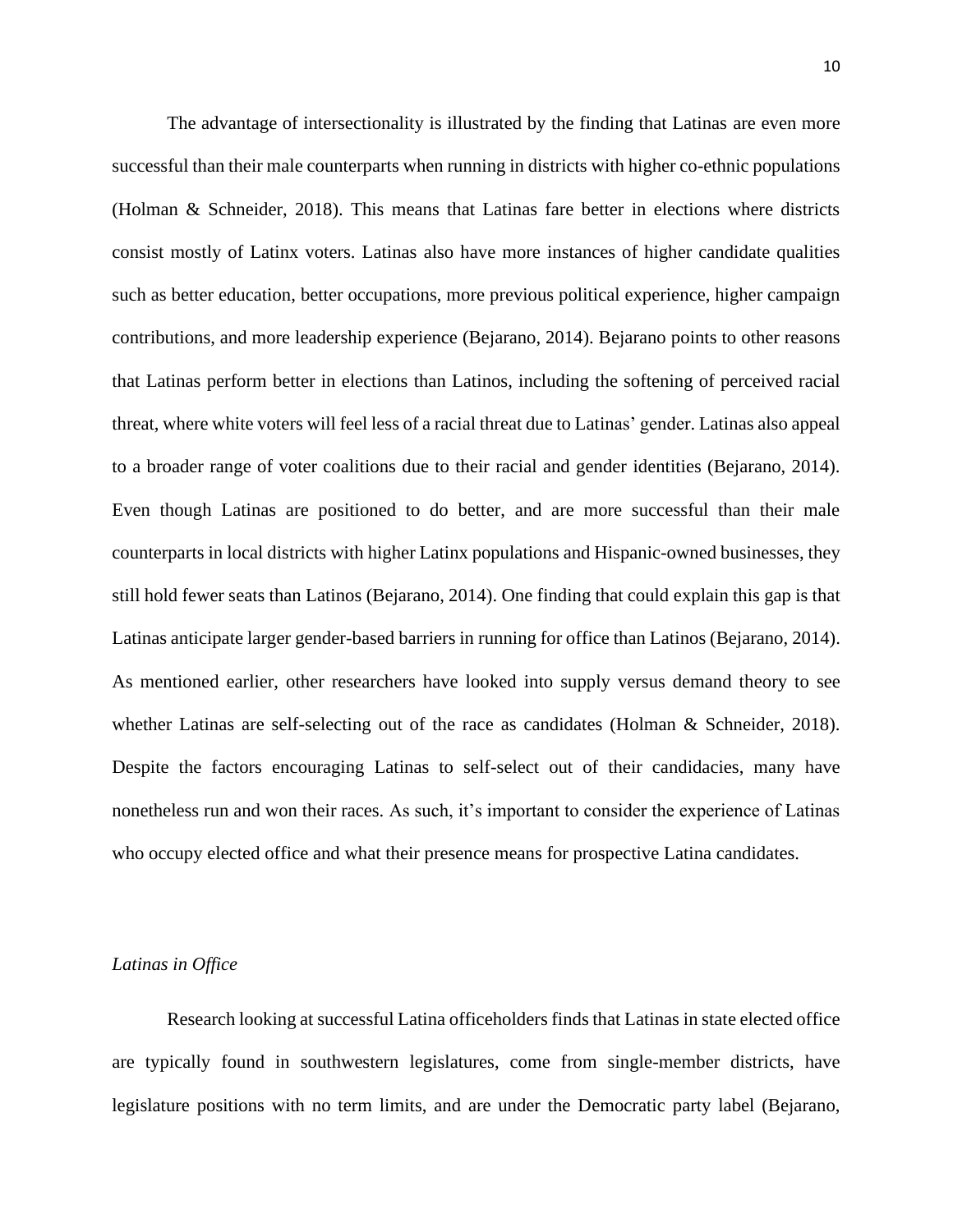2016). Latina elected officials have also been shown to place a high emphasis on the importance of participation in civic activities, having a positive role model in their lives, having a sense of connection to all Latinx in their communities, and serving as role models for other Latina girls (Gonzalez and Affigne, 2016). Latina women in office still face barriers after being elected, as illustrated by a case study on Leticia Van de Putte, a Texas state senator (López, 2016). Although State Senator Van de Putte specialized in Texas education, had 24 plus years of seniority in the legislature, and carried legislation concerning the education of low-income and language minority students, she was not chosen to be a member of the Select Committee on Public School Accountability to revamp the state's education system (López, 2016). This egregious example suggests that Latinas, though abundantly qualified, can face discrimination when vying for leadership positions within their own institution.

# *Party Differences in the Recruitment and Support of Latina Candidates*

With a few notable exceptions (Hellwege and Sierra, 2016), research has generally ignored how party affiliation interacts with Latinas electoral success even though significantly more Latinas in office are Democrats as opposed to Republicans. Historically, both Latinx and women voters have been associated with the Democratic Party, particularly in terms of voter bases assuming Latinx candidates are liberal, in the context of Latinx family socialization, women's selfidentification with the Democratic Party, and related social issues (Cargile et.al., 2016; Hellwege and Sierra, 2016; Barnes and Cassese, 2017). These findings present an interesting research question as to whether Latina women have higher rates of electoral success when running under the Democratic Party label than similarly situated Latinas running under the Republican Party, and how their success compares to their Latino counterparts.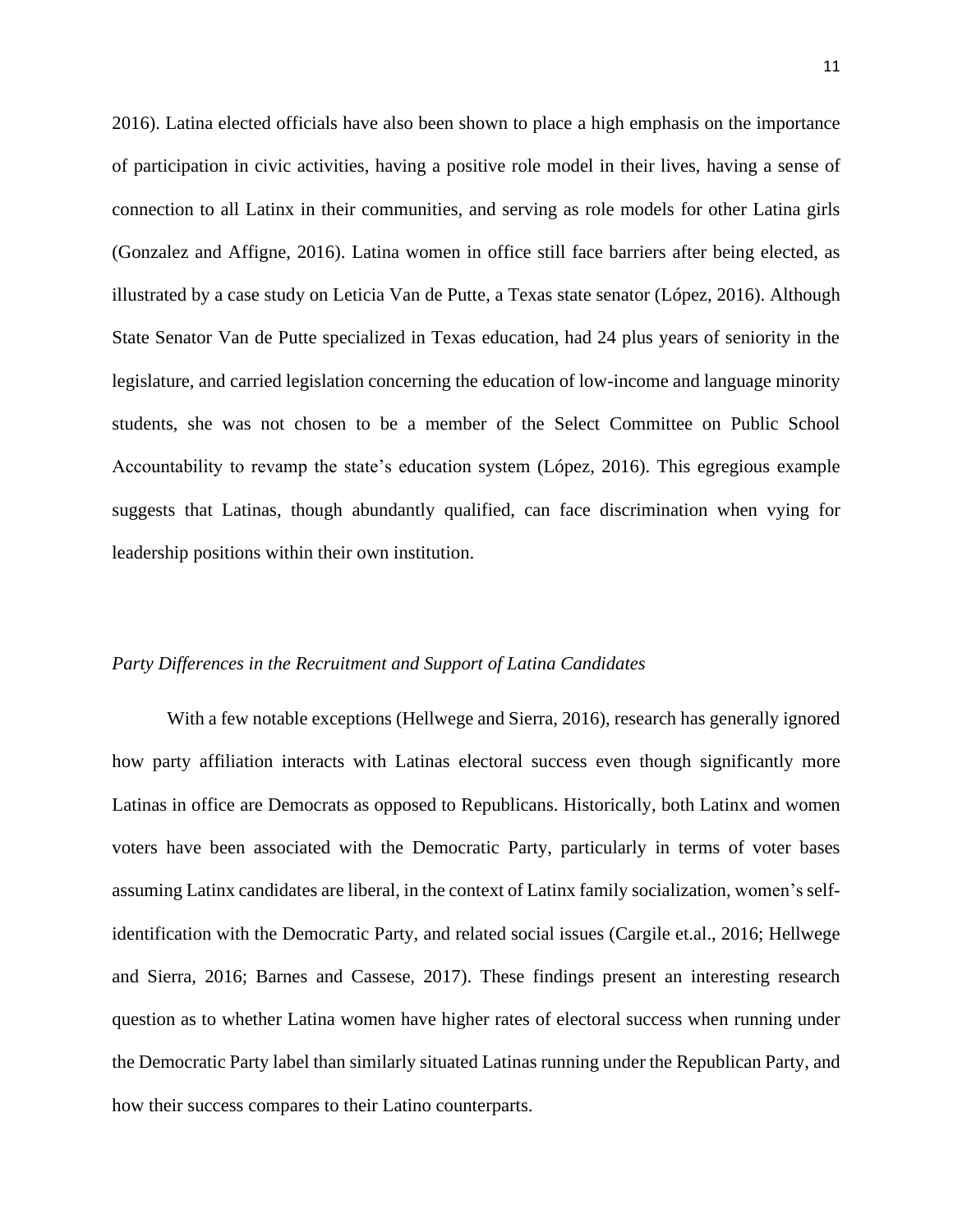Historically the Democratic Party has taken more efforts to recruit and support Latinx candidates, but as stated earlier, after the 2012 presidential election, the Republican National Committee released a report detailing their plans to incorporate diverse groups and change the party message (Ocampo & Ray, 2019; Republican National Committee, 2012). Despite these earnest efforts by the Republican Party, there has not been a significant increase in Republican Latinx elected to office.

Party recruitment plays a significant role in the success of candidates, especially for women (Butler & Preece, 2016). They found that only 22 percent of women who run come up with the idea themselves, with the remainder running because someone suggested it or encouraged them to In addition, women get recruited less often and less vigorously than men, meaning less women than men overall are disposed to run for office. Even when women are recruited, they respond less positively and believe that party resources will be disproportionately shared among themselves and their male counterparts; a belief that is exacerbated among Republican female candidates in particular. Women's perceptions that the party will not provide them with equivalent resources as they do for men is more than just a gut feeling, as it has been shown that the parties have a strong bias to favoring men's leadership over women's, even when the strength of their leadership is equivalent (Piscopo, 2019). In fact, "Parties give women fewer financial resources, restrict their access to the media, and treat them as tokens, raising their financial and emotional costs" (Piscopo, 2019: 820). For Latinas as minority women, the odds only get worse (Piscopo, 2019). For elections in the United States from 2012 to 2014 only 5 percent of ballots had one woman of color, compared to 90 percent of ballots that had at least one white candidate (Shah & Juenke, 2019). In sum, Latinas are likely to suffer from supply and demand-side disadvantages where Latinas get recruited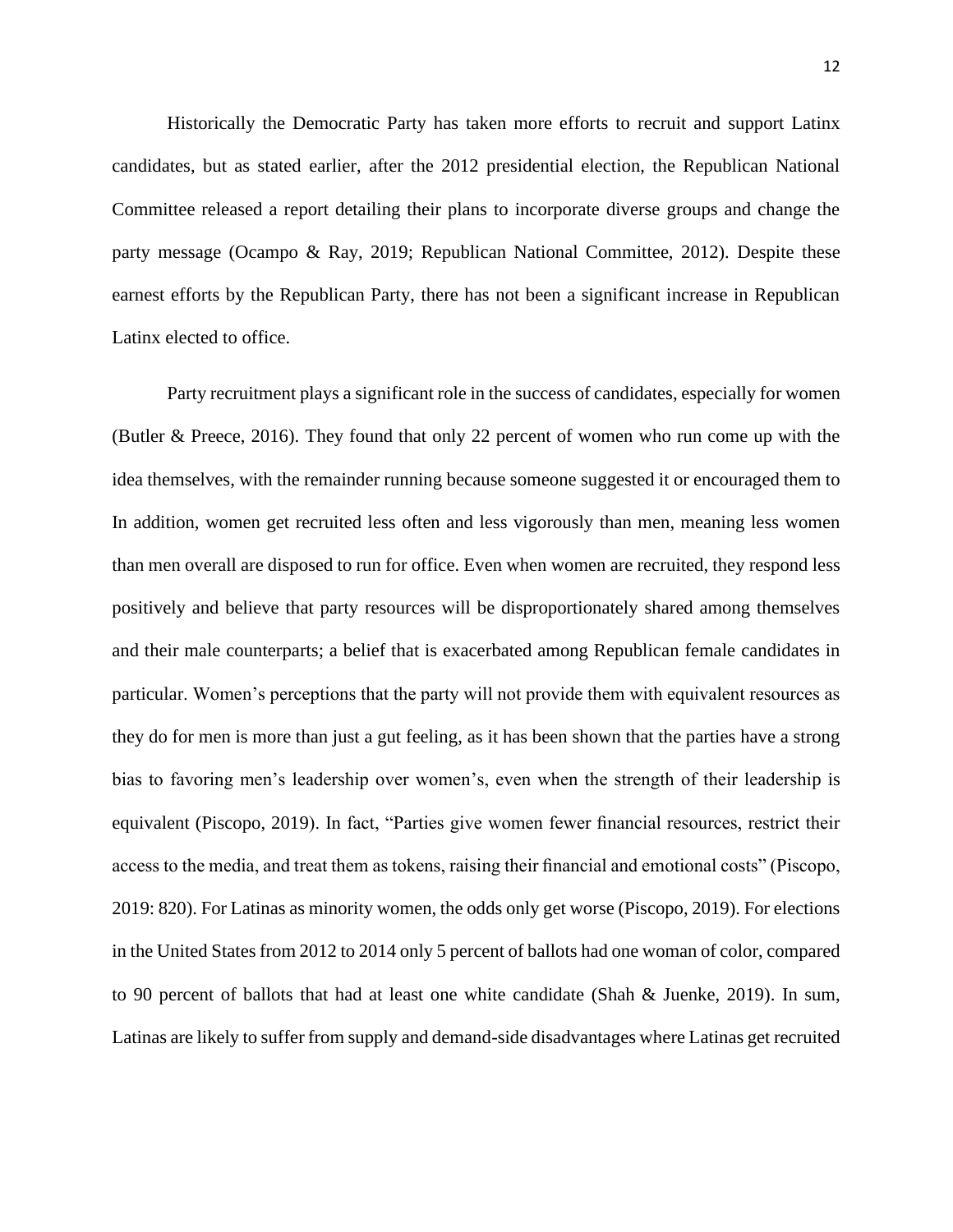less often than men, and are more likely to shy away from running in anticipation of a lack of party support.

Party recruitment and support is incredibly important for the success of candidates, as party support significantly increases resources (Hassell, 2016). Hassell finds that without party support, candidates typically do not have the monetary resources to be able to run a competitive campaign and acquire a competent campaign staff. Candidates who realize they are fighting against the resources of the party tend to drop out in hopes of being able to get party support another year to increase their odds of winning. Candidates who decide to challenge the party risk opportunities for future party support, and tend to lose their general election race as 80 percent of party supported candidates win (Hassell, 2016). Party chairs are integral in determining what candidates will be selected in the general election to represent the party, and given the increased chances of success with party support it is essential that candidates impress Party chairs. Unfortunately for Latinas, Party chairs see Latinx as significantly less likely to win an election, reducing the likelihood they will be chosen solely because of their race (Doherty et.al., 2019). According to a study conducted with Party chairs, simply having a Latinx name makes a candidate 9.8 percentage points less likely to be selected than a candidate with a white name (Doherty et.al., 2019). Clearly Party chairs view Latinx candidates as weak, enough to cost the candidate the primary race, deeming them a risk to the party's success (Doherty et.al., 2019). When compounding this effect with the widespread belief within parties that female and minority candidates are assumed to be more liberal by voters, it suggests that the Republican Party is systematically neglecting to support Latina candidates because of their race and gender (Doherty et.al., 2019).

Latina candidates have the skill and the ability to win elections and are still underrepresented (Bejarano, 2014). On the demand side, party structures and elite networks have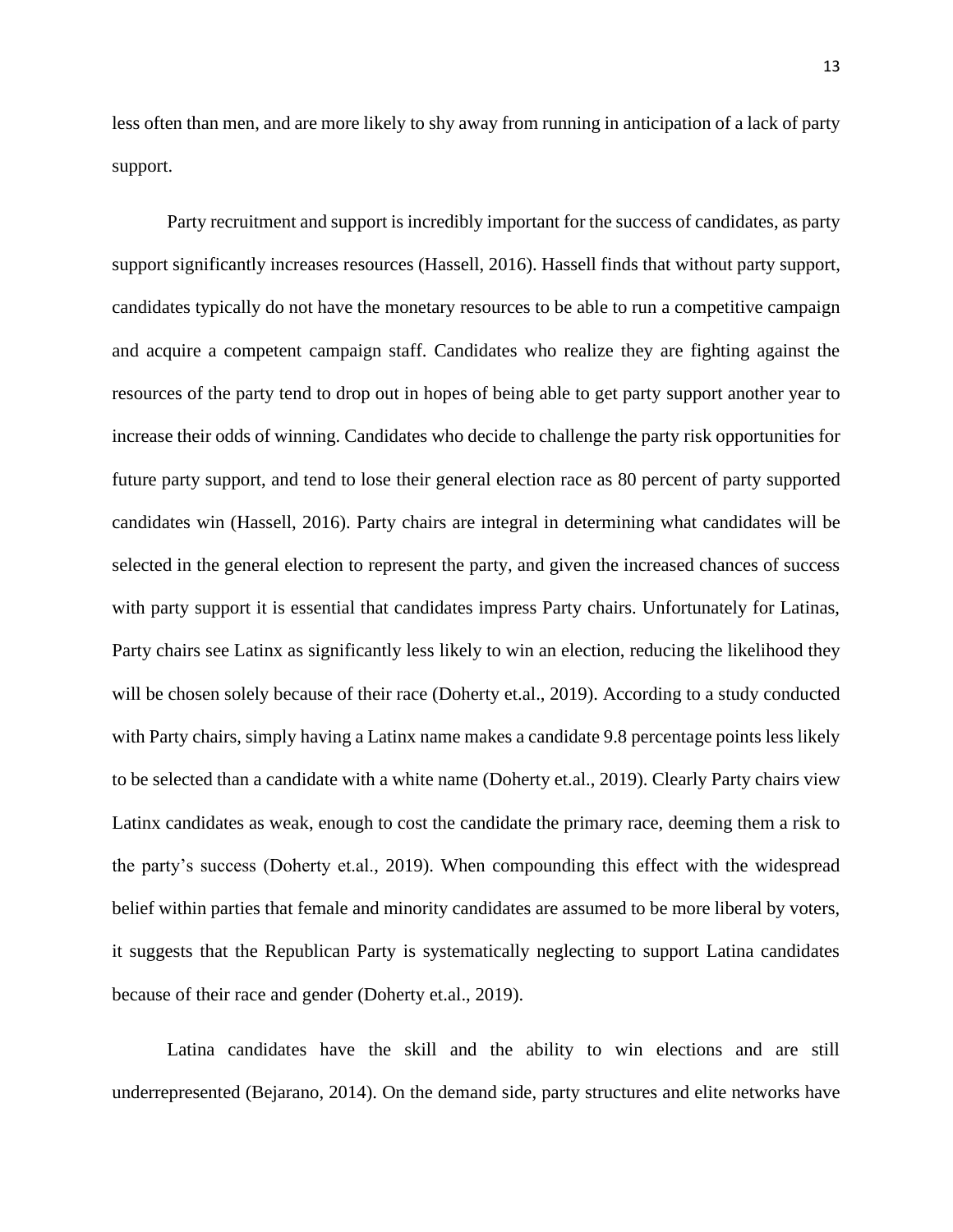been unsupportive of both Latinx and women as candidates, and recent efforts to fix these discrepancies have fallen short (Ocampo & Ray, 2019). The supply side has illustrated that knowing these barriers lay ahead, Latinos, women, and Latinas as groups tend to self-select themselves out of the race for candidacy in anticipation of a low chance of success (Ocampo & Ray, 2019). More Latinas have run under the Democratic Party as opposed to the Republican Party, and Latinas who are under the Democratic Party label are more likely to win elections (Bejarano, 2014). Given the importance of party recruitment and resources for the success of candidates, these factors suggest that there could be a sizeable difference in how the two parties treat Latina women seeking electoral office, and how these women interpret the parties' stance on their potential candidacy. Taken as a whole, this research on women's political candidacy, and the experiences of Latinas specifically, inform my expectations about the presence of Latina House candidates and the party label under which they run.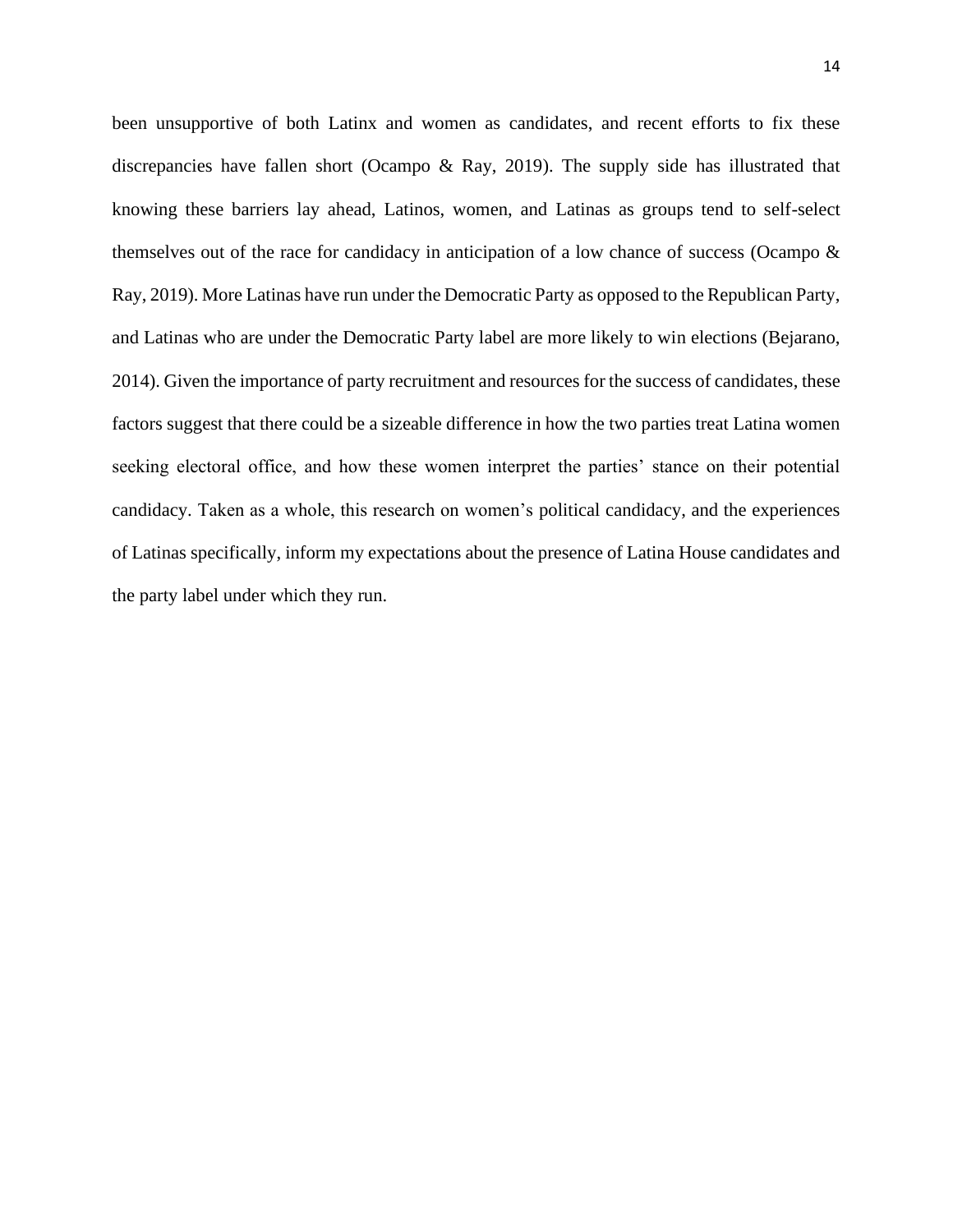## **Theory**

In light of the aforementioned research, I believe a combination of supply-side and demandside factors are responsible for the lack of Latinas in political office. I anticipate that Latina House candidates make strategic decisions to run based on their expectations of demand-side factors such as party support and voter behavior, which results in their self-selection out of the race for office. Given that supply-side research establishes that women and minorities are less likely to run for office unless they are recruited or encouraged to run, I expect few Latinas to run in House congressional primaries since women and minorities are largely not included in party recruitment circles (Butler & Preece, 2016; Piscopo, 2019). Additionally, since women, minority candidates, and Latinx as a group specifically are more strategic in their decisions to run for political office, I anticipate that Latinas are less likely to run in primary races that they are unlikely to win and will seek out more partisan friendly districts. As a result, I expect more Republican Latina candidates to run in red districts and more Democratic Latina candidates to run in blue districts.<sup>2</sup>

Due to demand-side factors and the historical associations between Democratic Party values and women and minorities among voters and Party Chairs, I expect more Latinas to run under the Democratic Party label with an expectation of fewer barriers to success. I anticipate that Republican Latina House primary candidates will be doubtful of gaining the Republican Party's support for the general election due to voters' assumptions about their ideologies leaning more left, and will opt out of running. Since more Latinas have run under the Democratic Party label

<sup>&</sup>lt;sup>2</sup> Since I am only looking at the experience of Latina House primary candidates, I am unable to directly measure this, as I would need to compare the district partisanship of Latina Democratic and Republican candidates to non-Latina Democratic and Republican candidates for each race type. Unfortunately, this comparison is outside the scope of this thesis, so I will be comparing the experience of Republican Latina candidates directly to Democratic Latina candidates, which reduces the strength of my conclusions for this measure.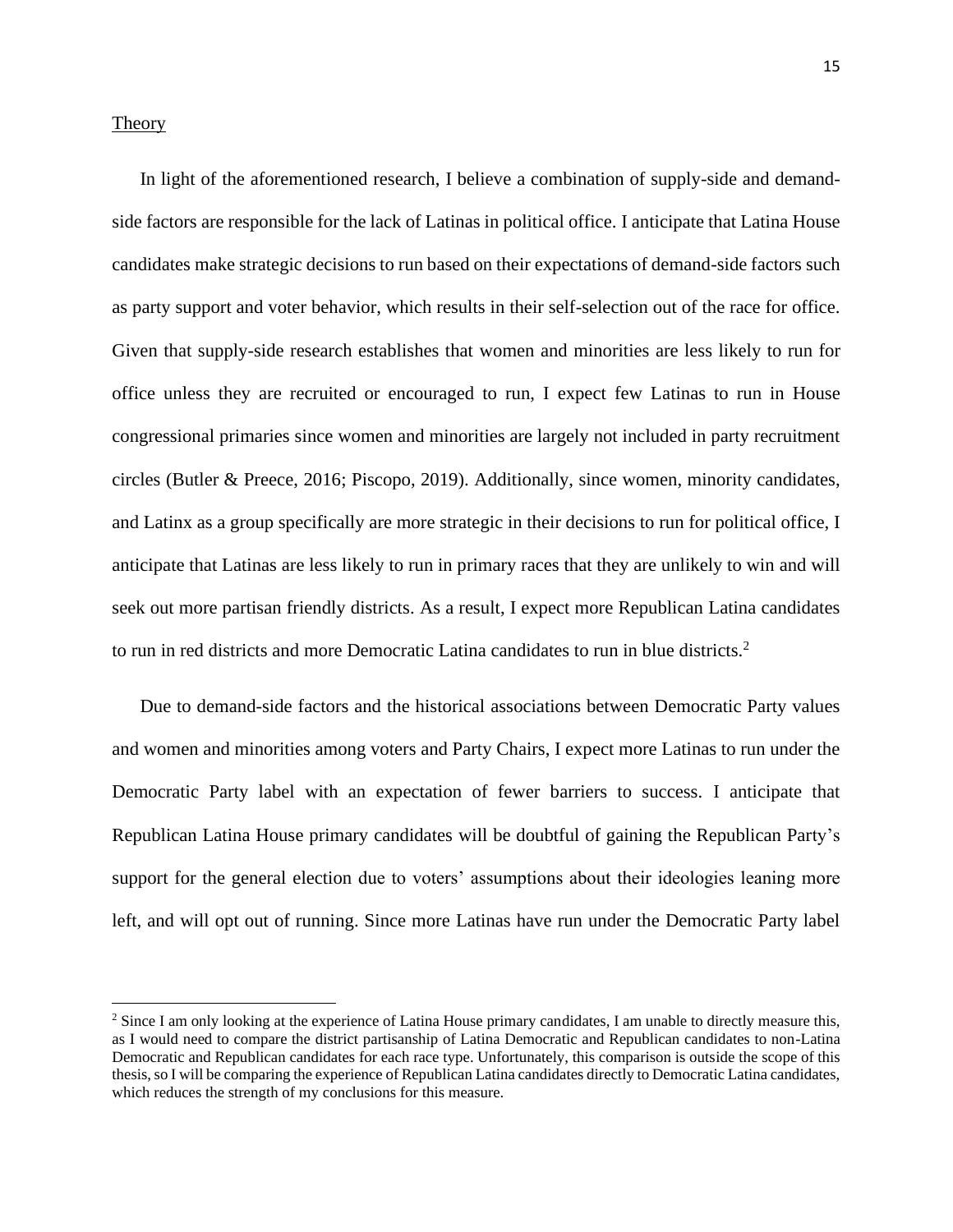and fit the voter mold of more left leaning ideologies, I also expect to see more Democratic Latina candidates winning their House congressional primary races than Republican Latina candidates.

Finally, given the research detailing the advantages and disadvantages of intersectionality for Latina candidates and the experiences of women in political office, I anticipate that most Latina candidates will lose to male competitors as a result of the combination of their race and gender. Considering research demonstrates that voters do not see Latina candidates as possessing masculine qualities which are integral to Republican Party values, and women and minorities are seen as more liberal ideologically, I anticipate more Republican Latina candidates will lose their House primary races compared to Democratic Latina candidates. I do not anticipate many Latinas losing to white women, as white women are also significantly underrepresented in the U.S. House of Representatives and are deterred from running by a lot of the same factors that deter Latinas from running ("Women in the U.S.", 2020). Therefore, I anticipate few white women will run, and in primary races where they compete against Latinas, I anticipate both white women and Latinas will lose to male competitors.

In terms of race type, political candidates have a better chance of winning in open seat races than running as challengers against incumbents, so I anticipate that more Latina candidates will run in open seat races than as challengers. The opportunity for Latinas to run in open seat races varies, as it depends on how many seats are up in that election cycle and where those seats are located. Some open seats are based in highly partisan districts where the specific candidate matters less than their party affiliation, whereas others are in mixed districts making those open seats winnable for candidates from both parties. I anticipate that most Latina candidates will run in partisan-safe open seat races, with more Democratic Latina candidates running in partisan-safe open seat races compared to Republican Latina candidates, because they are viewed as particularly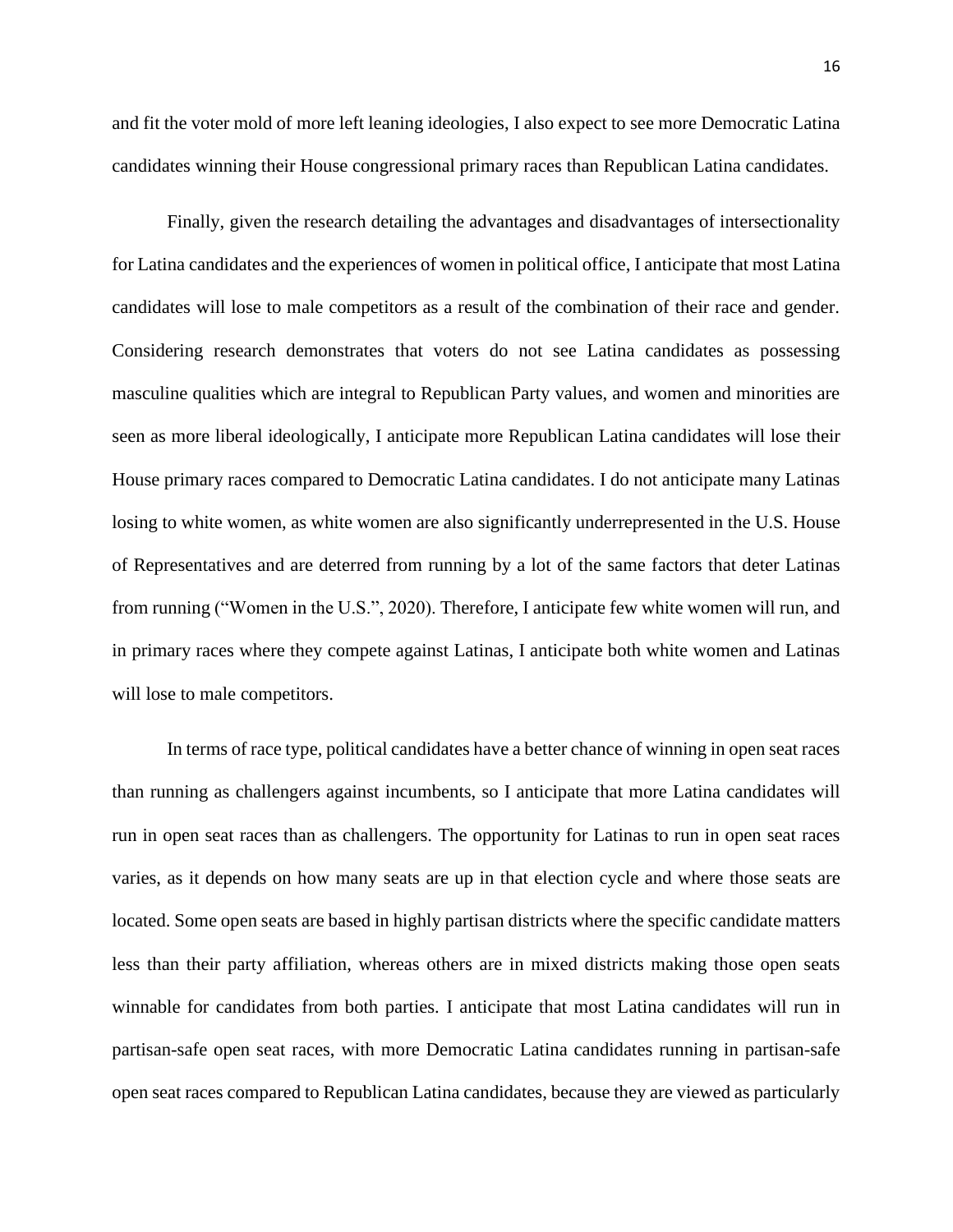left-leaning given the combination of their race, gender, and party label. Republican Latinas potentially have more appeal in battle-ground districts due to the combination of their conservative party label and left-leaning associations as a result of their race and gender, so I anticipate more Republican Latinas will run in battle-ground open seat races than Democratic Latinas.

## Research Design

My project examines Latina political candidacy to the U.S. House of Representatives and the role that political parties play, if any, in their candidacies. I analyze congressional primary election data across four congressional election cycles from 2012 through 2018 in four states. Specifically, I analyze election data from Arizona, California, Florida, and Texas due to their large Latinx populations as a percentage of the state, and their diverse partisan leanings measured by the percentage of votes cast for the Presidential elections in 2012 and 2016. States with high Latinx populations provide a more favorable electoral environment for Latinas, as research shows they perform better in districts with larger Latinx populations (Bejarano, 2016). Therefore, Latinas who run in House districts in Arizona, California, Florida, and Texas have greater chances of success than Latinas who run in other states with smaller Latinx populations.

I have chosen 2012 through 2018 because it represents two presidential election years followed by two congressional midterm election years with vastly different partisan outcomes. Examining multiple election cycles allows for generalization beyond a specific favorable or unfavorable partisan electoral context, as it is well established that presidential midterm election cycles are unfavorable for the Presidential Party in power (Hinckley, 1967; Campbell, 1966; Campbell, 1993; Erikson, 1988). I use the percentage of the vote received in the state and also in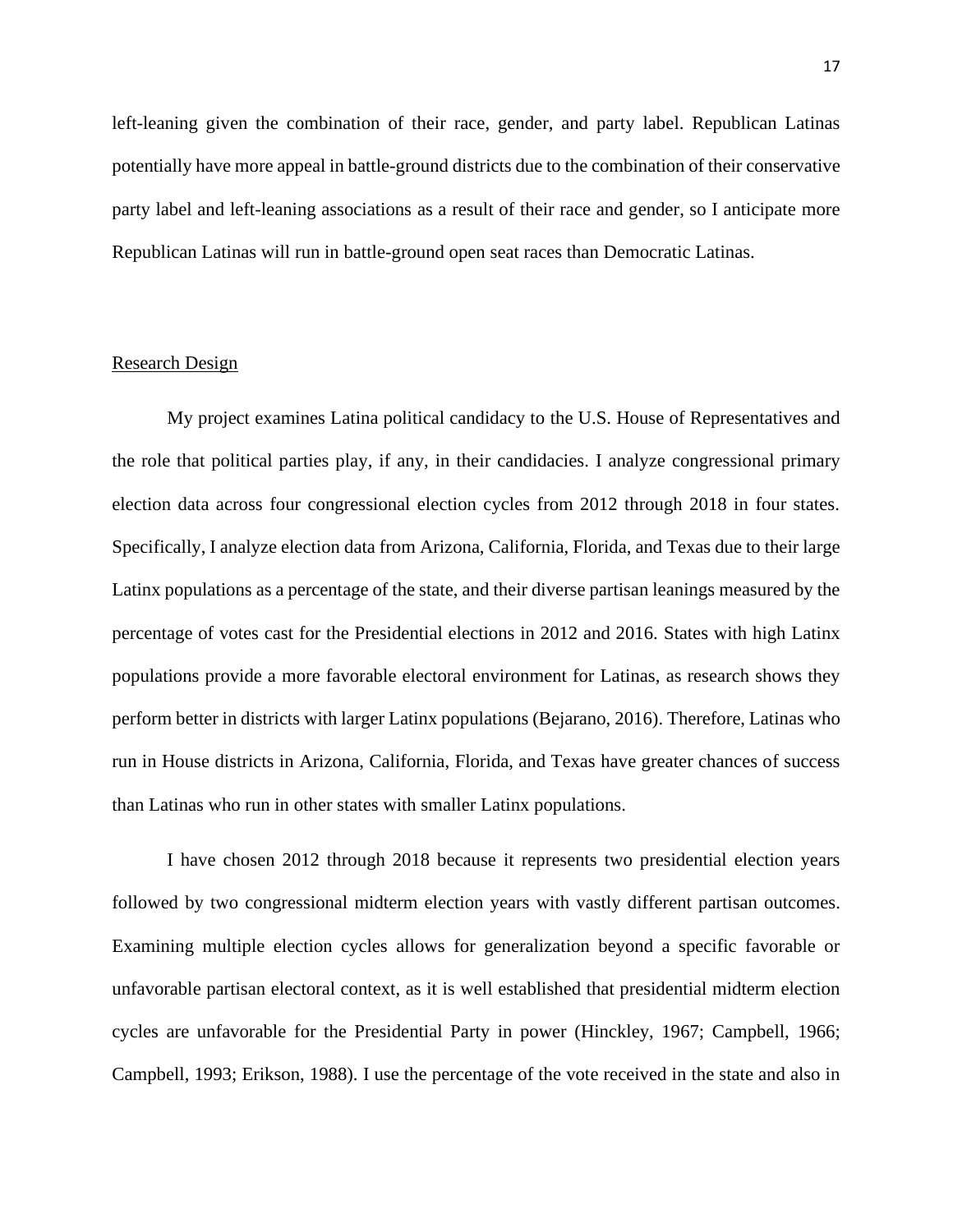each congressional district by the Democratic presidential candidate in 2012 and 2016 to determine state and congressional district partisanship. Tracking district partisanship allows me to identify whether Latina candidates run in friendly or less partisan friendly districts, and if there's a difference among Republican Latina candidates and Democratic Latina candidates. It also allows me to better understand the partisanship of the districts in which Latinas run as incumbents, challengers, and for open seats. I look at districts and races where Latinas both won and lost to determine what conclusions we might reach about where Latinas are running and winning, and where they are running and losing, particularly as it relates to the role that political parties may play in supporting Latina candidates.

I determined where Latina candidates ran by looking for Latinx surnames on the election fact sheets for each election cycle posted by the *Center for American Women in Politics*, as well as crosschecking names with *Ballotpedia* and *Wikipedia* primary race data for all four cycles.<sup>3</sup>

<sup>&</sup>lt;sup>3</sup> I could have missed Latina candidates without Latina surnames, and it could be possible that some candidates in my study are not actually Latinas, given that racial/ethnic data was not available for most candidates I found. Therefore, a certain level of error is assumed in my findings.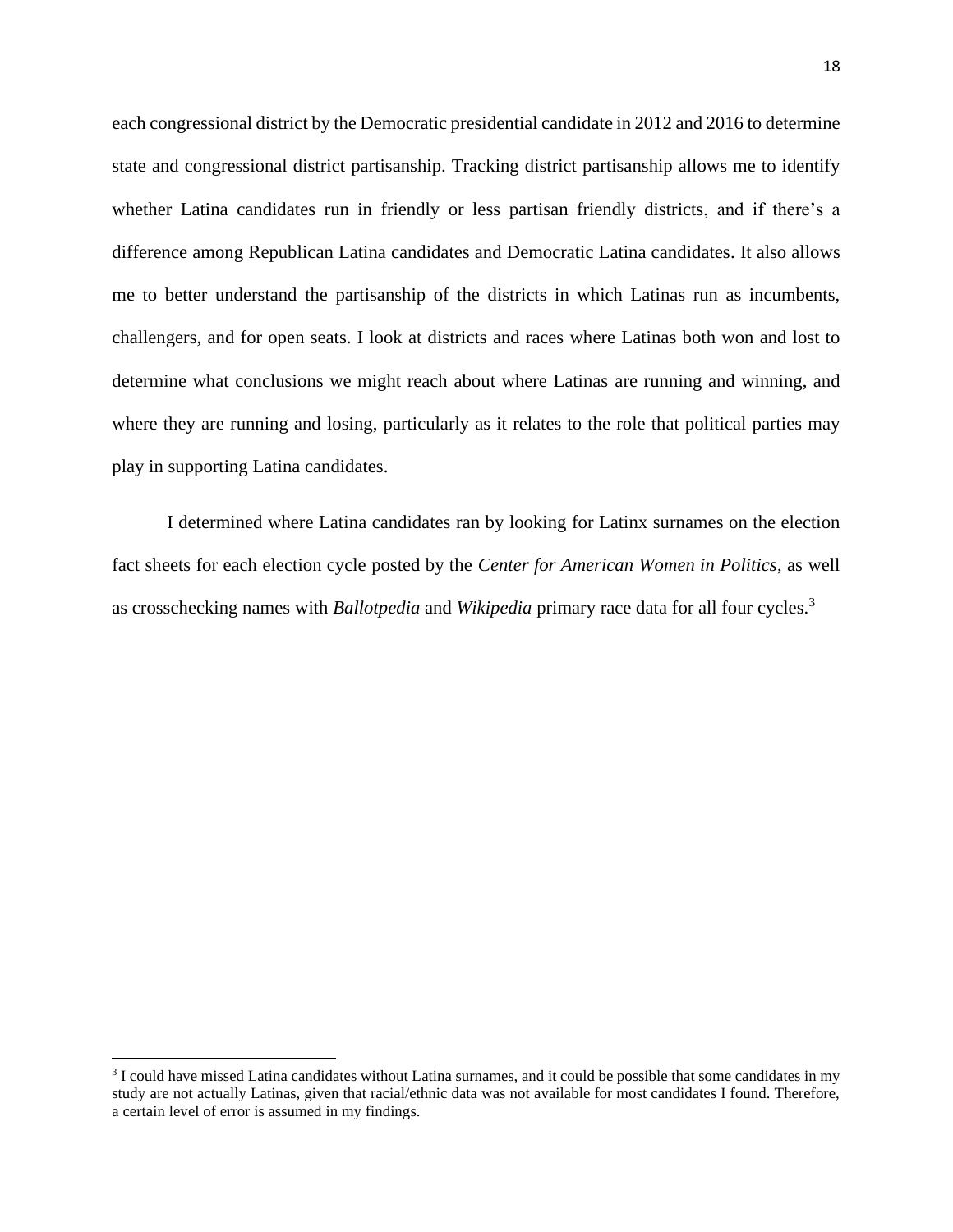Figure 1 – Latina House Primary Candidates in Open Seat and Challenger Races, 2012-2018



Source: Center for American Women in Politics, candidate totals compiled by author.

In 2012 five Republican Latina candidates ran in open seat House primaries, and four ran as challengers. In 2014 these numbers dropped, with no Republican Latina candidates running in House open seat primaries in 2014, and just one running as a challenger. In 2016 slightly more Republican Latina candidates ran in open seat House primaries and as challengers, with two running in each category. In 2018, the number of Republican Latina candidacies in open seat House primaries soared with 10 candidates, while challengers only picked up one more candidate bringing the total to three. In 2012 only three Democratic Latina candidates ran as challengers in House primaries, and as open seat competitors. Democratic Latina candidates did not increase their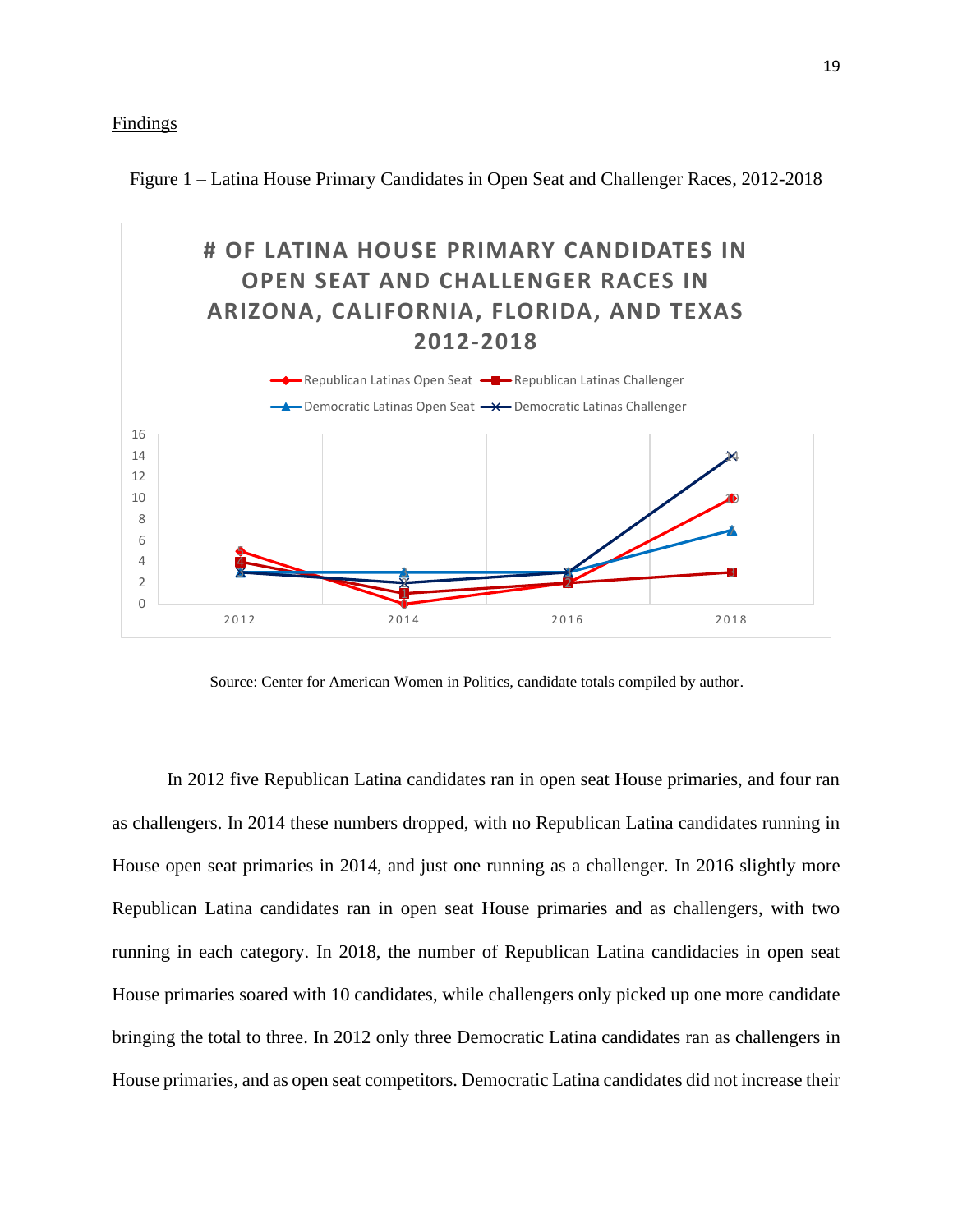House primary candidacies in 2014, with open seat House contenders remaining at just three, and challengers falling to just two. 2016 leveled Democratic Latina primary House candidates back to three for both open seat races and as challengers, and 2018 brought a significant increase in Democratic Latina candidates in primary House races, with seven running in open seat primaries, and eleven running as challengers.

2012 and 2018 were favorable years for Democratic candidates to run, yet very few Democratic Latinas ran in 2012, and surprisingly few Democratic Latinas ran in open seat races in 2018 despite favorable contexts for Democratic candidates and women of color specifically (Erikson, 1988; Dittmar, 2019). 2014 was a favorable electoral context for Republican candidates, and yet 2014 had the least number of Republican Latinas run out of all four election cycles. The favorable electoral context of 2016 was mixed for candidates in both parties given it was not a presidential midterm election cycle, and as such had characteristically similar numbers of Latinas from both parties running. The 2018 election cycle was characterized by a historic number of women running for office, including an unprecedented number of women of color throwing their hats in the ring (Dittmar, 2019). Despite this, in 2018 fewer Republican Latinas ran as challengers than in 2012, down to three in 2018 from four in 2012 (Figure 1). The increase in women running for Congress in 2018 was concentrated in the Democratic Party, with a 50 percent increase in entries, while Republican women only increased their entries by 26 percent, falling short of their previous high (Dittmar, 2019). Even though more Republican Latinas ran in open seat races in 2012 and 2018 compared to Democratic Latinas, in 2016 more Democratic Latinas ran in open seat races and as challengers, and 73% more Democratic Latina candidates ran as challengers in 2018 than Republican Latina candidates.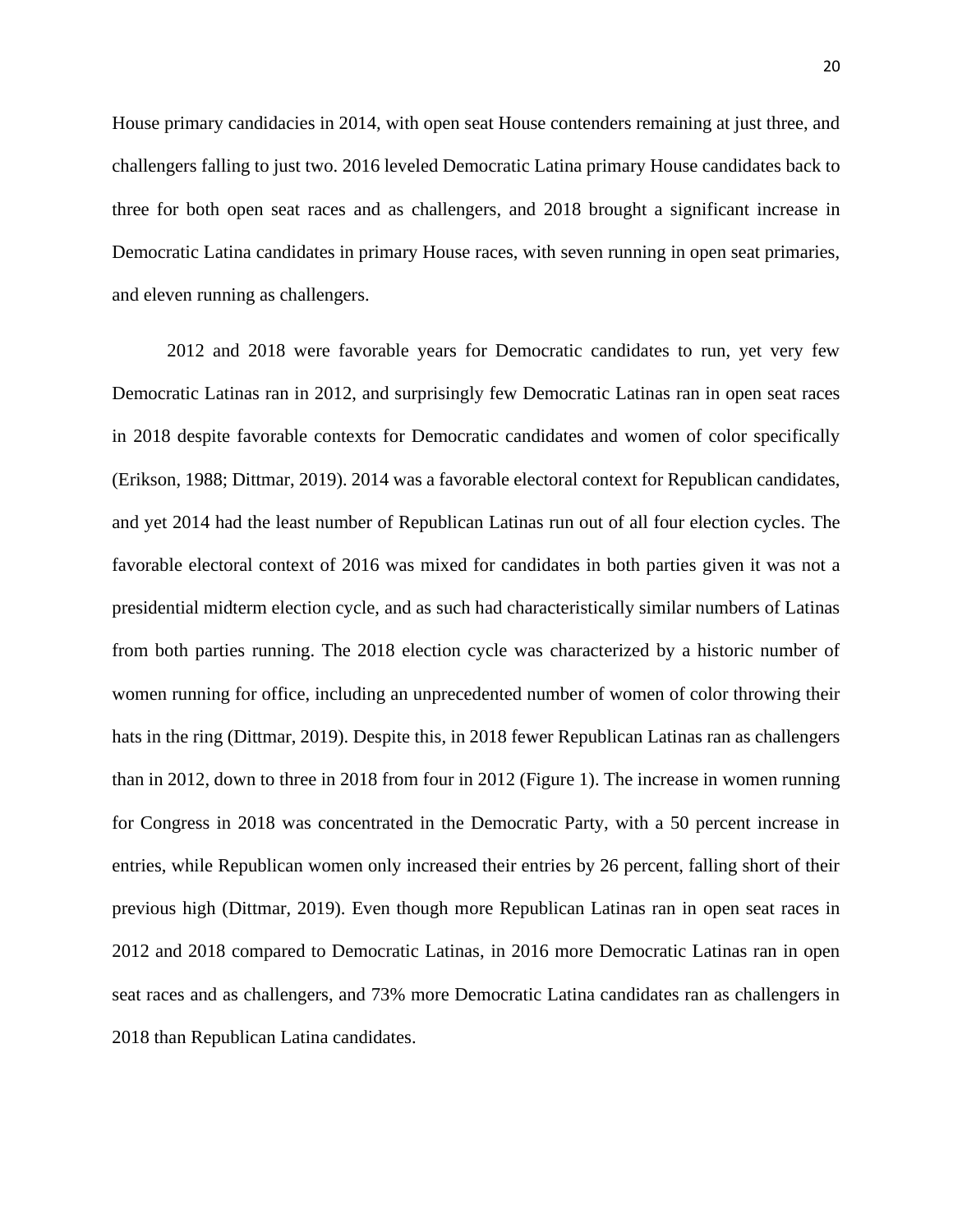

Figure 2 – Latina House Primary House Candidates, 2012-2018

Source: Center for American Women in Politics, candidate totals compiled by author.

As seen in Figure 2 above, sixteen total Democratic Latina candidates and ten total Republican Latina candidates ran in House primaries in 2012 in Arizona, California, Florida, and Texas. Overall, more Latina candidates ran for the House of Representatives under the Democratic Party than for the Republican Party across all four election cycles in the combined states of Arizona, California, Florida, and Texas, even in 2014 which was a favorable electoral cycle for Republican candidates. In 2018 a record number of women and women of color ran for Congress, and as such has the largest number of Latinas that ran of all four cycles (Caygle, 2018). Despite this, in 2018 the increases in female candidacies was largely isolated within the Democratic Party, which can be seen in Figure 2 where ten more Democratic Latina candidates ran in House primaries, while just four more Republican Latina candidates ran in House primaries (Dittmar,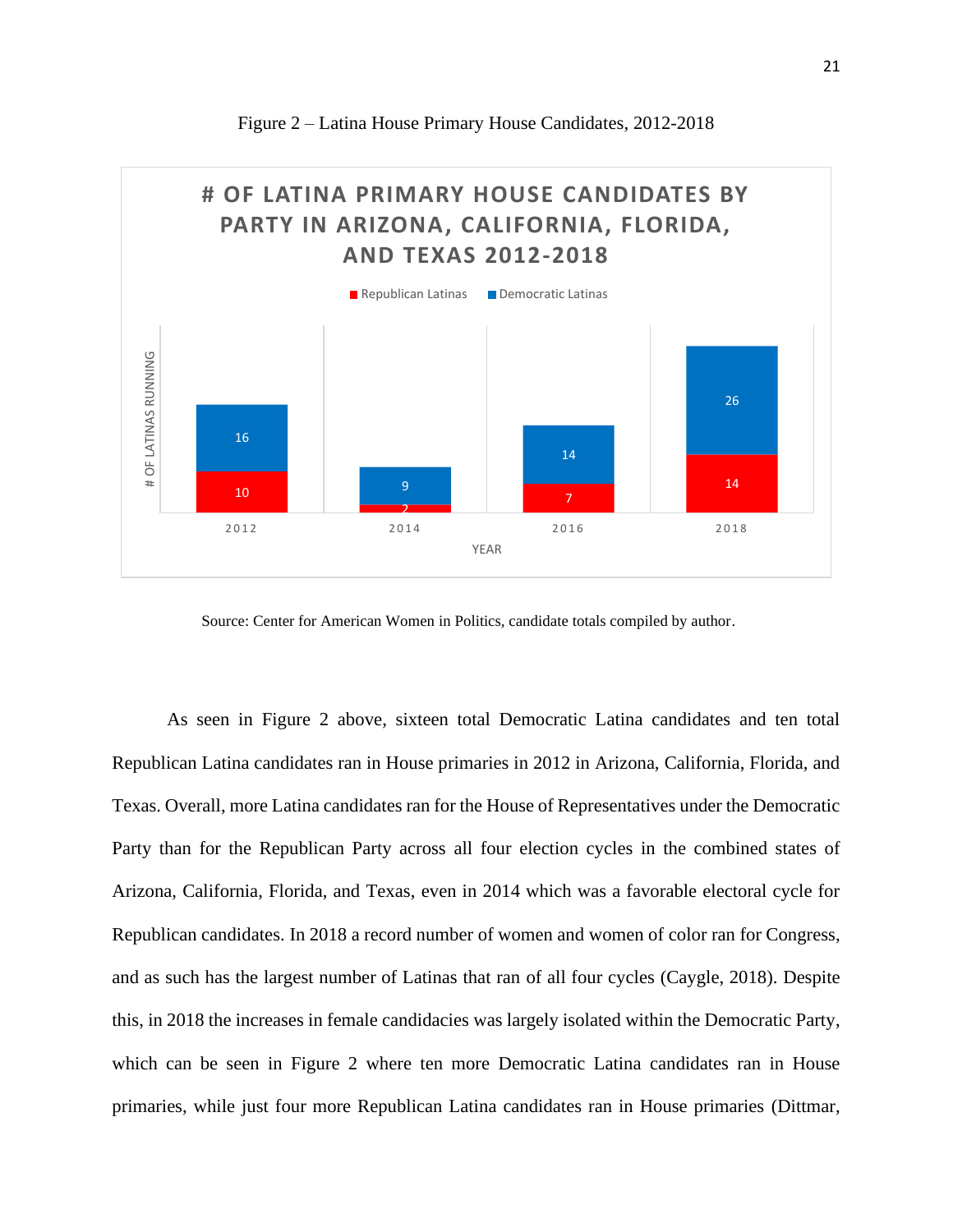2019). Figure 3 below illustrates how many Latina candidates in both parties won out of how many ran total that year, and it demonstrates that significantly more Democratic Latina candidates won their primaries compared to their conservative counterparts except for 2012. Additionally, it is clear that there has been an increase in Latina candidate success in the House within the last eight years, however it has been largely confined to the Democratic Party as earlier research suggested.



Figure 3 – Successful Latina House Primary Candidates, 2012-2018

Source: Center for American Women in Politics, candidate totals compiled by author.

When considering why Latinas are not making it past primary elections, it is imperative to determine what types of candidates they are losing to, and if there are any significant patterns in their losses to different demographic groups. Challenger and incumbent races do not offer much insight in parsing out who Latinas lose to because any candidate running as an incumbent is sure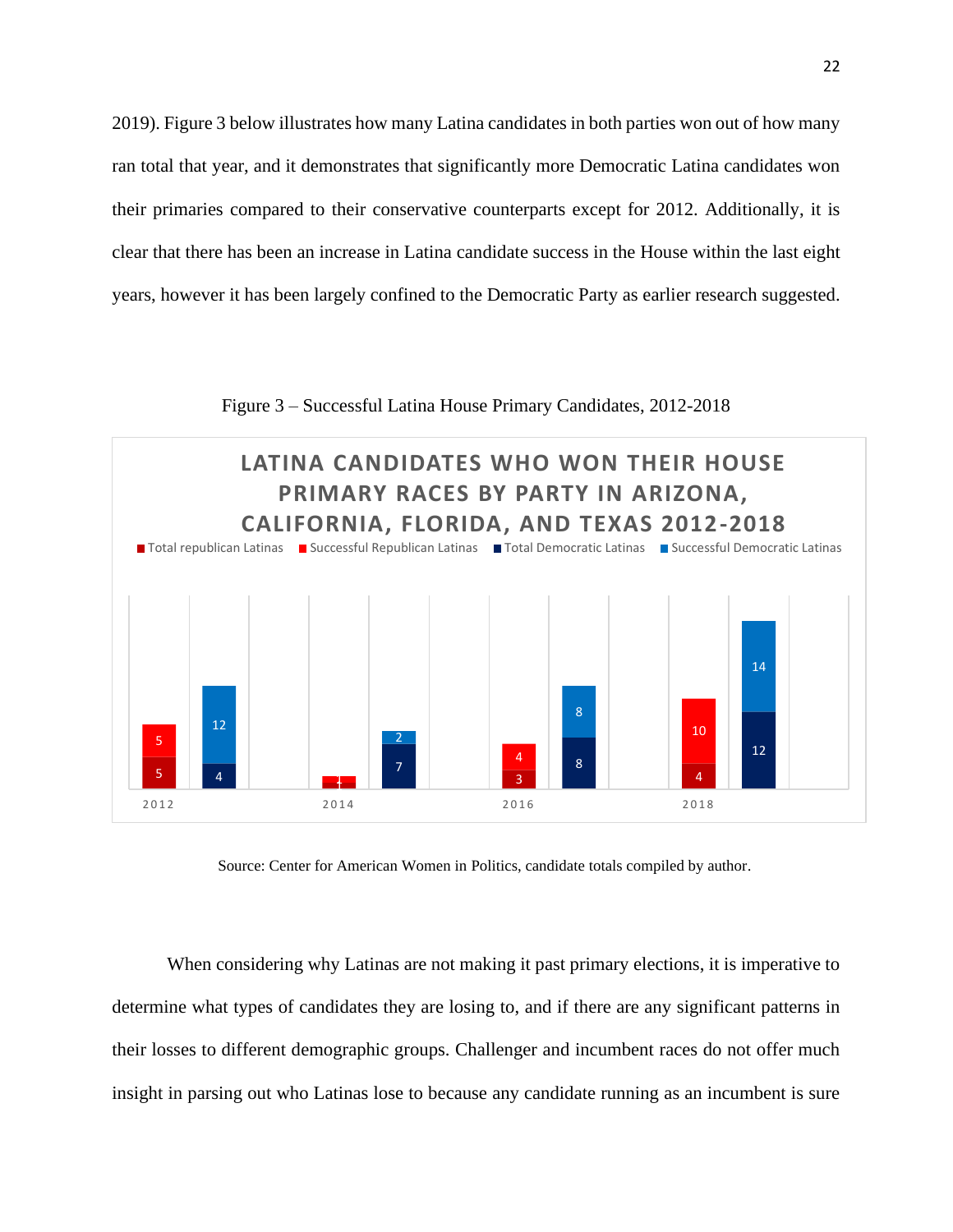to win, and any candidate running as a challenger against an incumbent is almost certain to lose regardless of demographic breakdown. Therefore, open seat House primary races offer the best measure of who Latina House primary candidates are losing to. Figure 4 is a graphic summary of this measure, broken into four major demographic breakdowns illustrating Latina candidate losses out of total Latina open seat losses by party ideology. The graph shows that significantly more Republican Latinas lost to white men in open seat races than did Democratic Latina candidates. Democratic Latina House primary candidates lost their open seat races to minority men and women the most, with only three in total losing to white men and women candidates.





### Source: Ballotpedia, candidate totals compiled by author.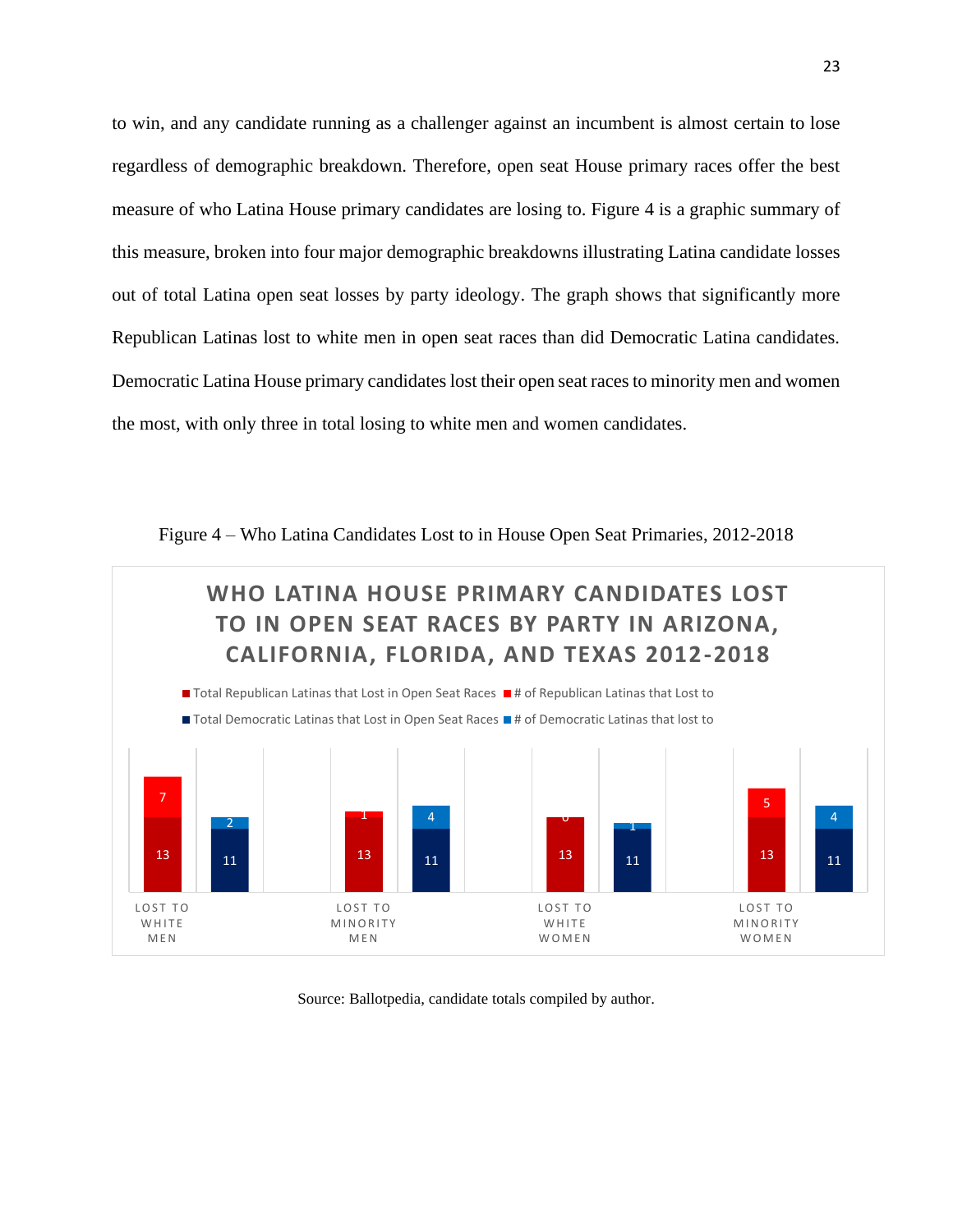While the graph shows that more Republican Latina House primary candidates lost to minority women than Democratic Latina candidates, this information is skewed as all five of the minority women are other Republican Latinas, four of which competed against each other in the same district and lost to a fellow Latina, and the other who lost to another Latina in a separate district. Five Republican Latina candidates ran in 2018 in Florida's 27<sup>th</sup> district, which favored Democratic Presidential candidates Hillary Clinton in 2016 by a 20 percent margin, and Barack Obama in 2012 by a seven percent margin.<sup>4</sup> In 2018 the House seat for Florida's  $27<sup>th</sup>$  district was an open seat, freed up due to the retirement of Republican Latina incumbent, Ileana Ros-Lehtinen who held the seat since 2013.<sup>5</sup> Since a successful conservative Latina was able to hold the seat for several election cycles, the seat is relatively safe for Republican Latina candidates to run for, and win. Similarly, two of the four minority women that Democratic Latina candidates lost to are other Democratic Latina candidates that competed against each other. Both cases occurred in 2018 in Texas, in the 16<sup>th</sup> and 29<sup>th</sup> districts which both favored Democratic Presidential candidates Barack Obama in 2012 and Hillary Clinton in 2016 by sizable margins.<sup>6</sup> In Texas' 16<sup>th</sup> district, Democratic incumbent Beta O'Rourke announced he was running for the Senate in 2017, opening up the seat for the 2018 election cycle. Two Democratic Latina candidates ran against each other in the primary in addition to other competitors, where just one emerged victorious with 61.4% of the vote, Veronica Escobar.<sup>7</sup> In Texas' 29<sup>th</sup> district, Democratic incumbent Gene Green announced he was not seeking re-election for 2018, freeing up the seat. Six candidates competed in the

<sup>4</sup> Leip, 2019a, 2019b. Obtained candidate information on FL District 27 from Ballotpedia.

<sup>5</sup> Obtained information on FL District 27 from Ballotpedia.

<sup>6</sup> Leip, 2019a, 2019b.

<sup>7</sup> Obtained information from TX District 16 from Ballotpedia.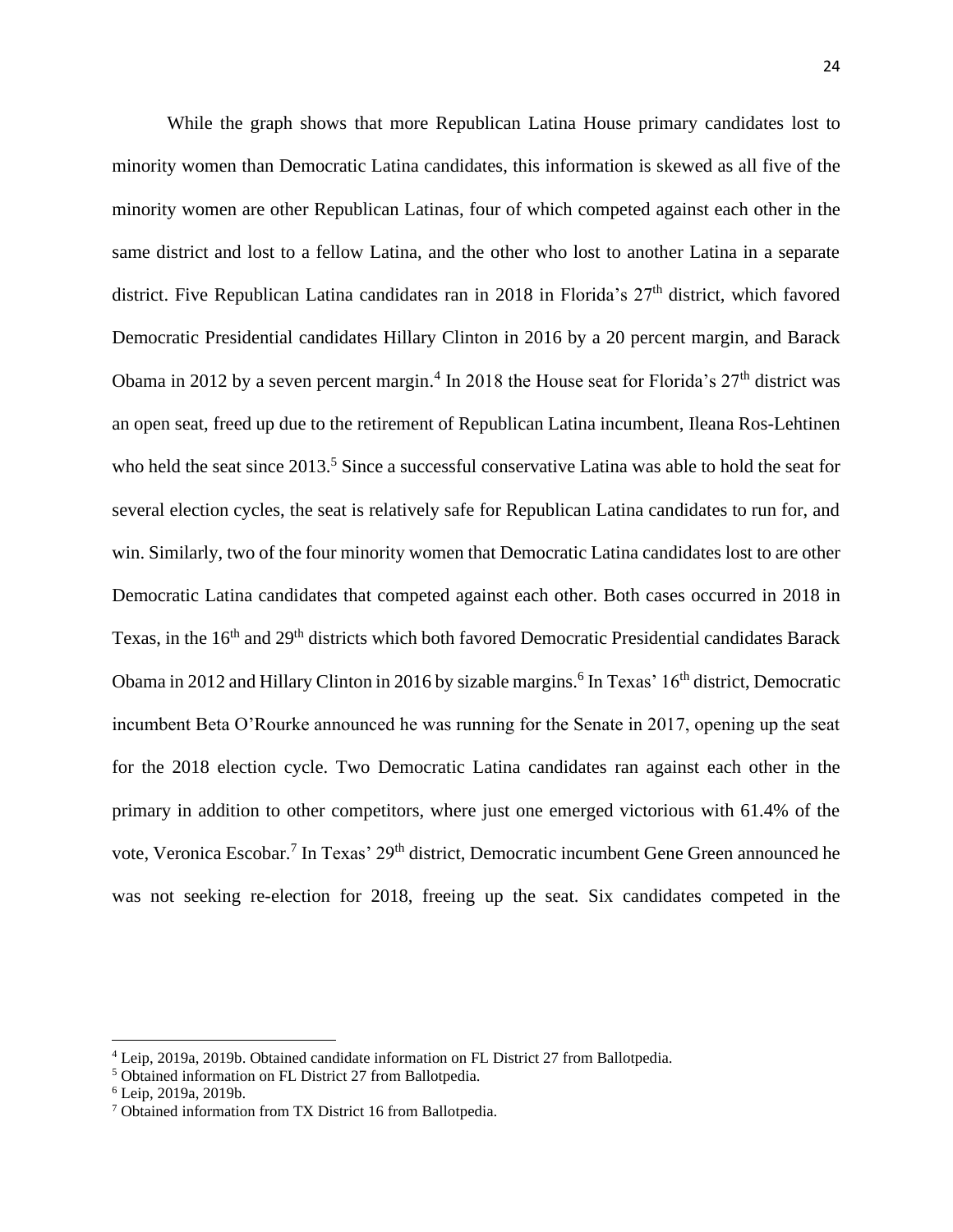Democratic primary, two of them were Latinas, and one, Sylvia Garcia won the primary with 63.3% of the vote. $8$ 

Similarly, 51 Latina House primary candidates, Democrats and Republicans, ran in the same 17 districts. On average, three Latina candidates ran in the same district at one time, with the most running in one district over all four election cycles in Florida's  $27<sup>th</sup>$  district with eight different Latina candidates, with six running in 2018. Seven of the 17 repeat districts had just Democratic Latina candidates, and zero had solely Republican Latina candidates, suggesting that more districts are favorable for Democratic Latinas than for Republican Latinas. 27 of the 51 Latina House primary candidates that ran in the same district ran in 2018, which was a favorable year overall for women of color to run (Dittmar, 2019).

For Latinas in both parties to increase their numbers in office, they have to win their party primaries. Unfortunately, in House primary races in Arizona, California, Florida, and Texas, the majority of Republican Latinas lost their open seat primaries to white men in their party, while the majority of Democratic Latina candidates lost their open seat primaries to minority men in their party. This suggests that the intersectionality of Latina candidates' race and gender is problematic for their candidacies, and unless they are running as incumbents, Latina candidates in both parties struggle to win contested party primaries. Additionally, Latina candidates seem to be competing against each other in the same districts, even in a favorable electoral year where they could potentially gain more seats, which suggests certain districts are more friendly to Latina candidates than others.

<sup>8</sup> Obtained information on TX District 29 from Ballotpedia.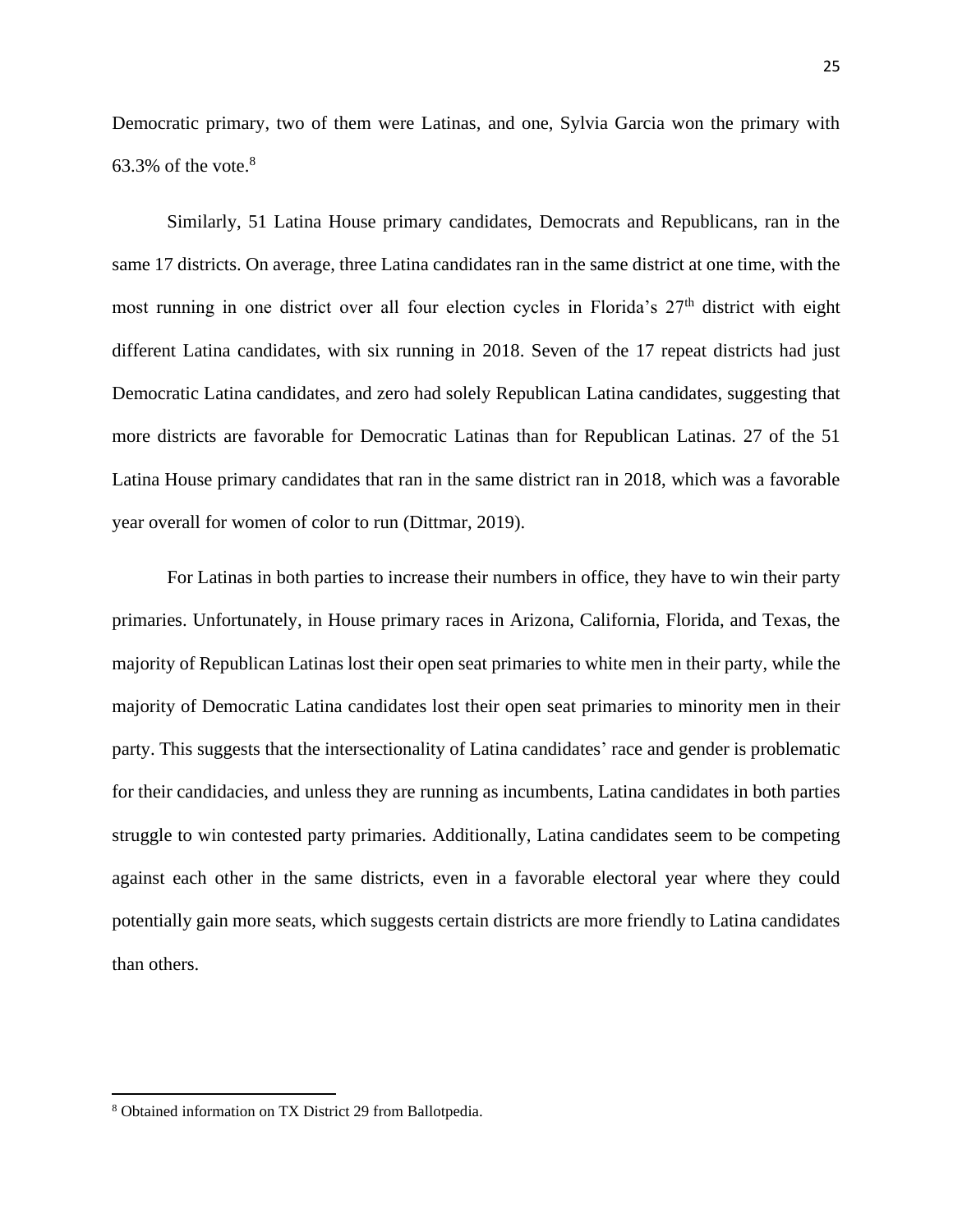

Figure 5 – Latina House Primary Candidates by Race Type, 2012-2018

Source: Center for American Women in Politics and Ballotpedia, candidate totals compiled by author.

Of the 33 total Latina candidates that ran under the Republican Party label, only 13 won their House primary races. Of the 16 Republican Latina candidates that ran in open seat House primaries, only three won (Figures 5, 6). Likewise, ten Republican Latina candidates ran as challengers in their primaries and were just slightly more successful, with three Latinas winning their races. One Republican Latina ran as a contested incumbent and won her race as expected, while more Republican Latinas ran as uncontested incumbents and in uncontested open seat races than Democratic Latina candidates. Significantly more Democratic Latina House primary candidates ran as challengers, with 30 running and just eight winning their races. Equal amounts OPEN SEAT CHALLENGER INCOMBENT UNCOMBENT OVECONSERTED USEONTESTED<br>
SOURCE: Center for American Women in Politics and Ballotpedia, candidate totals compiled by author.<br>
OF the 33 total Latina candidates that ran under the R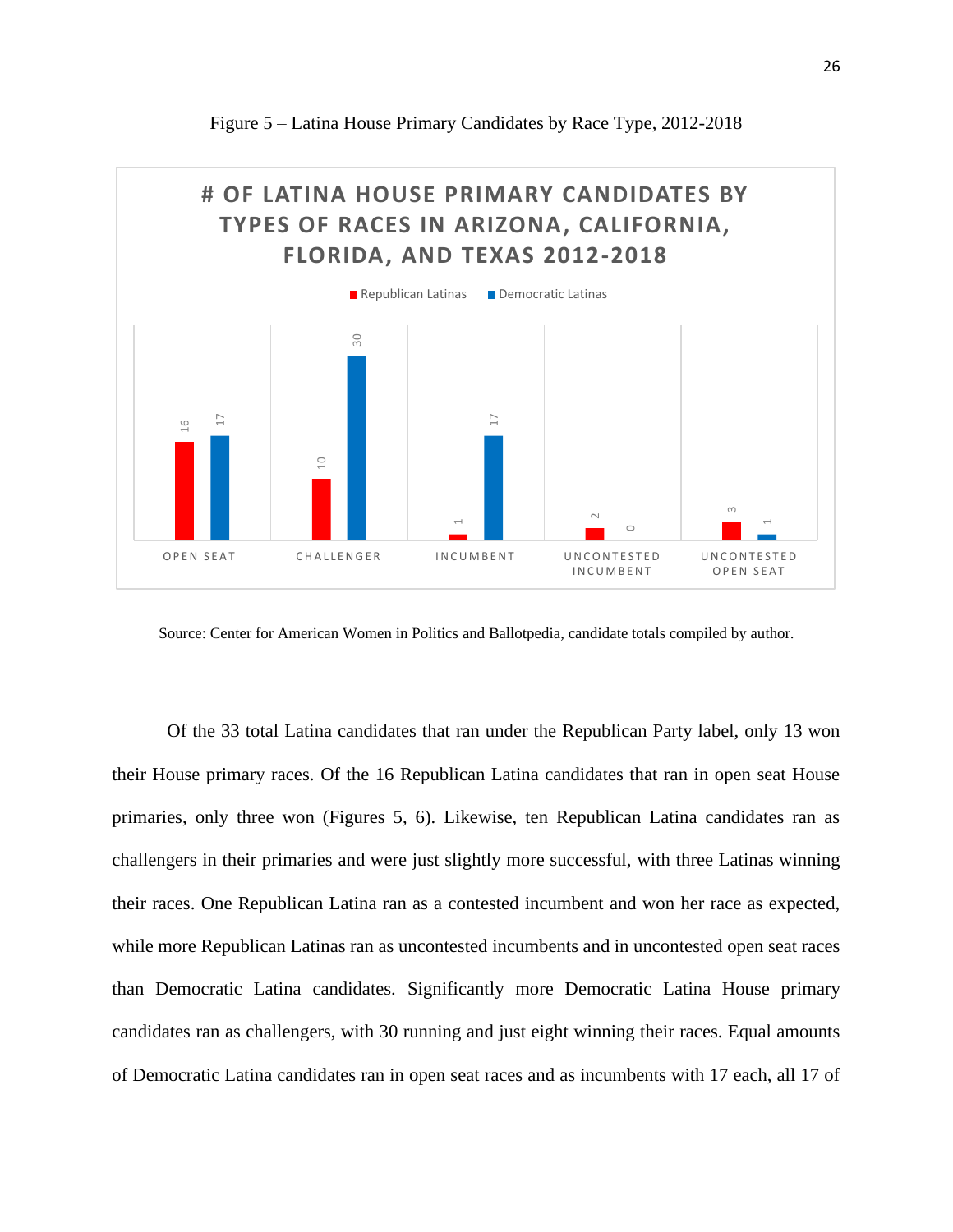the incumbent Latinas were successful, with just six of the open seat Democratic Latinas winning their races (Figure 5, 6).

As a percentage of total candidates, Republican Latinas ran almost twice as many Latina candidates in open seat races than their liberal counterparts, yet Democratic Latinas won almost double the amount of open seat primaries than Republican Latina candidates (Figures 5, 6). This suggests a partisan gap could be present in Latina candidate success since Democratic Latinas seem to fare significantly better in open seat House primary races than their conservative counterparts.

Figure 6 – Successful Latina House Primary Candidates by Race Type, 2012-2018



Source: Center for American Women in Politics and Ballotpedia, candidate totals compiled by author.

More Republican Latina candidates won their primary races uncontested, with 38 percent of wins attributed to uncontested races, while just 3 percent of Democratic Latina wins are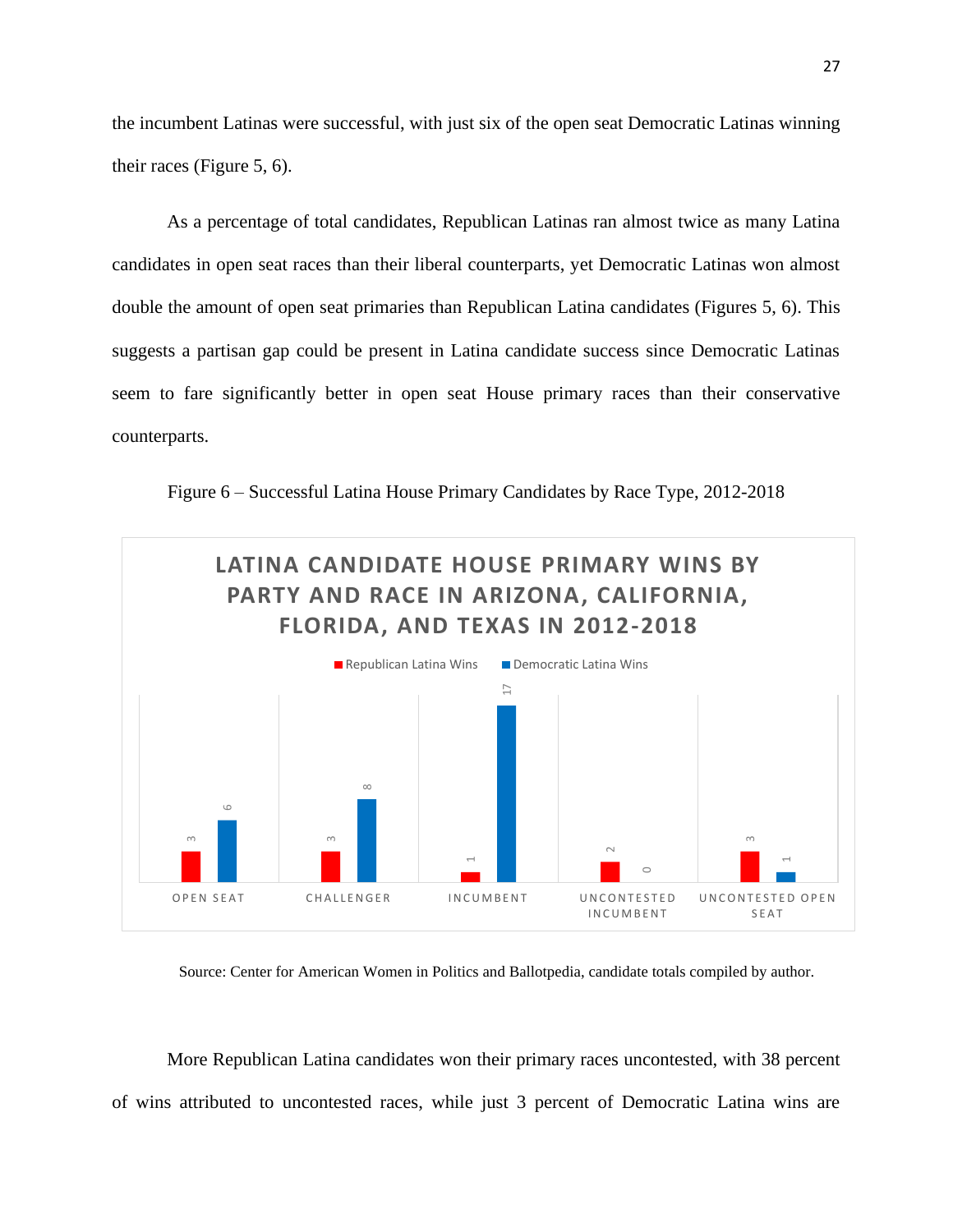attributed to uncontested races. In other words, no other candidate ran against them on the ballot, and they automatically secured a win. Surprisingly, no Democratic Latina House incumbents ran uncontested, and 99 percent of all Democratic Latina House primary candidate races were contested compared to just 62 percent of all Republican House primary races, suggesting that all Democratic House seats for Latinas are highly competitive. This suggests that a potential partisan gap exists among Latina House primary candidates, where Republican Latina candidates fare worse in competitive races than Democratic Latina candidates, and therefore gain the majority of their seats in uncontested races, whether as incumbents or as open seat candidates. Additionally, since Democratic Latina House primary candidates had significantly more contested incumbent candidacies than their conservative counterparts which comprised the majority of their wins, a potential partisan difference in Latina candidate success could exist due to a larger number of Democratic Latina incumbents that already hold a seat in office.



Figure 7 – Latina House Primary Candidate Losses by Race Type, 2012-2018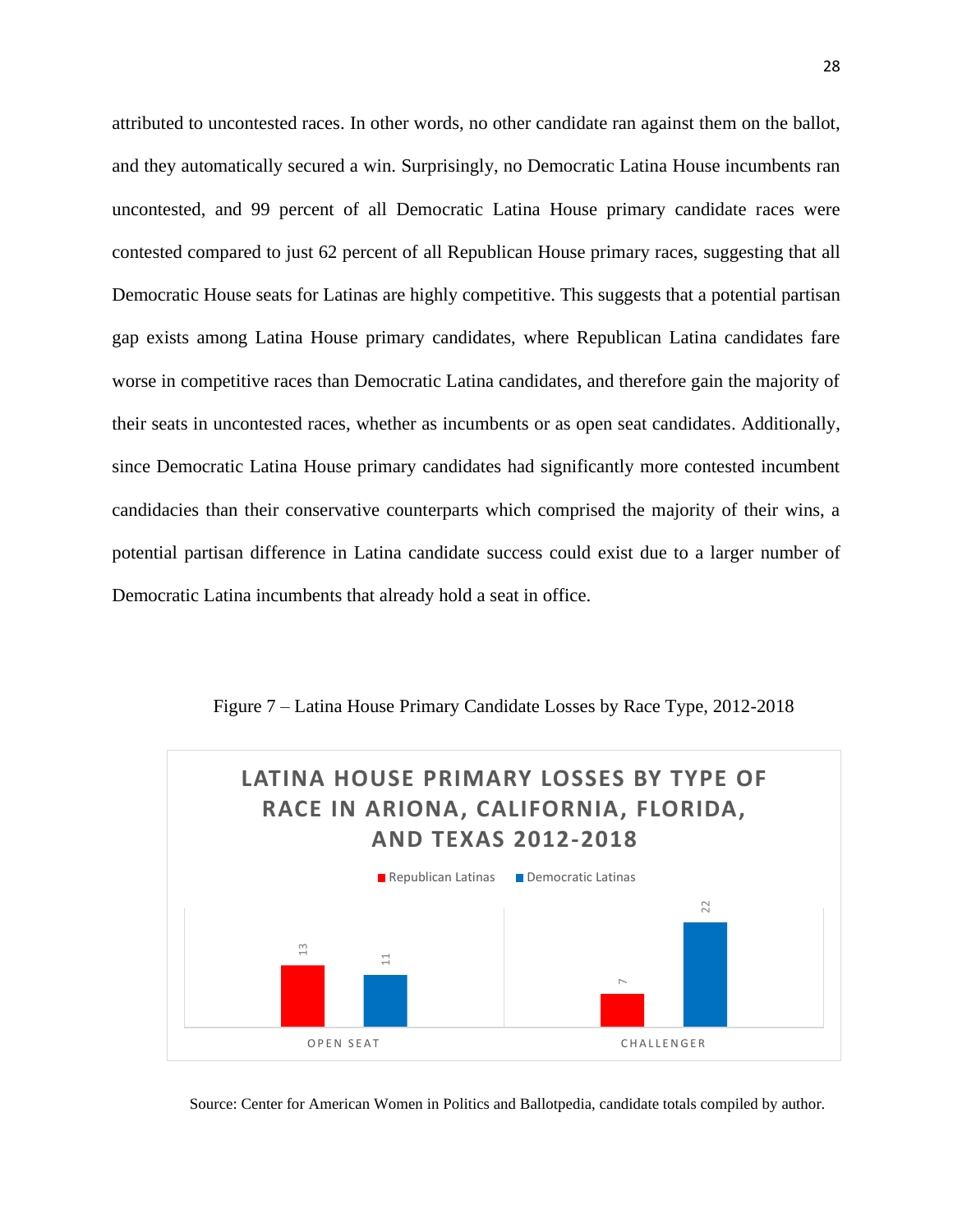Most candidates that run as challengers will lose their races to the incumbent candidate, and most, if not all incumbents will win their races. As a result, open seat races offer the most insight into whether a partisan gap might be present in Latina House primary candidate losses. More Republican Latina House candidates lost in open seat races than Democratic Latina candidates with 13 out of 16 conservative Latinas losing their open seat races, and 11 out of 17 liberal Latinas losing their open seat races (Figure 7). In challenger races slightly more Democratic Latinas lost their House primaries than Republican Latinas, with 22 out of 30 Democratic Latinas losing their challenger races and 7 out of 10 Republican Latinas losing theirs (Figure 7). As a proportion of total primary losses by party, Republican House primary Latina candidates lost the most seats in open seat races with 13 losses out of 20 losses total, and Democratic House primary Latina candidates lost the most seats in challenger races, with 22 out of 34 losses total. This suggests that Republican Latina candidates struggle more in open seat races than Democratic Latina candidates, or are running in more difficult open seat races than Democratic Latina candidates. Looking at district partisanship will help illustrate what kind of open seat races Latina candidates from both parties are running in, and the relative safety of each district.

Surprisingly, 91 percent of Republican Latinas ran in opposing party districts, with 57 percent of them losing those primary races (Figure  $8$ )<sup>9</sup>. Of the few Republican Latinas who ran in red districts, all of them lost their primary races. Comparatively, just 22 percent of Democratic Latinas ran in opposing party districts, with half of them losing those primary races. An

<sup>9</sup> For this paper, opposing party districts refer to districts that candidates run in where the majority of Presidential general election votes in the district went to the Presidential candidate of the opposing party. In this instance, Republican Latina candidates running in opposing party districts would be running where the Democratic Presidential candidates for 2012 and 2016, Obama and Clinton, won the majority of district votes. Likewise, same party districts refer to districts that awarded more votes in the general election to the Presidential candidate representing the same party as the candidate running, i.e. Republican Latinas that ran in red districts where the majority of district votes went to the Republican Presidential candidates in the general elections of 2012 and 2016, to Romney and Trump respectively.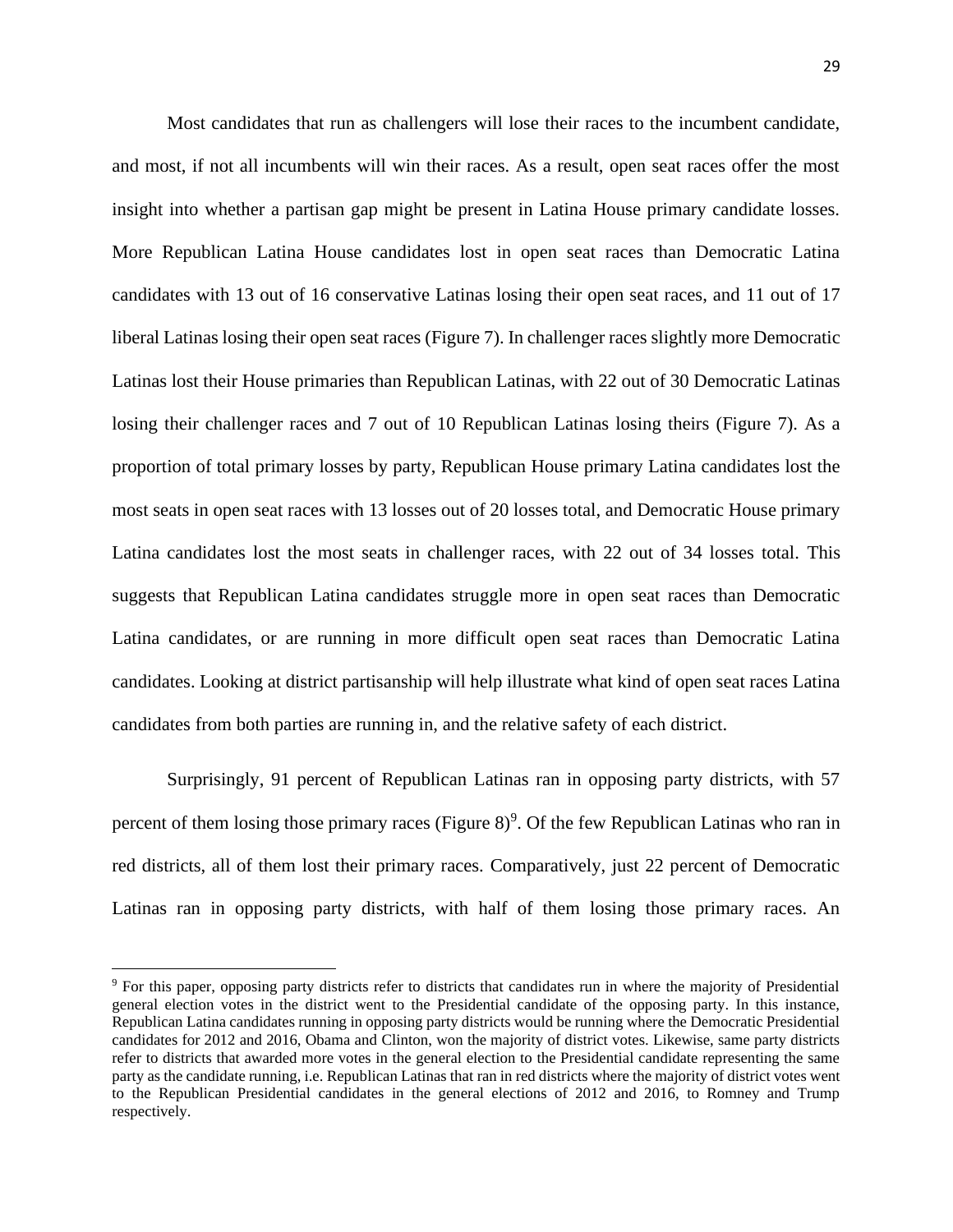overwhelming majority of Democratic Latinas ran in blue districts, and only 47 percent of them won their primaries. Overall, 83 percent of both Republican and Democratic Latina candidates ran in blue districts. Arizona and Texas were red leaning states for all four election cycles, with both state presidential popular votes in 2012 and 2016 supporting Romney and Trump respectively, yet in both states over all four election cycles only two Republican Latina candidates ran for the Republican nomination in red districts, and both of them lost their races.<sup>10</sup> Conversely, California was a strong blue state for all four election cycles with the state presidential popular vote electing Obama in 2012 and Clinton in 2016, and over all four years 29 Democratic Latinas ran in blue districts, and 20 of them won their races.<sup>11</sup> In other words, despite Arizona and Texas being relatively safe red states for Republican Latinas to run, only two chose to run in similarly safe red districts and they both lost, whereas in California as a safe blue state for Democratic Latinas, had significantly more Latina candidates run in blue districts with 29, and the majority won their House primaries. Clearly a partisan-gap exists among Latina House primary candidacies, where strong partisan districts are not equally as advantageous for Republican Latina candidates as they are Democratic Latina candidates.

<sup>10</sup> Leip, 2019a, 2019b.

 $11$  Leip, 2019a, 2019b.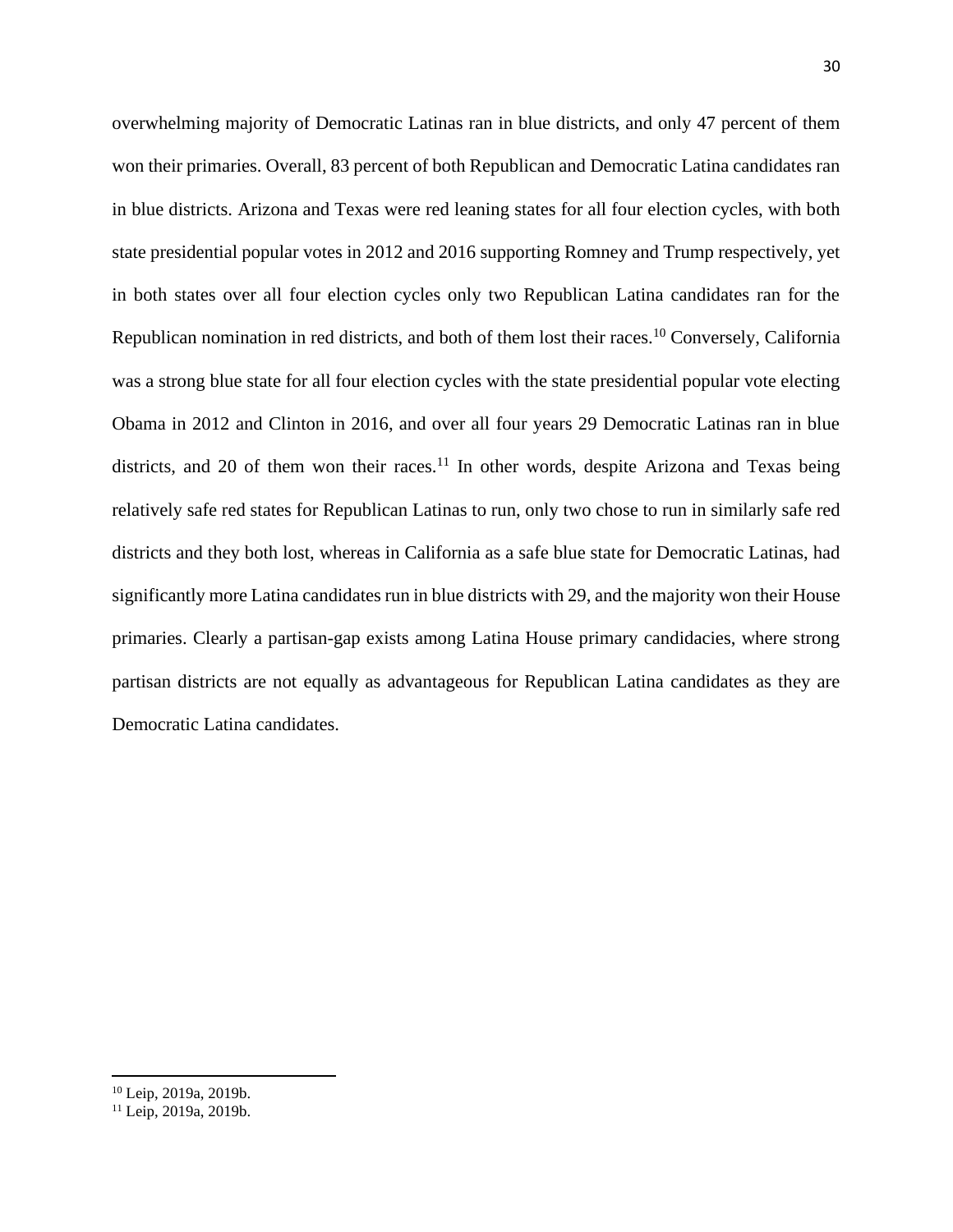

Figure 8 – Latina House Primary Candidates by Race Type, 2012-2018

Source: Center for American Women in Politics and Ballotpedia, candidate totals compiled by author.

Table 9 displays the results of a means test for congressional district partisanship based on the percentage of the vote given to the Democratic Presidential candidate in 2012 and 2016.<sup>12 13</sup> Democratic Latina incumbent candidates had an average district partisanship of 70.2 percent, meaning they ran in very friendly blue districts, and Republican Latina incumbents had an average district partisanship of 57.6 percent, meaning they also ran in strong blue districts. Democratic Latina incumbents ran in significantly more Democratic friendly districts than Republican Latinas

<sup>&</sup>lt;sup>12</sup> 2012 presidential results used for 2012 and 2014 congressional district partisanship measures; 2016 presidential results used for 2016 and 2018 congressional district partisanship measures.

<sup>&</sup>lt;sup>13</sup> This means test strictly compares the averages of district partisanship between Democratic and Republican Latina candidates in three different race types and does not take any other factors into consideration. Stronger conclusions could be made if this test was extended to male Latinos in House primary races as well, but is outside the scope of this thesis.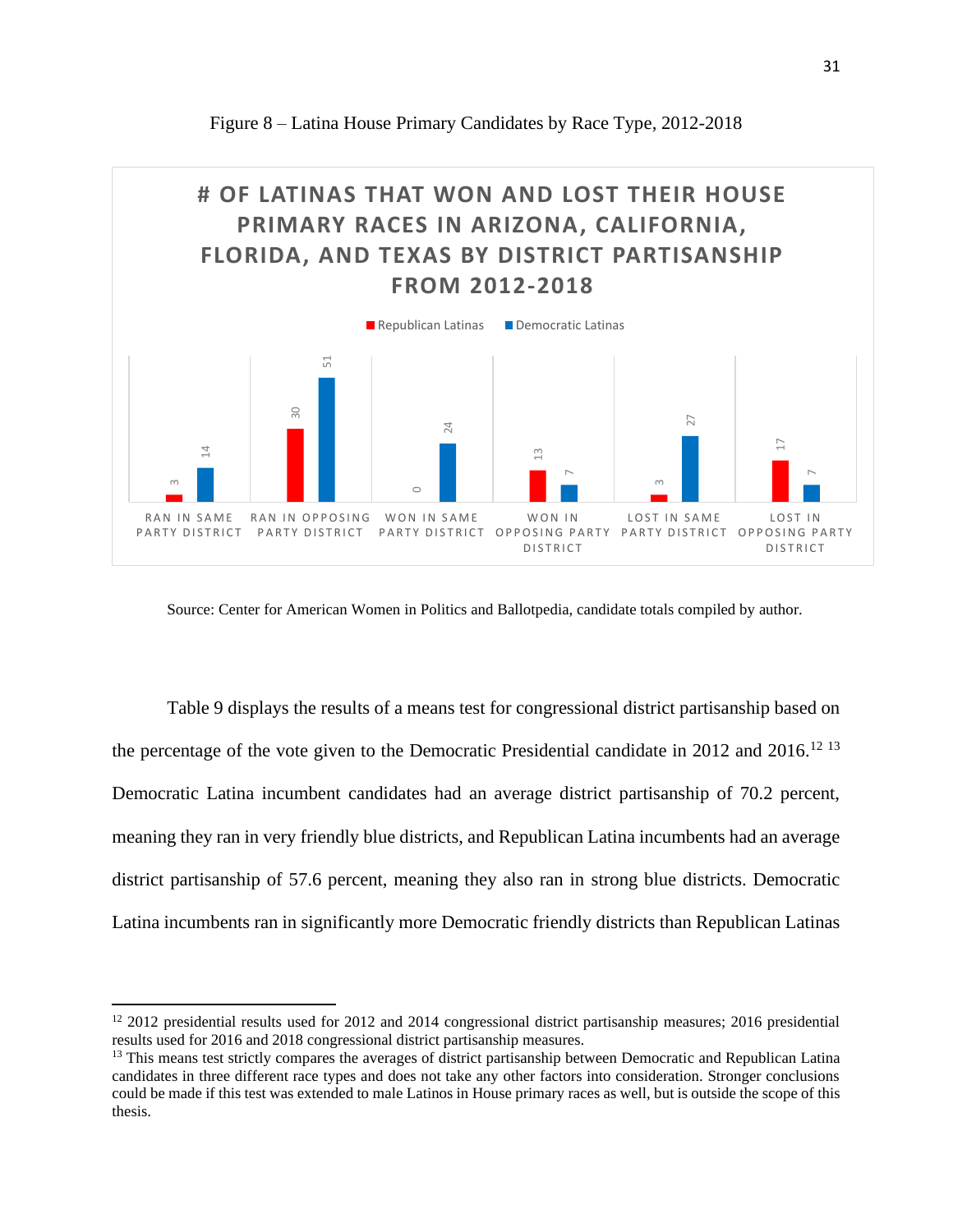which was found to be statistically significant at a 99 percent confidence level, meaning this finding would hold with 99 percent confidence when applied to all Democratic and Republican Latina House incumbent candidates running in all 50 states from 2012 to 2018. Unfortunately for Republican Latina incumbents, serving in primarily strong blue districts presents them with more challenges from Democratic candidates of any demographic who could potentially take their seats. This happened in 2016 when Republican Latina incumbent Gabriela Saucedo Mercer's House seat in Arizona's blue 3rd District flipped to Democratic. Since Democratic Latina incumbents run in safe blue districts, they might lose their seats to other Democrats, but they do not face a similar threat of losing their seat to the other party.

Congressional district partisanship measures were found to be very similar in open seat races and incumbent races for both Democratic and Republican Latina House primary candidates, with Democratic Latinas running in significantly more Democratic friendly districts than Republican Latinas, with averages of 64.8 percent and 56.9 respectively. This finding is statistically significant at a 95% confidence level, meaning in all 50 states from 2012 to 2018 in House open seat primary races with Latina candidates, significantly more Democratic Latinas ran in friendly blue districts than Republican Latinas. While Republican Latina candidates ran in open seat races in Democratic friendly districts, they were more party competitive for Republican candidates which suggests that Republican Latinas running in open seats might face less of a challenge from Democratic candidates than their incumbent counterparts. On the flip side, a competitive district for both parties increases the chances that Republican Latinas will face challengers of all types from both parties, which could drown out their candidacies and reduce their representation. As with Latina incumbents, Democratic Latina candidates running in open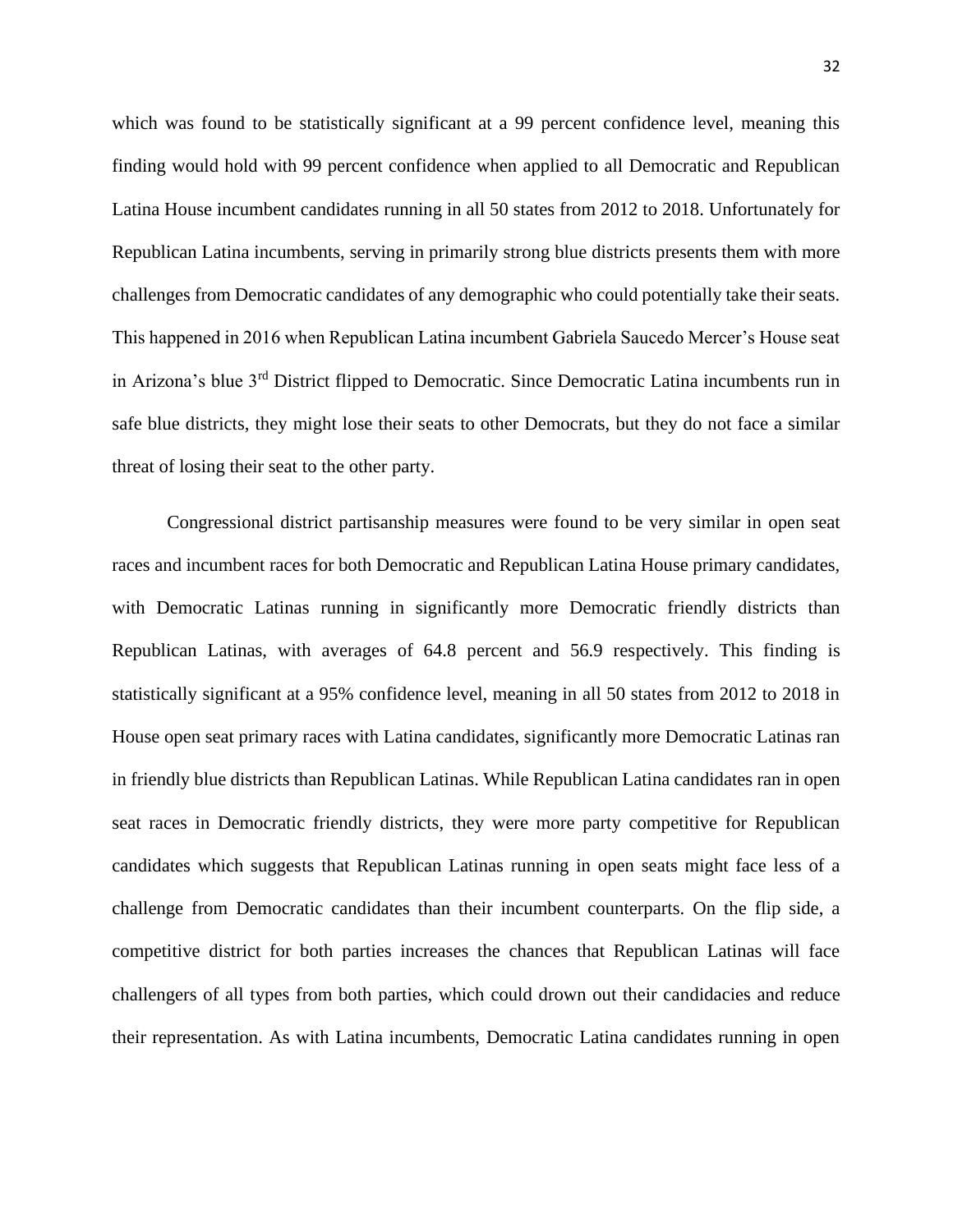seat races do not face this same disadvantage as Republican Latina candidates, which potentially contributes to the partisan-gap among Latina candidates.

In challenger races, Democratic Latina candidates have a congressional district partisanship average of 51.2 percent, and Republican Latina candidates have a congressional district partisanship average of 63.5 percent. Different from both incumbent and open seat races, Democratic Latinas running as challengers run in more party competitive districts as opposed to friendly blue districts. Republican Latinas continue to run in Democratic friendly districts even as challengers against incumbents. As a Republican challenger running in a strong blue district it is unlikely regardless of demographic that the Republican challenger will win. While Democratic Latina challengers are running in more party competitive districts, they still do not face the same disadvantage as Republican Latina challengers who are competing in seemingly hopeless races. This finding seems to confirm existing research by Burrell suggesting that women candidates are placed into hopeless races, which could serve as a possible explanation for the lack of Latina representation in Congress (Burrell, 1992). This finding is statistically significant and holds at a 99 percent confidence level, meaning that it applies to all House challenger primary races with Latina candidates in all 50 states from 2012 to 2018.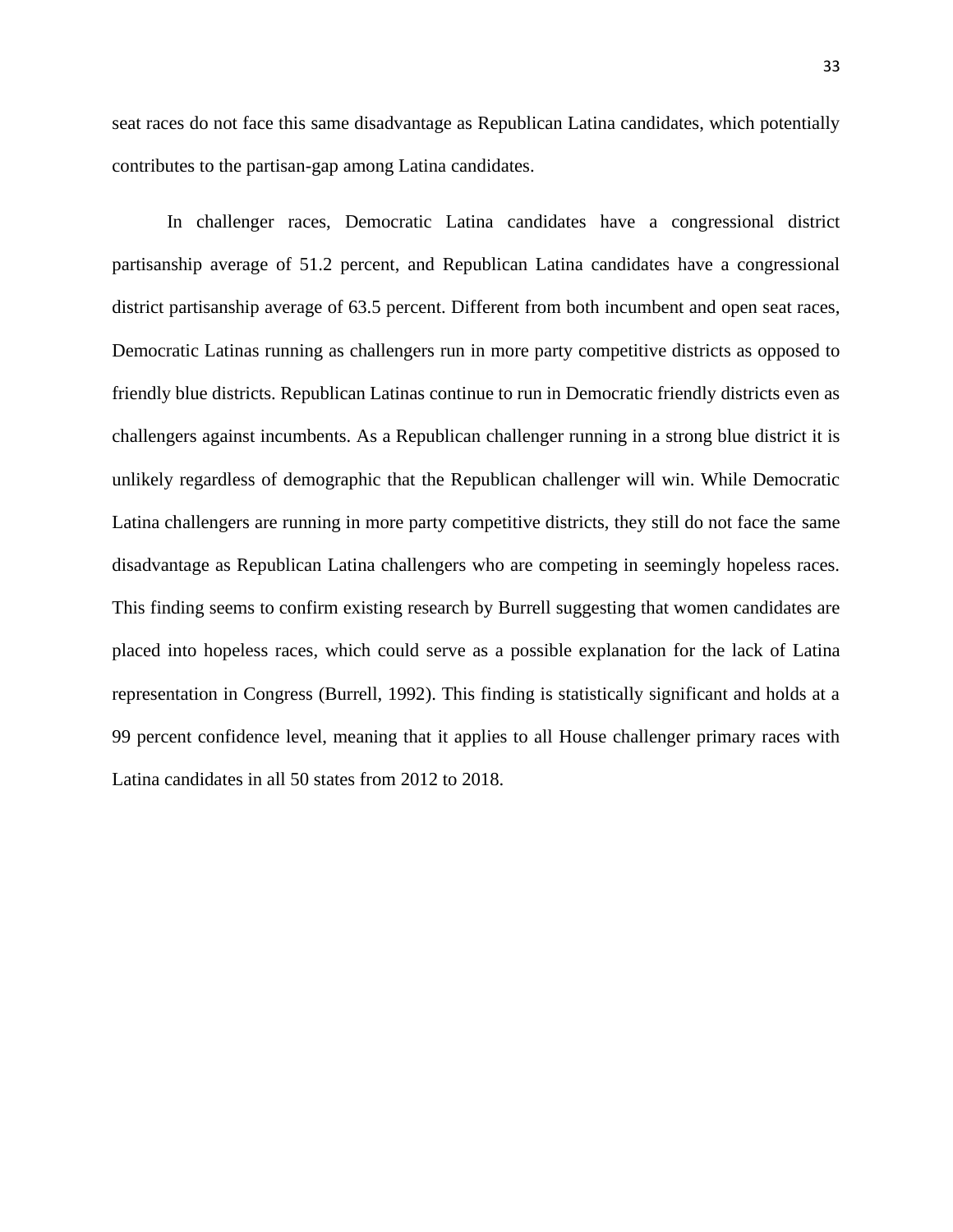| Party and Type of Race<br>(For Filed Candidates) | Mean % Vote Received by Democratic<br>Presidential Candidate in District,<br>2012 or 2016 |
|--------------------------------------------------|-------------------------------------------------------------------------------------------|
| Democratic Latina                                | 70.4                                                                                      |
| incumbents**                                     | $(n=17)$                                                                                  |
| Republican Latina                                | 57.6                                                                                      |
| incumbents                                       | $(n=3)$                                                                                   |
| Democratic Latinas,                              | 64.8                                                                                      |
| open seats*                                      | $(n=17)$                                                                                  |
| Republican Latinas,                              | 56.9                                                                                      |
| open seats                                       | $(n=16)$                                                                                  |
| Democratic Latina                                | 51.2                                                                                      |
| challengers**                                    | $(n=30)$                                                                                  |
| Republican Latina                                | 63.5                                                                                      |
| challengers                                      | $(n=13)$                                                                                  |

Table 9: District Presidential Partisanship and Latina Congressional Candidates, 2012 - 2018

Data compiled by author from official presidential election results.<sup>14</sup>

\*\* significant  $p < .01$ 

 $\Gamma$ 

\* significant  $p < .05$ 

 $\overline{\phantom{a}}$ 

<sup>&</sup>lt;sup>14</sup> Means are calculated regardless of whether the woman candidate won her party's primary and instead are meant to capture the districts where women candidates filed to run. Means are significant between Democratic and Republican women within each race type (e.g., Democratic women incumbents to Republican women incumbents).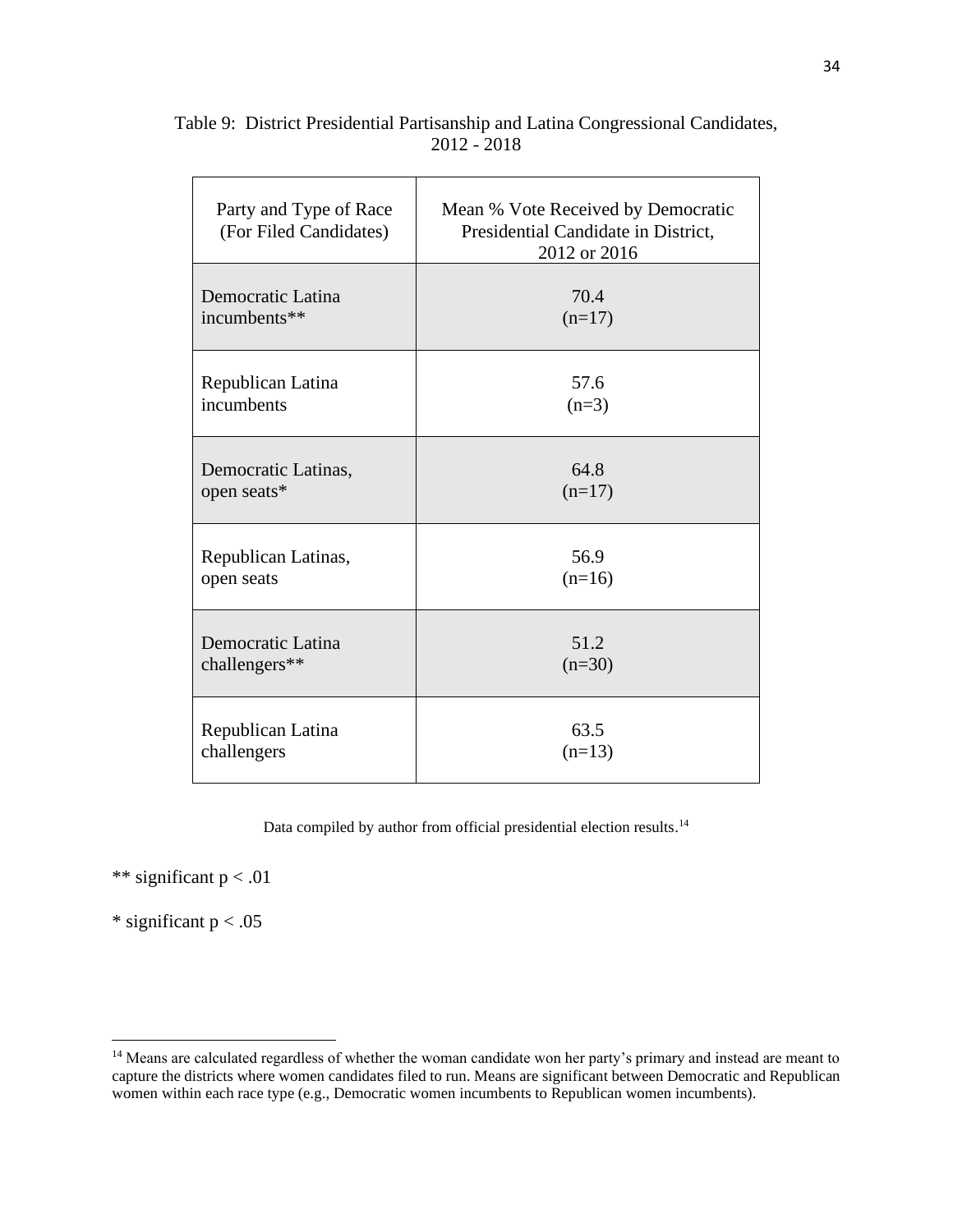# **Discussion**

Despite research demonstrating that Latinas are strong candidates with superior candidate qualities than their male counterparts, Latinas are disproportionately underrepresented in Congress (Bejarano, 2014). Additionally, while women and minority candidates have been increasing their numbers in office, this has been largely isolated within the Democratic Party (Bialik, 2019; "Vital Statistics", 2019). In order to determine if the Republican Party is underrecruiting and under-supporting Latina candidates, I looked at four Congressional House primary election cycles in four states with differing partisan ideologies and with the highest Latinx population as a percentage of their states. My results indicate there is a significant difference in Latina success by political party, as significantly more Democratic Latinas ran and won their House primaries compared to Republican Latinas, even in red-leaning states and districts during favorable years for Republicans.

Political party organizations play a significant role in candidate recruitment, and without party support, Latina candidates are less likely to run and more likely to anticipate a decreased likelihood of success, resulting in a strategic decision not to run for office. As Figure 3.1 illustrates, more Republican Latinas ran and won their House primaries uncontested compared to Democratic Latina candidates, which suggests that Republican Latina candidates struggle in competitive races, and possibly self-select themselves out of the race when facing contested elections. The finding that the majority of Republican Latina candidates lost in open seat races to white men, and the majority of Democratic Latina candidates lost to male minorities, suggests the intersectionality of Latina candidates' race and gender is problematic for their candidacies. The implication is that unless they are running as incumbents, Latina candidates in both parties struggle to win contested party primaries. Additionally, Latina candidates seem to be competing against each other in the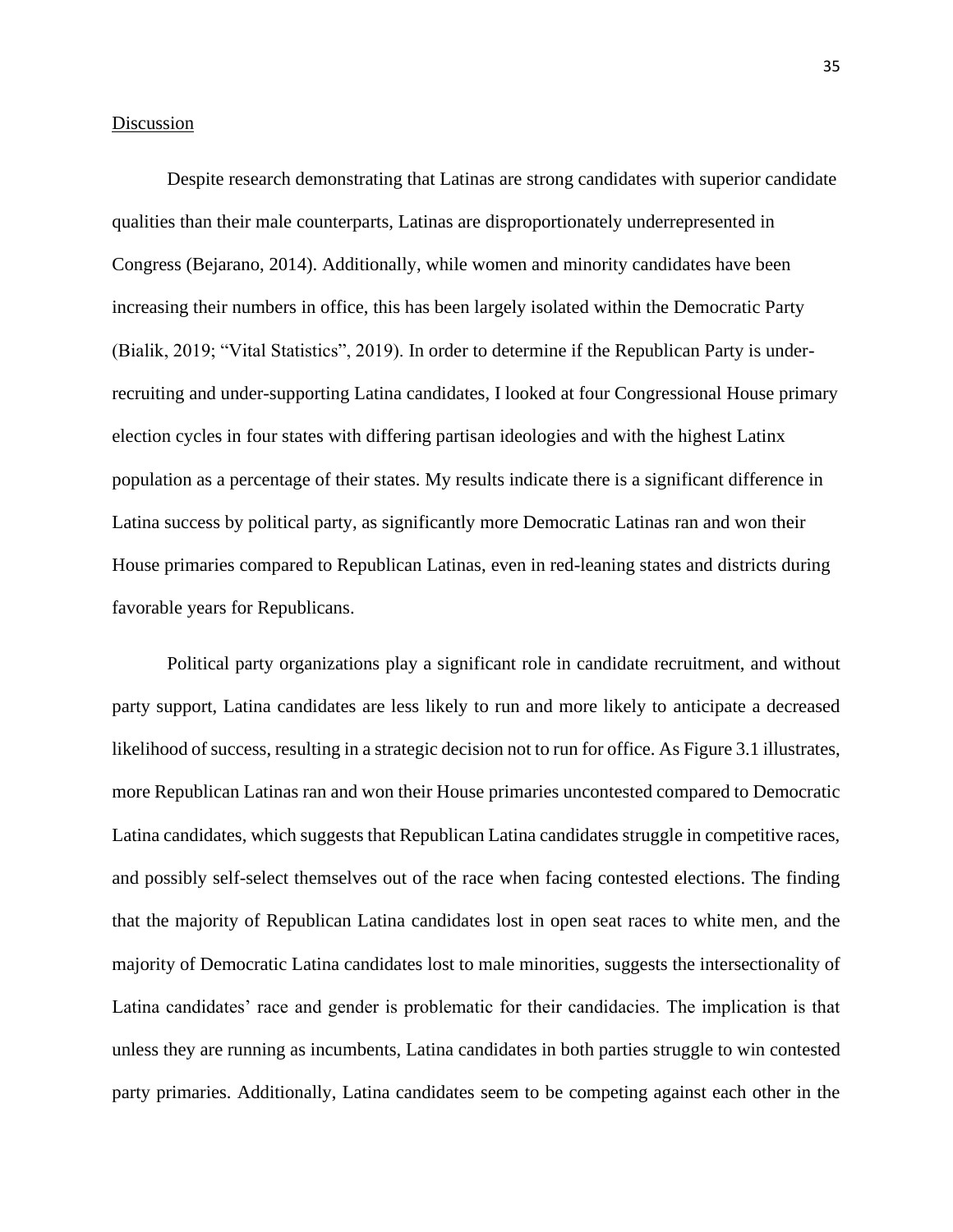same districts, which suggests certain districts are more friendly to Latina candidates than others. This has the potential effect of relegating Latina candidates to certain districts, and could limit their overall representation in office since they could only compete for a limited number of seats against each other.

Despite twice as many Republican Latina candidates running in open seat races, twice as many Democratic Latina candidates won their open seat races compared to their conservative counterparts (Figure 6). Open seat races are known to be less difficult than running against an incumbent candidate, and this is likely why more Republican Latina candidates ran in open seats since they are disadvantaged by the public perception of having more liberal ideologies due to their race and gender. Although less Democratic Latina candidates ran in open seats than Republican Latinas, twice as many won their primaries. In open seat races that are seemingly easier to win, Democratic Latinas still outperform Republican Latinas by twice as much, which suggests that a partisan-gap is present in Latinas' political candidacies. This has the potential to reduce Republican Latina candidacies through supply and demand-side factors.

Just 9 percent of Republican Latina candidates ran as incumbents while 26 percent of Democratic Latina candidates ran as incumbents, which could be an explanation for the existing partisan-gap among Latina congressional officeholders. Democratic Latina candidates have more incumbents in office to date, which secures electoral victories for as long as they continue to run, and could reduce the barriers for future Latinas to run in their districts. In this respect, Republican Latinas are disadvantaged by their lack of incumbent candidates.

A shocking finding is that over 90 percent of Republican Latinas ran in opposing party districts, and of the few who ran in red districts in red states, all of them lost. As seen in Table 9, Republican Latina candidates running as incumbents, challengers, and in open seats consistently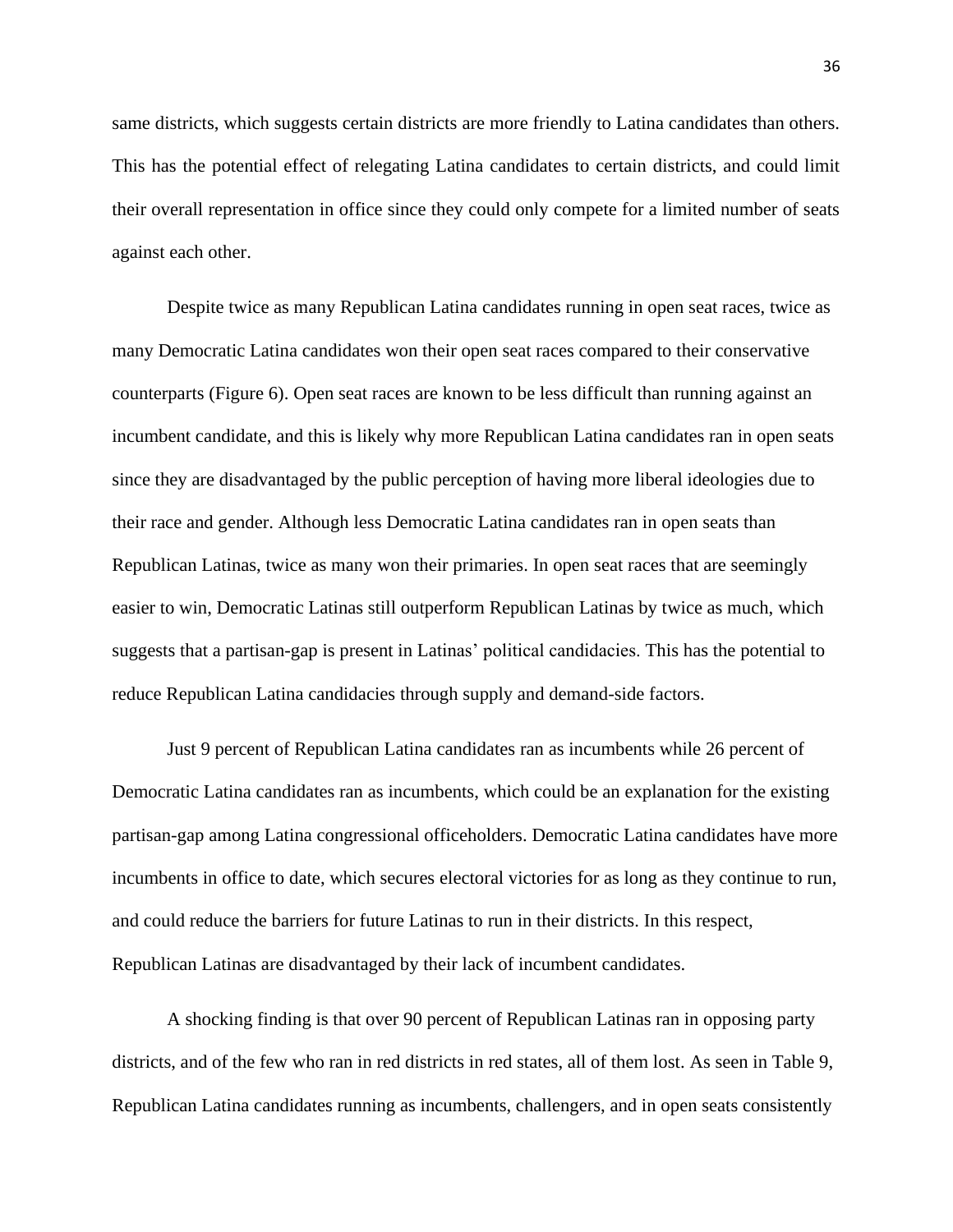ran in more Democratic friendly districts, which was statistically significant at 95 and 99 percent confidence levels. This suggests that red districts may not be safe for Latina candidates even when they are representing the Republican Party. This could be a result of lower Latinx populations within red districts, a lower proportion of red Latinx voters, or a lack of Latinx voters altogether as earlier research shows less Latinx are registered to vote compared to black and white voters (Holman, 2016). Additionally, the majority of Democratic Latina candidates ran in blue districts, and only 47 percent of them won their house primaries, which is just 4 percent more than the Republican Latinas who won in blue districts. The majority of Democratic Latinas also ran as challengers, so their lower success rate does not necessarily speak to the experience of their candidacies as Latinas specifically, since most candidates generally lose challenger races. Surprisingly more Democratic Latina challengers ran in party competitive districts as opposed to safe blue districts, potentially making their chances of success more difficult due to more competition from both sides of the aisle. An interesting demand-side explanation to this finding is that historically parties have put women in characteristically hopeless races, where they are extremely unlikely to win, which could be a major factor in why the majority of Republican Latinas ran in opposing party districts, and the majority of Democratic Latina candidates ran as challengers to incumbents in more party competitive districts (Burrell, 1992).

More Latina House primary candidates ran as challengers to incumbent candidates in the House primaries in 2018 than in any other election cycle I looked at, which is on par with the evidence commending 2018 as the best year to run for women and minority women candidates, likely giving Latina candidates a stronger base for future party and voter support (Dittmar, 2019). It is important to note that less Republican Latina candidates ran as challengers in 2018 compared to 2012, which demonstrates that although 2018 was a promising year for minority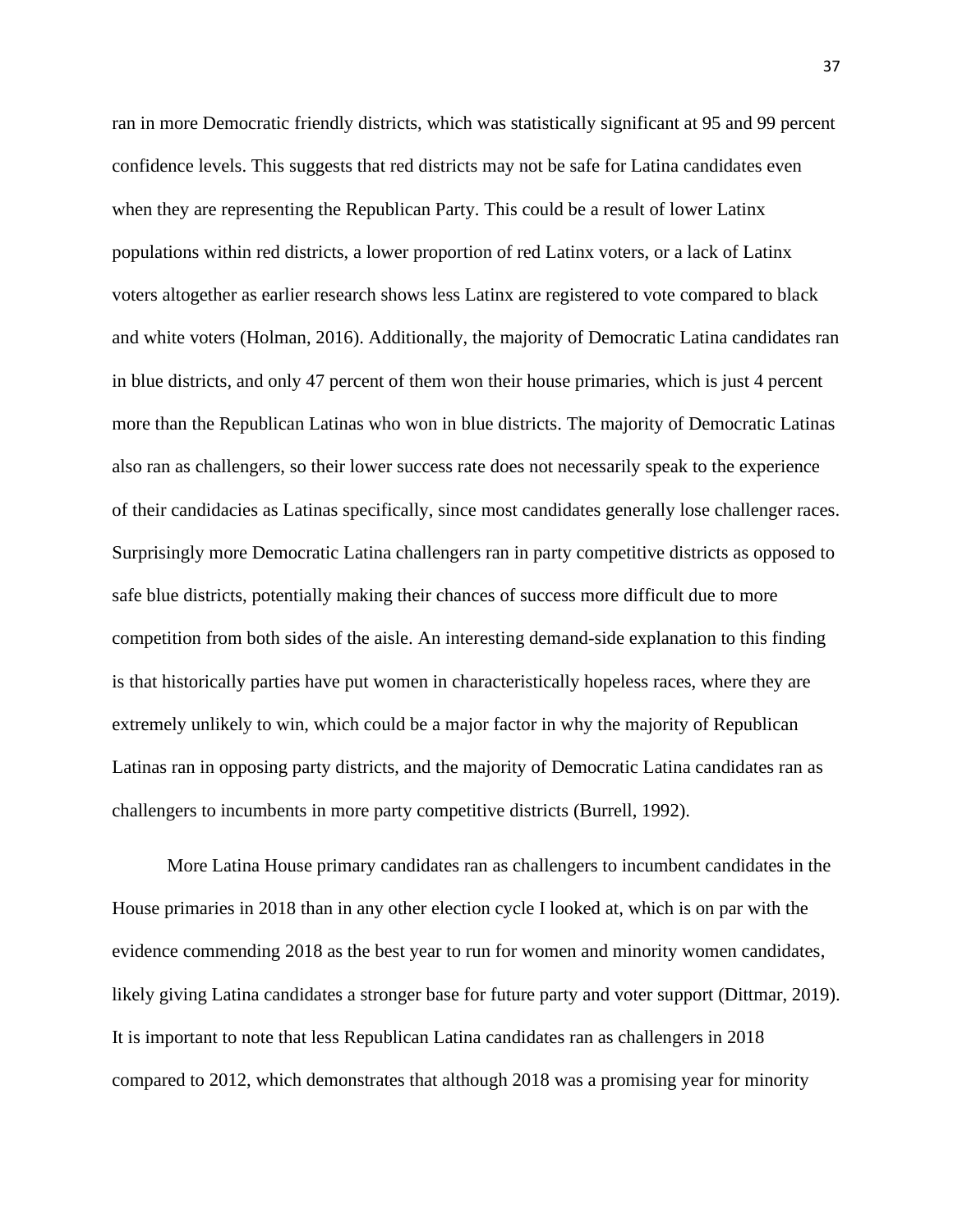women candidates, these advantages do not cross partisan lines. Future research should look at general election data for Latina candidates and how it compares with primary race data. Given that political parties have a bigger influence in the general election, it would be easier to see political parties' direct influence on Latinas' candidacies, and if there is a significant partisangap in recruiting and supporting Latina candidates. Future research should also extend the means test on congressional district partisanship to male Latino House primary candidates, to directly compare how Latinas fare compared to their male counterparts by race type.

### Conclusion

The experience of Latina political candidates is unique from other demographic groups and has its own partisan differences, and this holds powerful implications for the representative nature of our democracy. It appears that a significant partisan-gap exists in the success of Latina House primary candidates, where Republican Latina candidates are significantly disadvantaged. Historically, women and minorities have been associated with liberal ideologies and more feminine qualities, and as such Republican Latinas do not convey the strong masculine qualities that are so deeply intertwined with Republican Party values (Cargile et.al., 2016). In four different congressional election cycles from 2012 to 2018 in the Latinx dense states of Arizona, California, Florida, and Texas, significantly more Democratic Latina House primary candidates ran than Republican Latina House primary candidates. 2014 in particular presented a favorable electoral context for Republican candidates to run as a midterm presidential election year, yet 2014 had the smallest number of Republican Latina House primary candidates of all six years, with just two throwing their hat in the ring (Figure 2). Republican Latinas in red states in red districts lost, whereas Democratic Latinas in blue states in blue districts won. This suggests that strong partisan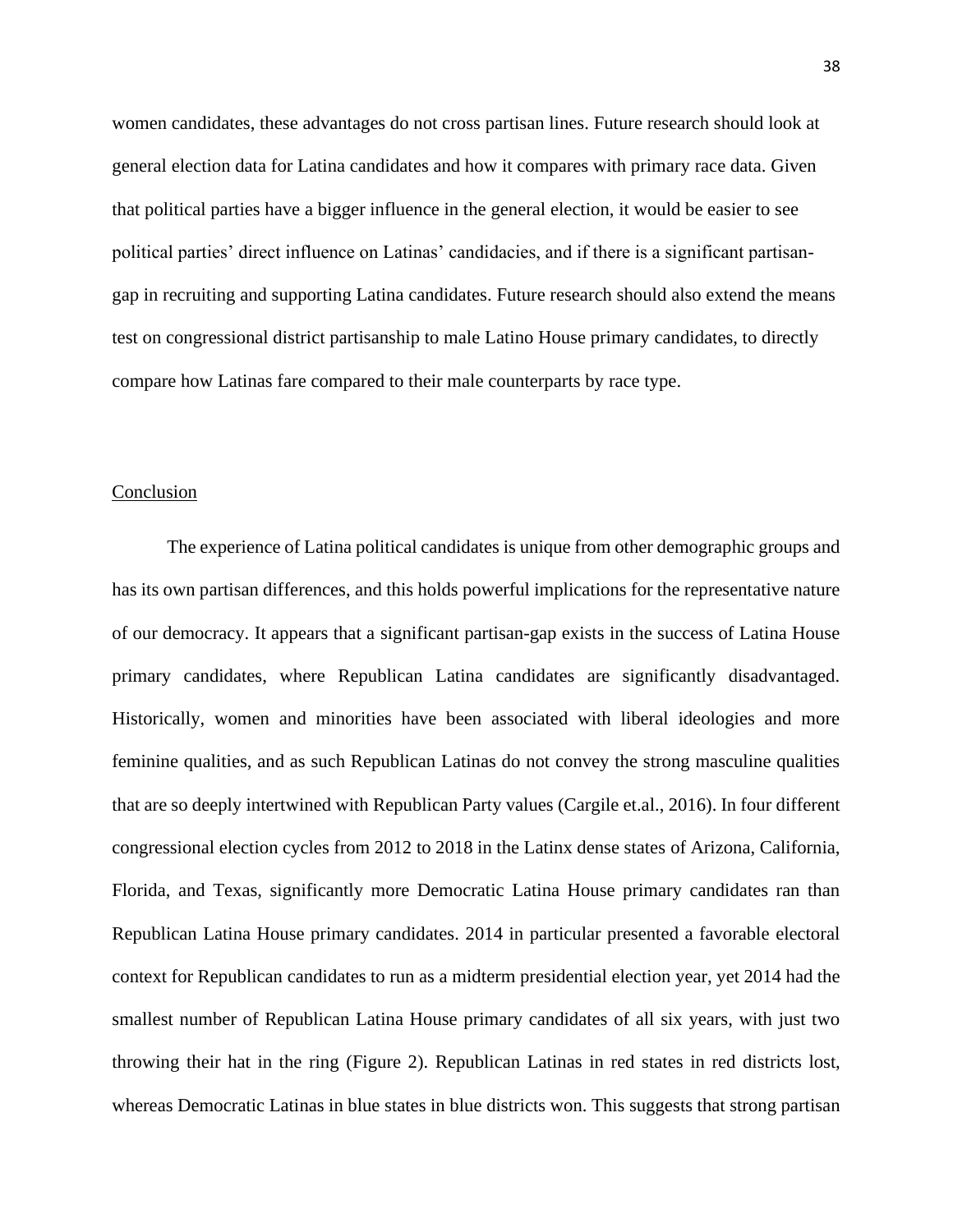districts are not equally as advantageous for Republican Latina candidates as they are Democratic Latina candidates.

Democratic Latina House primary candidates ran in more competitive races in all four states over all four election cycles, while Republican Latinas ran and won more of their races uncontested (Figures 5, 6). Significantly more Democratic Latinas ran as challengers compared to Republican Latinas in 2018, and more Republican Latinas ran in open seat races in 2018 compared to Democratic Latinas. This suggests Republican Latinas struggle to win in competitive races, and either self-select to run in easier primary races, or are not encouraged to run in more competitive races. For Latina candidates pursuing the general election, Party chairs may be more inclined to gatekeep Latina candidates in safer races as well, as they anticipate that Latina candidates will be less successful in competitive races. Similarly, Latina candidates seem to be competing against each other in the same districts, suggesting some are friendlier to Latina candidates than others.

Republican Latina candidates are also disadvantaged by congressional district partisanship, as they run in significantly more Democratic friendly districts even when running as challengers to incumbents. This environment is more competitive for Republican Latinas, and even when successful, they face a higher risk of losing their seat to the candidates from the opposing party. Democratic Latina candidates do not face this same disadvantage, as they run in primarily safe Democratic districts where a lost seat will still remain in their party. All congressional district partisanship tests were statistically significant, which means these findings apply to all Latinas running as incumbents, challengers, and open seat House primary races in the United States from 2012 to 2018. Republican Latinas are disadvantaged in states that are safe for Latinx candidates, and the expansion of this disadvantage to states with "whiter" demographics poses additional barriers to Republican Latina candidate success.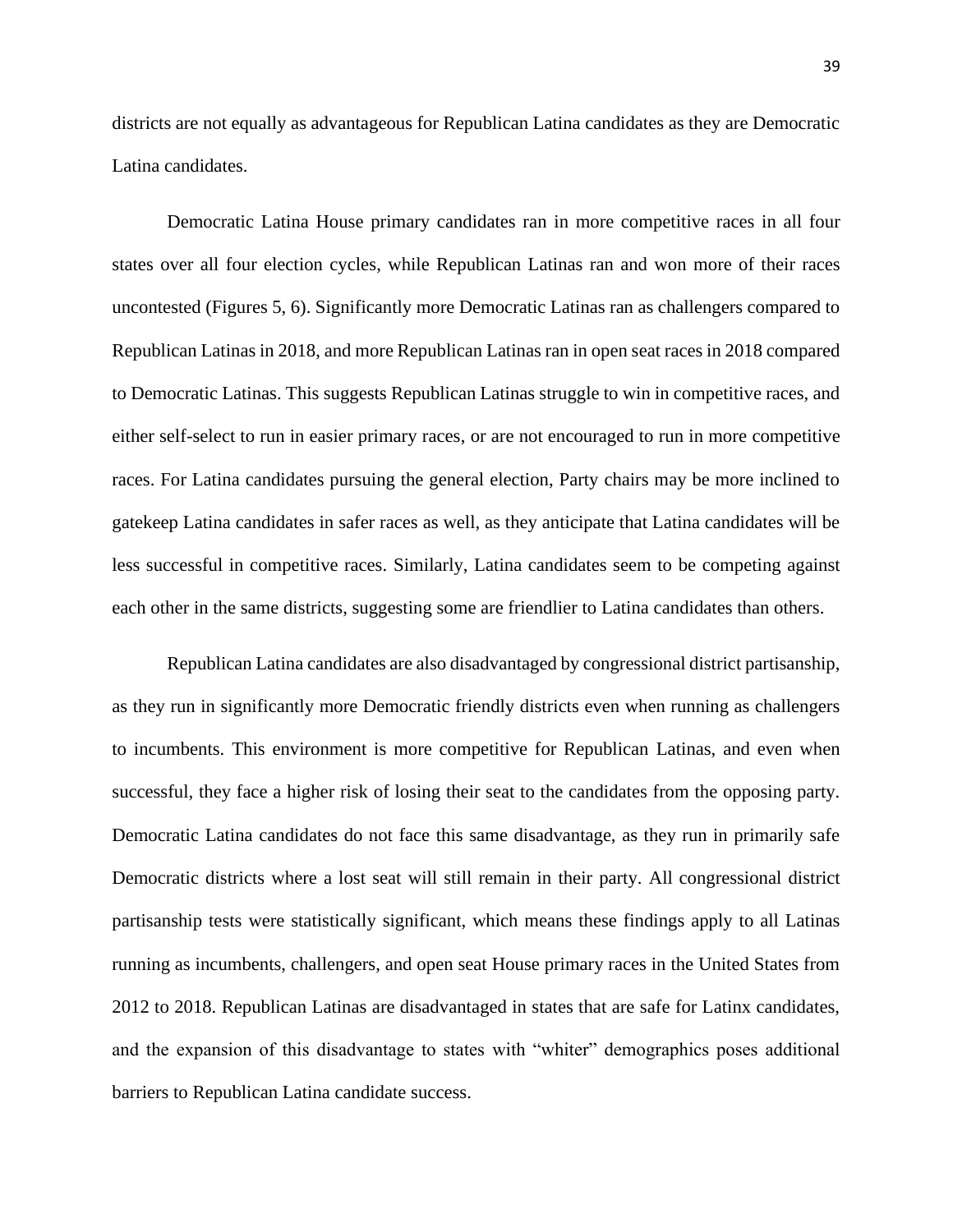The United States claims to have a representative democratic system, yet many minority groups, especially minority women, have yet to see the system work for them. The effect is likely to manifest in a lack of political efficacy, or belief that our system of government works. Racial groups are not monolithic in their beliefs, and conservative Latinx are not presented with candidates that can properly represent their views in Congress. In today's modern political environment characterized by strong anti-immigrant and anti-Latinx rhetoric, it is now more important than ever that the Latinx perspective is heard. Under the Trump presidency, Latinx as a demographic group are more pessimistic about their standing in America, with more Latinas believing the situation is worsening for Latinx than their male counterparts (Lopez et.al., 2019a). The majority of Latinx in the U.S. say it has become more difficult to live in the U.S. as a Latinx, with more Latinas identifying with this sentiment than Latinos (Lopez et.al., 2019a). Finally, Latinx are less optimistic about their financial prospects for the coming years, and for their children in the future, with a gender gap still persistent among Latinas (Lopez et.al., 2019a).

It is important that the underrepresentation of Latinas is known, and that we have a better understanding as to why that is the case. The Republican Party has claimed to make efforts in recruiting more diverse candidate pools, yet this has yet to be seen or fully realized. In Arizona, California, Florida, and Texas Latinas are expected to be more successful in elections due to the larger concentrations of Latinx in those states, and yet few still succeed. In other states where Latinx populations are less dense, Latinas are likely fare far worse in their electoral prospects, and as such are less likely to run for office. If Latinas are going to increase their representation in office *both* parties need to make an obvious and concerted effort to increase inclusivity in their party message, and recruit and support Latina candidates. Conservative Latinx exist in the U.S., and many are left to choose between their political beliefs and their values when voting for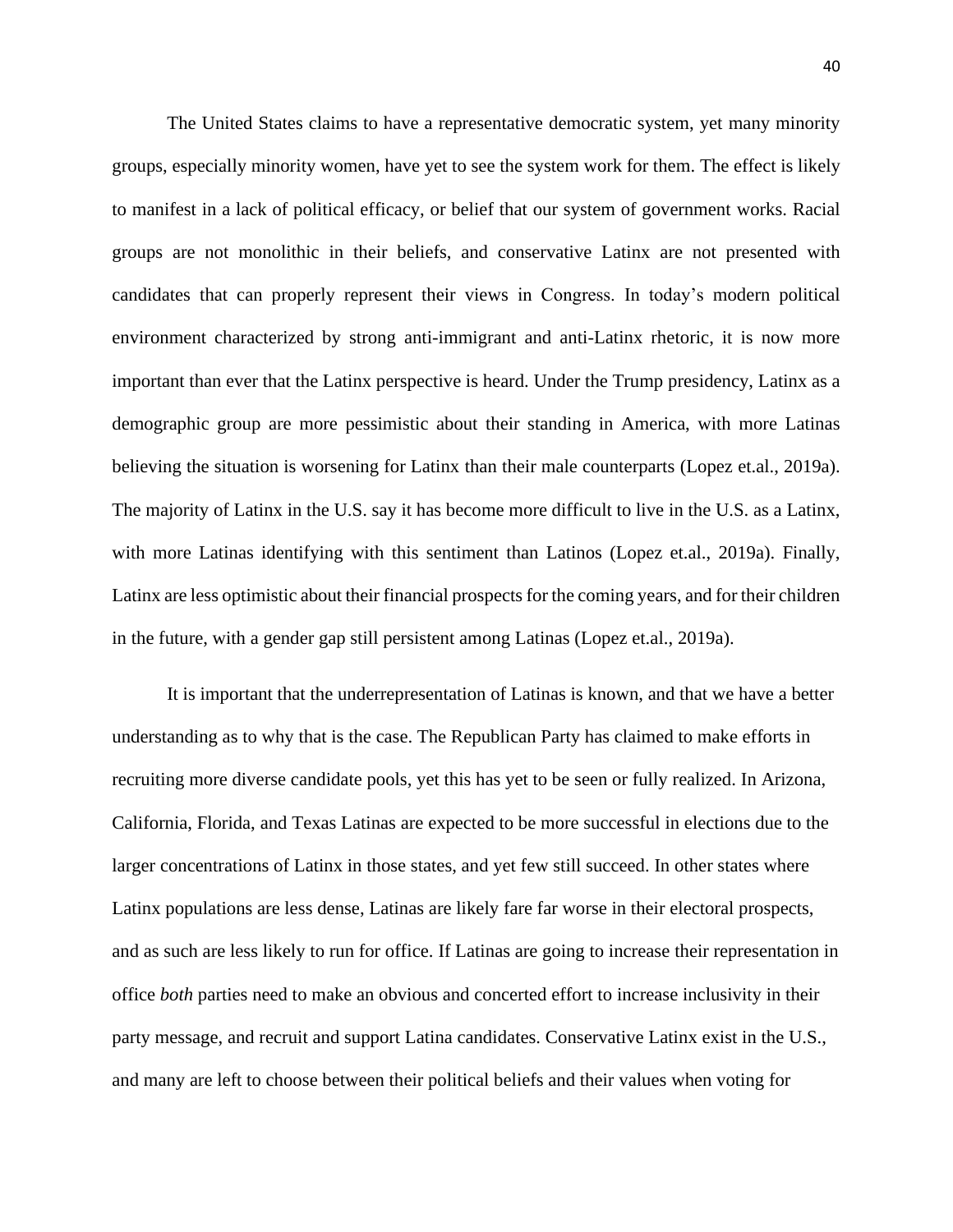Republican candidates who have adopted racist and demeaning rhetoric towards Latinx and immigrant communities. As a representative democracy, it is crucial to the fundamental nature of our political system to ensure that all voices are heard and have the equal opportunity to contribute meaningfully to the operation of our nation.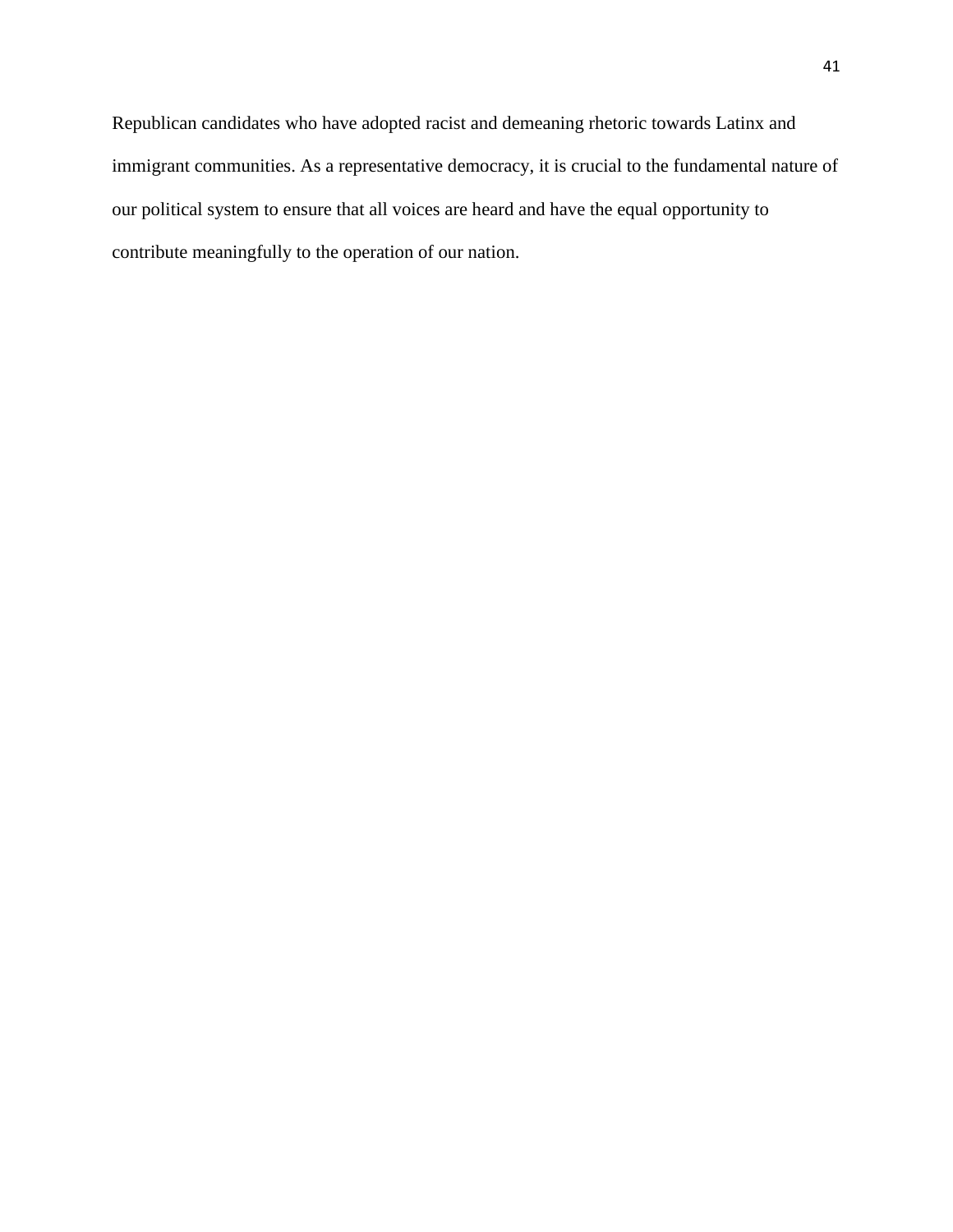#### **Bibliography**

- Barcaglioni, Julieta. (2010). Domestic Violence in the Hispanic Community. *Safe Harbor*, 31 Aug. 2010, Retrieved from [http://safeharborsc.org/domestic-violence-in-the-hispanic](http://safeharborsc.org/domestic-violence-in-the-hispanic-community/)[community/.](http://safeharborsc.org/domestic-violence-in-the-hispanic-community/)
- Barnes, T.D., Cassese, E.C. (2017). American Party Women: A Look at the Gender Gap within Parties. *Political Research Quarterly*, *Vol.* 70(1). Pp.127–14.
- Bejarano, C.E. (2016). New Expectations for Latina State Legislative Representation. In N. Brown and S. A. Gershon. *Distinct Identities: minority women in U.S. politics* (pp.187-200)*.* New York, NY: Routledge.
- Bejarano, C. E. (2014). *The Latina advantage: gender, race, and political success*. Austin: University of Texas Press.
- Bialik, Kristen. (2019). "For the Fifth Time in a Row, the New Congress Is the Most Racially and Ethnically Diverse Ever." *Pew Research Center*, Pew Research Center, 8 Feb. 2019, Retrieved from [https://www.pewresearch.org/fact-tank/2019/02/08/for-the-fifth-time-in-a](https://www.pewresearch.org/fact-tank/2019/02/08/for-the-fifth-time-in-a-row-the-new-congress-is-the-most-racially-and-ethnically-diverse-ever/)[row-the-new-congress-is-the-most-racially-and-ethnically-diverse-ever/.](https://www.pewresearch.org/fact-tank/2019/02/08/for-the-fifth-time-in-a-row-the-new-congress-is-the-most-racially-and-ethnically-diverse-ever/)
- Brown, Anna, and Eileen Patten. (2019). "2012, Hispanics in the United States Statistical Portrait." *Pew Research Center's Hispanic Trends Project*, Pew Research Center, 30 Dec. 2019, Retrieved from [www.pewresearch.org/hispanic/2014/04/29/2012-statistical](http://www.pewresearch.org/hispanic/2014/04/29/2012-statistical-information-on-hispanics-in-united-states/)[information-on-hispanics-in-united-states/.](http://www.pewresearch.org/hispanic/2014/04/29/2012-statistical-information-on-hispanics-in-united-states/)
- Burrell, Barbara C. (1992). "Women Candidates in Open-seat Primaries for the U. S. House: 1968– 1990." *Legislative Studies Quarterly* 17 (4): 493–508.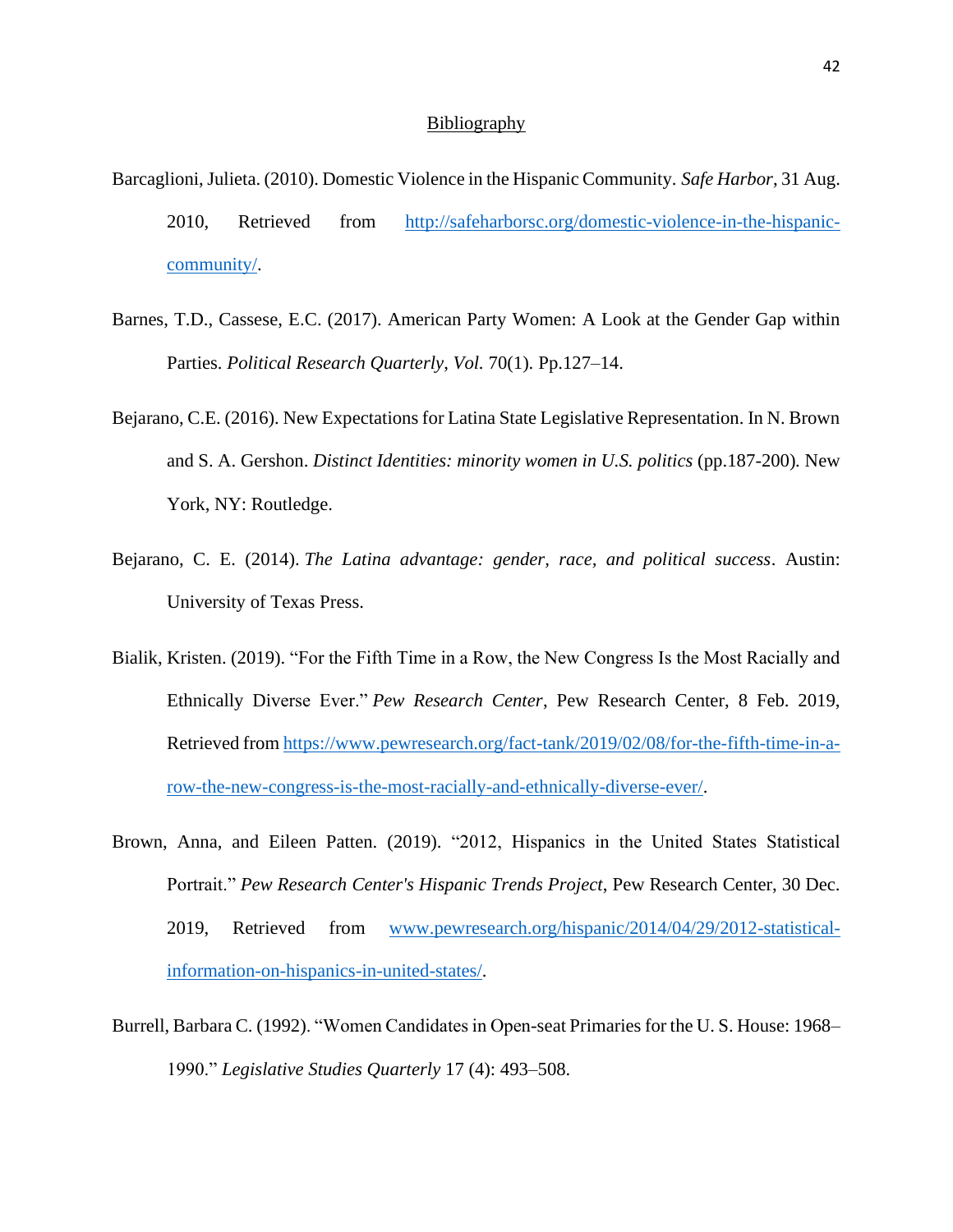- Butler, D.M., Preece, J.R. (2016). "Recruitment and Perceptions of Gender Bias in Party Leader Support." *Political Research Quarterly* 69 (4): 842–851.
- Campbell, Angus. (1966). "Surge and Decline: A Study of Electoral Change". In Campbell, Converse, Miller and Stokes, eds., *Elections and the Political Order.* New York: Wiley
- Campbell, James E. (1993). *The Presidential Pulse of Congressional Elections.* Lexington: University of Kentucky Press.
- Cargile, I.A.M. (2016). "Latina Issues: An Analysis of the Policy Issue Competencies of Latina Candidates." In N. Brown and S. A. Gershon. *Distinct Identities: minority women in U.S. politics* (pp.134-150)*.* New York, NY: Routledge.
- Cargile, I.A.M., Merolla, J.L., and Schroedel, J.R. (2016). "Intersectionality and Latino/a Candidate Evaluation." In S.A., Navarro, L.A., Navarro, and S.L., Hernandez. *Latinas in American Politics* (pp.39-59). Lanham, MD: Lexington Books.
- Caygle, Heather, et al. (2018). "Record-Breaking Number of Women Run for Office." *POLITICO*, POLITICO LLC, 8 Mar. 2018, Retrieved from [www.politico.com/story/2018/03/08/women-rule-midterms-443267.](http://www.politico.com/story/2018/03/08/women-rule-midterms-443267)
- "Clearing the Primary Hurdles." (n.d.). Retrieved January 23, 2020, from <https://www.politicalparity.org/research/primary-hurdles/>
- DeSipio L. (2006). "Latino Civic and Political Participation." National Research Council (US) Panel on Hispanics in the United States; Tienda M, Mitchell F, editors. *Hispanics and the Future of America*. Washington (DC): *National Academies Press (US)*; 2006. 11. Retrieved from<https://www.ncbi.nlm.nih.gov/books/NBK19906/>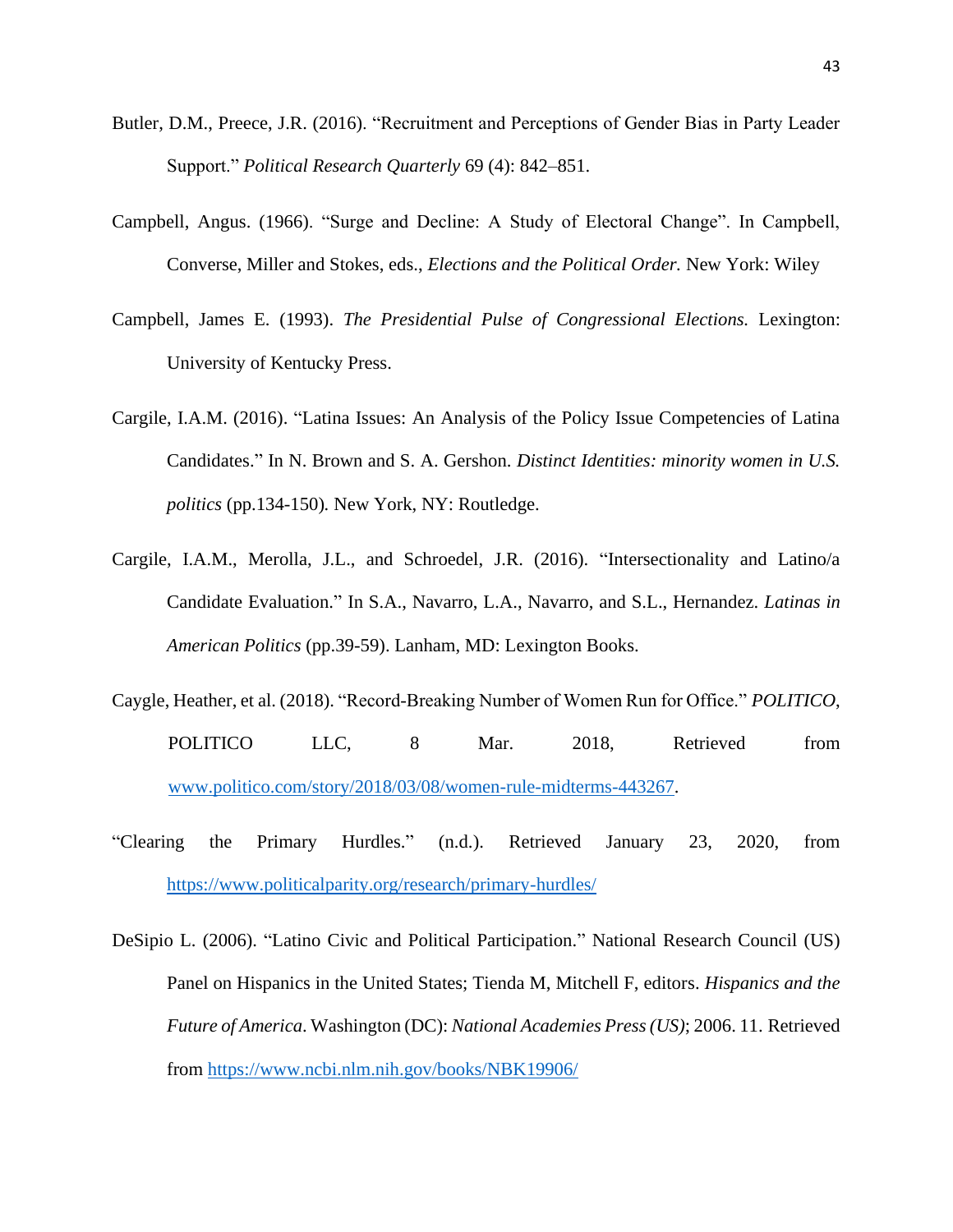- "Demographic and Economic Profiles of Hispanics by State and County, 2014." (2020). *Pew Research Center's Hispanic Trends Project*, Pew Research Center, 2020, Retrieved from [www.pewresearch.org/hispanic/states/state/az.](http://www.pewresearch.org/hispanic/states/state/az)
- Dittmar, Kelly. (2019). "Unfinished Business: Women Running in 2018 and Beyond." *Center for American Women and Politics*, Eagleton Institute of Politics, Rutgers University, New Brunswick, NJ.
- Doherty, D., Dowling, C.M., Miller, M.G. (2019). "Do Local Party Chairs Think Women and Minority Candidates Can Win? Evidence from a Conjoint Experiment." *The Journal of Politics* 81:4, pages 1282-1297.
- Dolan, K. (2010). "The Impact of Gender Stereotyped Evaluations on Support for Women Candidates." *Polit Behav* 32**,** 69–88.<https://doi.org/10.1007/s11109-009-9090-4>
- "Election 2012: Primary Results for Women Candidates." *CAWP,* Center for American Women in Politics, 2012, Retrieved from <https://cawp.rutgers.edu/sites/default/files/resources/can2012results-primary.pdf>
- "Election 2014: Primary Results for Women Candidates." *CAWP*, Center for American Women in Politics, 2014, Retrieved from <https://cawp.rutgers.edu/sites/default/files/resources/can2014results-primary.pdf>
- "Election 2016: List of Women Primary Winners and Losers for U.S. Congress and Statewide Elected Executive Office." *CAWP*, Center for American Women in Politics, 28 May 2019, Retrieved from [https://cawp.rutgers.edu/election-2016-women-primary-winners-losers](https://cawp.rutgers.edu/election-2016-women-primary-winners-losers-us-congress-and-statewide-elected-exec-office)[us-congress-and-statewide-elected-exec-office.](https://cawp.rutgers.edu/election-2016-women-primary-winners-losers-us-congress-and-statewide-elected-exec-office)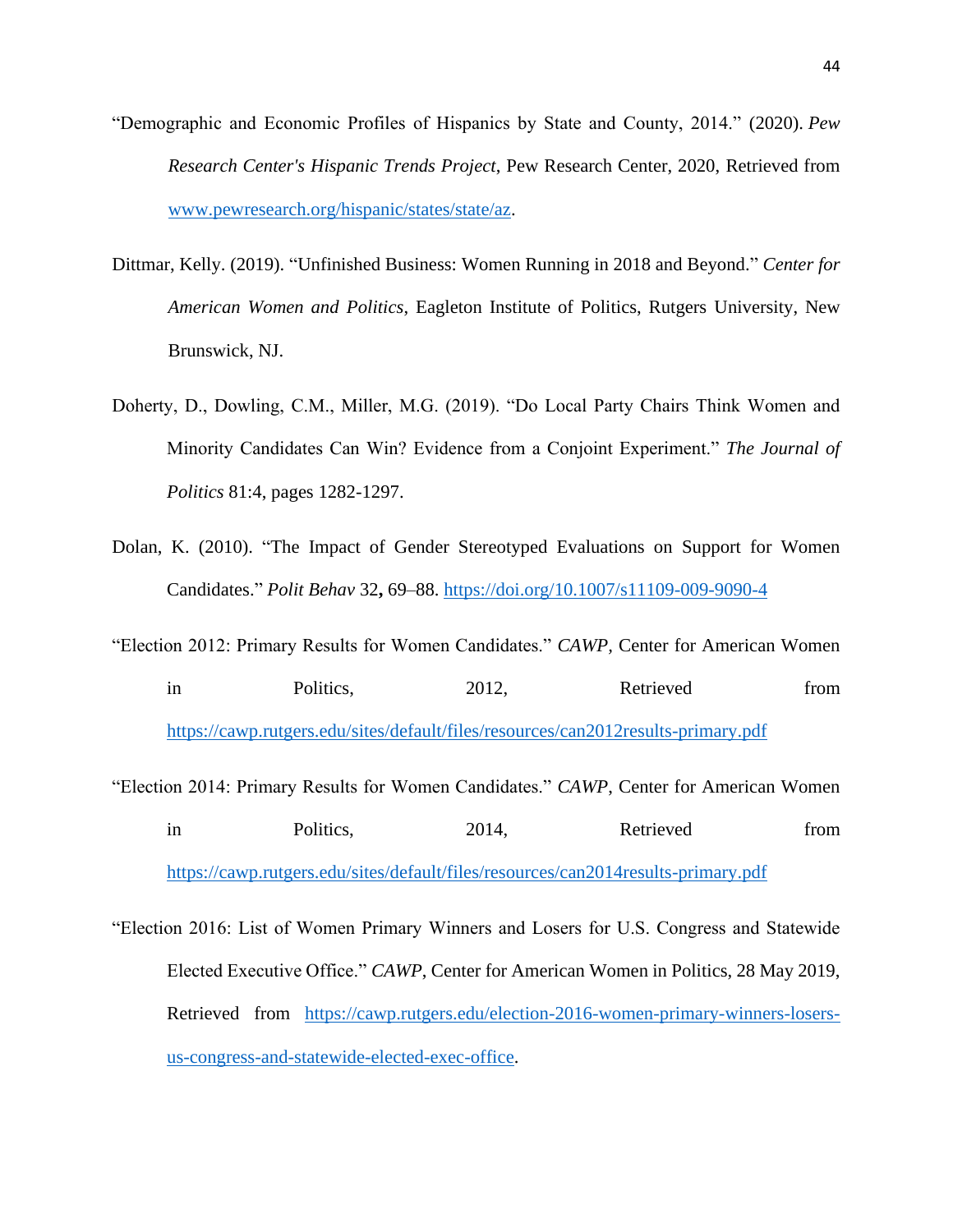Erikson, Robert S. (1988). "The Puzzle of Midterm Loss". *Journal of Politics* 50 (4): 1011-1029.

- Facts on Women of Color in Office. (2019, September 18). Retrieved from [https://cawp.rutgers.edu/fact-sheets-women-color.](https://cawp.rutgers.edu/fact-sheets-women-color)
- Flores, A., Lopez, M. H., & Krogstad, J. M. (2019, July 8). "U.S. Hispanic population reached new high in 2018, but growth has slowed." Retrieved from [https://www.pewresearch.org/fact-tank/2019/07/08/u-s-hispanic-population-reached-new](https://www.pewresearch.org/fact-tank/2019/07/08/u-s-hispanic-population-reached-new-high-in-2018-but-growth-has-slowed/)[high-in-2018-but-growth-has-slowed/.](https://www.pewresearch.org/fact-tank/2019/07/08/u-s-hispanic-population-reached-new-high-in-2018-but-growth-has-slowed/)
- Gangitano, A. (2018, November 8). "There Will Be More Latinos in Congress Than Ever." Retrieved from [https://www.rollcall.com/news/politics/there-will-be-more-latinos-in](https://www.rollcall.com/news/politics/there-will-be-more-latinos-in-congress-than-ever-before)[congress-than-ever-before.](https://www.rollcall.com/news/politics/there-will-be-more-latinos-in-congress-than-ever-before)
- Garcia, J. (2016). "Are There Gender Differences among Latina/os? Exploring Participatory Orientations." In S.A., Navarro, L.A., Navarro, and S.L., Hernandez. *Latinas in American Politics* (pp.3-22). Lanham, MD: Lexington Books.
- Gonzalez, L. and Affigne, T. (2016). "'A Force to Be Reckoned With': Rethinking Latina Leadership and Power." In S.A., Navarro, L.A., Navarro, and S.L., Hernandez. *Latinas in American Politics* (pp.149-180). Lanham, MD: Lexington Books.
- Hassell, H.J.G. (2016). "Party Control of Party Primaries: Party Influence in Nominations for the US Senate." *The Journal of Politics* 78 (1): 75–87.
- Hellwege, J.M., and Sierra, C.M. (2016). "Advantages and Disadvantages for Latina Officeholders: The Case of New Mexico." In S.A., Navarro, L.A., Navarro, and S.L., Hernandez. *Latinas in American Politics* (pp.113-134). Lanham, MD: Lexington Books.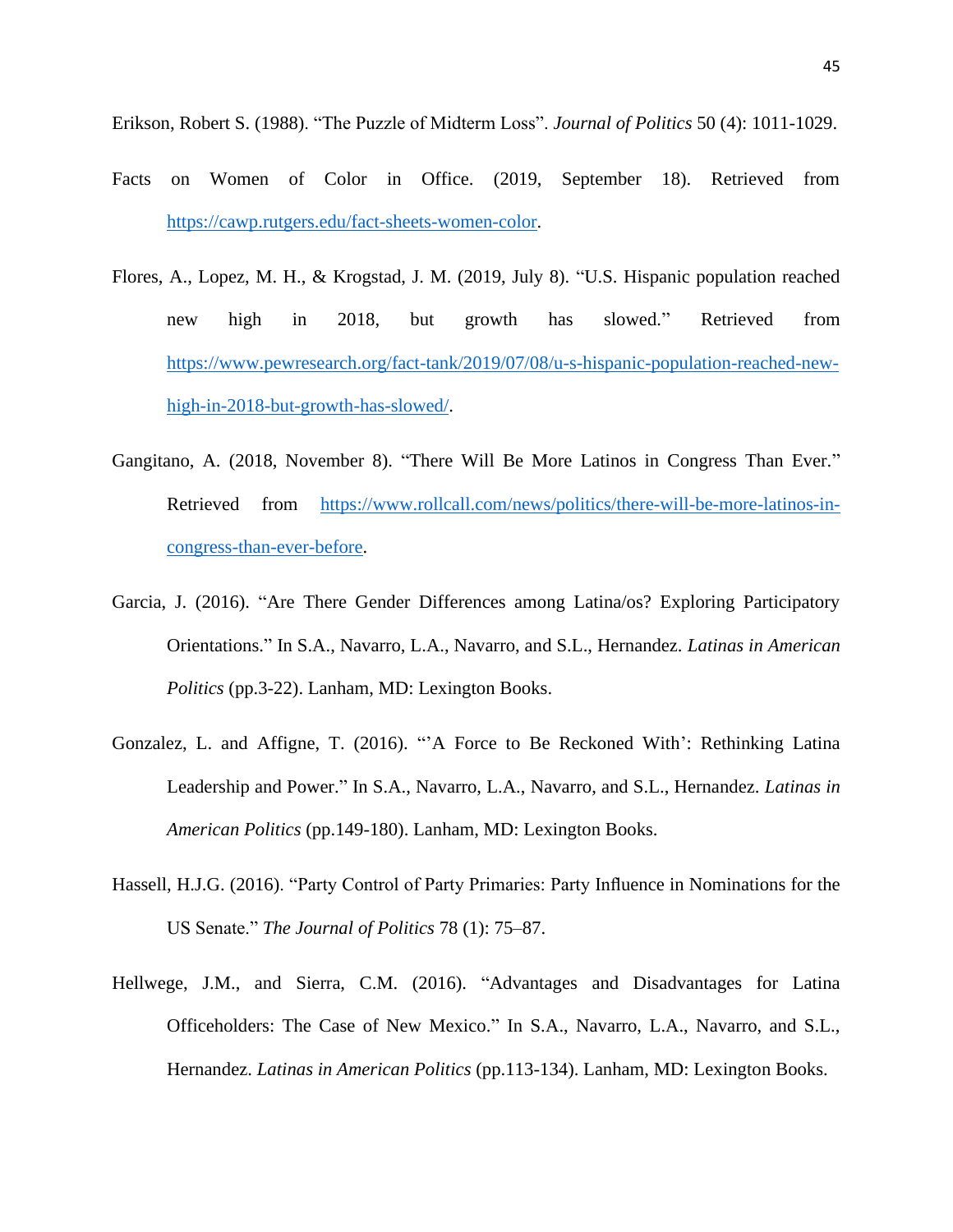- Hinckley, Barbara. (1967). "Interpreting House Midterm Elections: Toward a Measurement of the In-Party's "Expected" Loss of Seats." *American Political Science Review* 61:3, pp. 694- 700.
- "Hispanic Heritage Month 2019." *The United States Census Bureau*, The United States Census Bureau, 9 Oct. 2019, Retrieved from [www.census.gov/newsroom/facts-for](http://www.census.gov/newsroom/facts-for-features/2019/hispanic-heritage-month.html)[features/2019/hispanic-heritage-month.html.](http://www.census.gov/newsroom/facts-for-features/2019/hispanic-heritage-month.html)
- Holman, M.R. (2016). "The Differential Effect of Resources on Political Participation Across Gender and Racial Groups." In N. Brown and S. A. Gershon. *Distinct Identities: minority women in U.S. politics* (pp.13-28)*.* New York, NY: Routledge.
- Holman, M. R. & Schneider, M. C. (2018). "Gender, race, and political ambition: how intersectionality and frames influence interest in political office." *Politics, Groups, and Identities*, 6:2, 264-280, DOI: 10.1080/21565503.2016.1208105
- Lawless, J., & Pearson, K. (2008). "The Primary Reason for Women's Underrepresentation? Reevaluating the Conventional Wisdom." *The Journal of Politics, 70*(1), 67-82. doi:10.1017/s002238160708005x
- Leip, David. (2019a). "2012 Presidential General Election Data." *Dave Leip's Atlas of U.S. Presidential Elections- County Data*, Dave Leip's Atlas of U.S. Elections, LLC, 2019, Retrieved from the state of the state of the state of the state of the state of the state of the state of the state of the state of the state of the state of the state of the state of the state of the state of the state of [https://uselectionatlas.org/RESULTS/data.php?year=2012&datatype=national&def=1&f=](https://uselectionatlas.org/RESULTS/data.php?year=2012&datatype=national&def=1&f=0&off=0&elect=0) [0&off=0&elect=0.](https://uselectionatlas.org/RESULTS/data.php?year=2012&datatype=national&def=1&f=0&off=0&elect=0)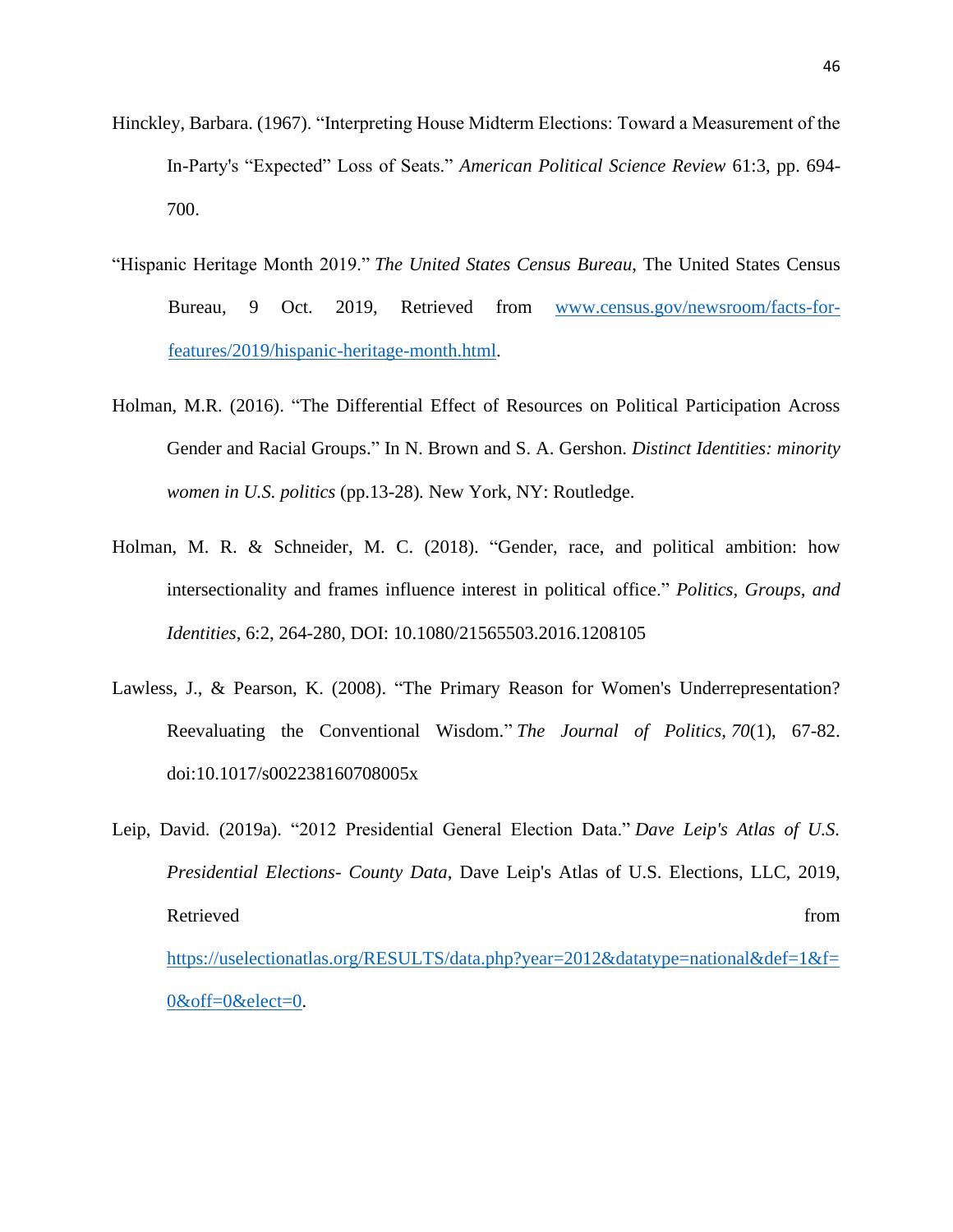- Leip, David. (2019b). "2016 Presidential General Election Results." *Dave Leip's Atlas of U.S. Presidential Elections*, Dave Leip's Atlas of U.S. Elections, LLC, 2019, Retrieved from [https://uselectionatlas.org/RESULTS/index.html.](https://uselectionatlas.org/RESULTS/index.html)
- Lopez, Mark Hugo, et al. (2019a). "Latinos Now More Negative about Their Place in America." *Pew Research Center's Hispanic Trends Project*, Pew Research Center, 30 Dec. 2019, Retrieved from [www.pewresearch.org/hispanic/2018/10/25/latinos-have-become](http://www.pewresearch.org/hispanic/2018/10/25/latinos-have-become-more-pessimistic-about-their-place-in-america/)[more-pessimistic-about-their-place-in-america/.](http://www.pewresearch.org/hispanic/2018/10/25/latinos-have-become-more-pessimistic-about-their-place-in-america/)
- Lopez, Mark Hugo, et al. (2019b). "Latino Views of Immigration Policies in the U.S." *Pew Research Center's Hispanic Trends Project*, Pew Research Center, 31 Dec. 2019, Retrieved from [www.pewresearch.org/hispanic/2018/10/25/views-of-immigration-policy/.](http://www.pewresearch.org/hispanic/2018/10/25/views-of-immigration-policy/)
- López, P.D. (2016). "Latina Differential Consciousness and Race-Gendering in Texas' Legislative Process." In S.A., Navarro, L.A., Navarro, and S.L., Hernandez. *Latinas in American Politics* (pp.181-192). Lanham, MD: Lexington Books.
- Monforti, J.L. and Gershon, S.A. (2016). "Una Ventaja? A Survey Experiment of the Viability of Latina Candidates." In S.A., Navarro, L.A., Navarro, and S.L., Hernandez. *Latinas in American Politics* (pp.23-37). Lanham, MD: Lexington Books.
- Ocampo, A. X. & Ray, J. (2019). "Many are called but few are chosen: the emergence of Latino congressional candidates." *Politics, Groups, and Identities*, DOI: 10.1080/21565503.2019.1629968
- Piscopo, J.M. (2019) ["The limits of leaning in: ambition, recruitment, and candidate training in](https://www.tandfonline.com/doi/abs/10.1080/21565503.2018.1532917)  [comparative perspective.](https://www.tandfonline.com/doi/abs/10.1080/21565503.2018.1532917)" *Politics, Groups and Identities* 7:4, pages 817-828.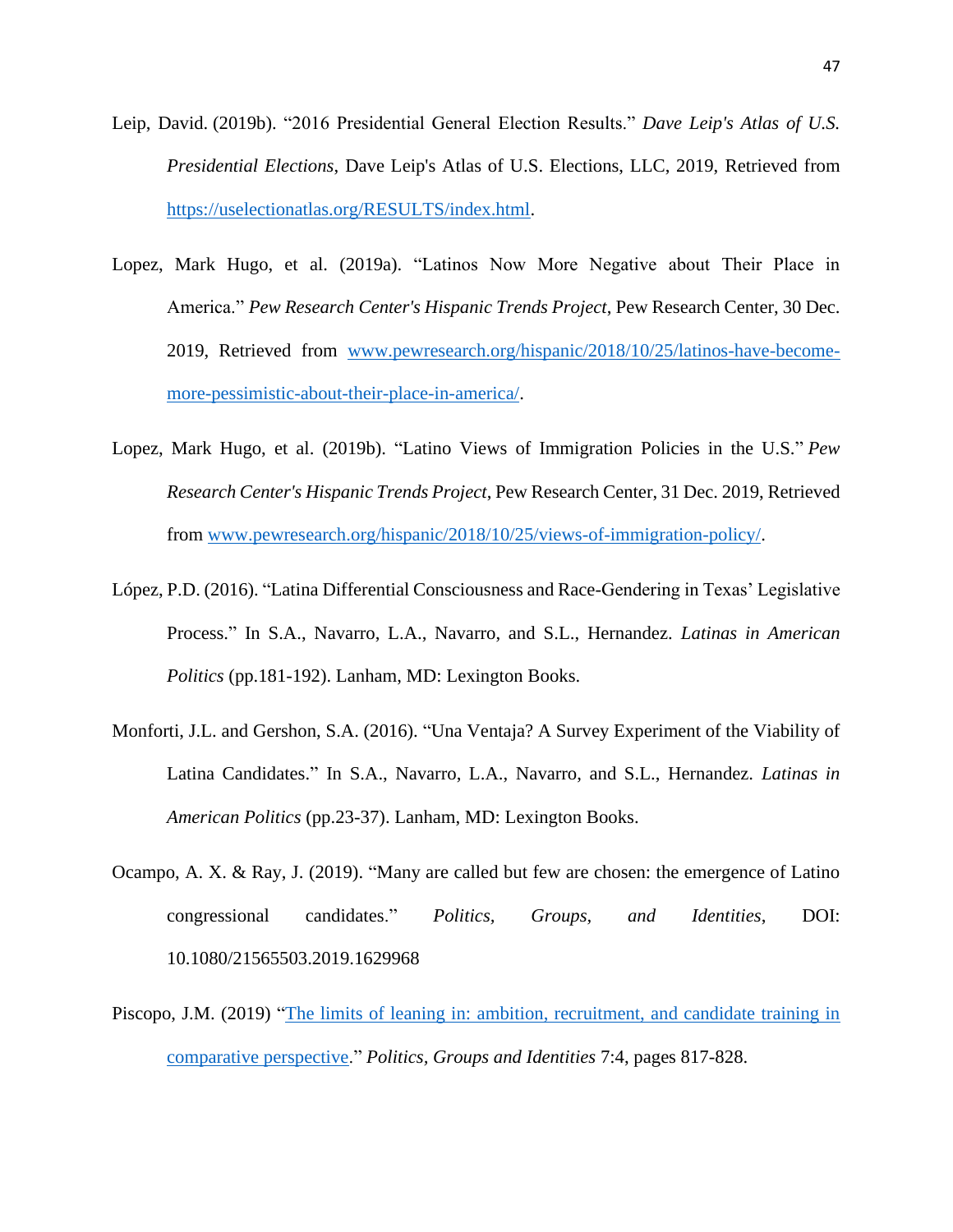- Ramírez, R. and Burlingame, C. (2016). "The Unique Career Path of Latina Legislators, 1990- 2010." In N. Brown and S. A. Gershon. *Distinct Identities: minority women in U.S. politics*  (pp.201-217)*.* New York, NY: Routledge.
- "Record Number of Latinos Sworn in to 116<sup>th</sup> Congress." *NALEO Educational Fund*, 3 Jan. 2019, Retrieved from [https://naleo.org/wp-content/uploads/2019/06/1\\_3\\_19-NEF-Release-on-](https://naleo.org/wp-content/uploads/2019/06/1_3_19-NEF-Release-on-116th-Congress-Final.pdf)[116th-Congress-Final.pdf](https://naleo.org/wp-content/uploads/2019/06/1_3_19-NEF-Release-on-116th-Congress-Final.pdf)
- "Republican National Committee (2012): Growth and Opportunity Project." Retrieved from <https://www.documentcloud.org/documents/624581-rnc-autopsy.html>
- Shah, P., Scott, J., Juenke, E.G. (2019) "Women of color candidates: examining emergence and success in state legislative elections." *Politics, Groups and Identities* 7:2, pages 429-443.
- "Texas' 35th Congressional District Elections, 2012." *Ballotpedia*, Retrieved from [https://ballotpedia.org/Texas'\\_35th\\_Congressional\\_District\\_elections,\\_2012.](https://ballotpedia.org/Texas)
- "U.S. Census Bureau QuickFacts: United States." *Census Bureau QuickFacts*, United States Census Bureau, 2019, Retrieved from [www.census.gov/quickfacts/fact/map/US/RHI725218.](http://www.census.gov/quickfacts/fact/map/US/RHI725218)
- "U.S. Census Bureau QuickFacts: United States." *Census Bureau QuickFacts*, United States Census Bureau, Retrieved from [www.census.gov/quickfacts/fact/table/US/LFE046218.](http://www.census.gov/quickfacts/fact/table/US/LFE046218)
- "United States House of Representatives Elections in Texas, 2018." *Ballotpedia*, Ballotpedia, Retrieved from the state of the state of the state of the state of the state of the state of the state of the state of the state of the state of the state of the state of the state of the state of the state of the state of [https://ballotpedia.org/United\\_States\\_House\\_of\\_Representatives\\_elections\\_in\\_Texas,\\_20](https://ballotpedia.org/United_States_House_of_Representatives_elections_in_Texas,_2018) [18](https://ballotpedia.org/United_States_House_of_Representatives_elections_in_Texas,_2018)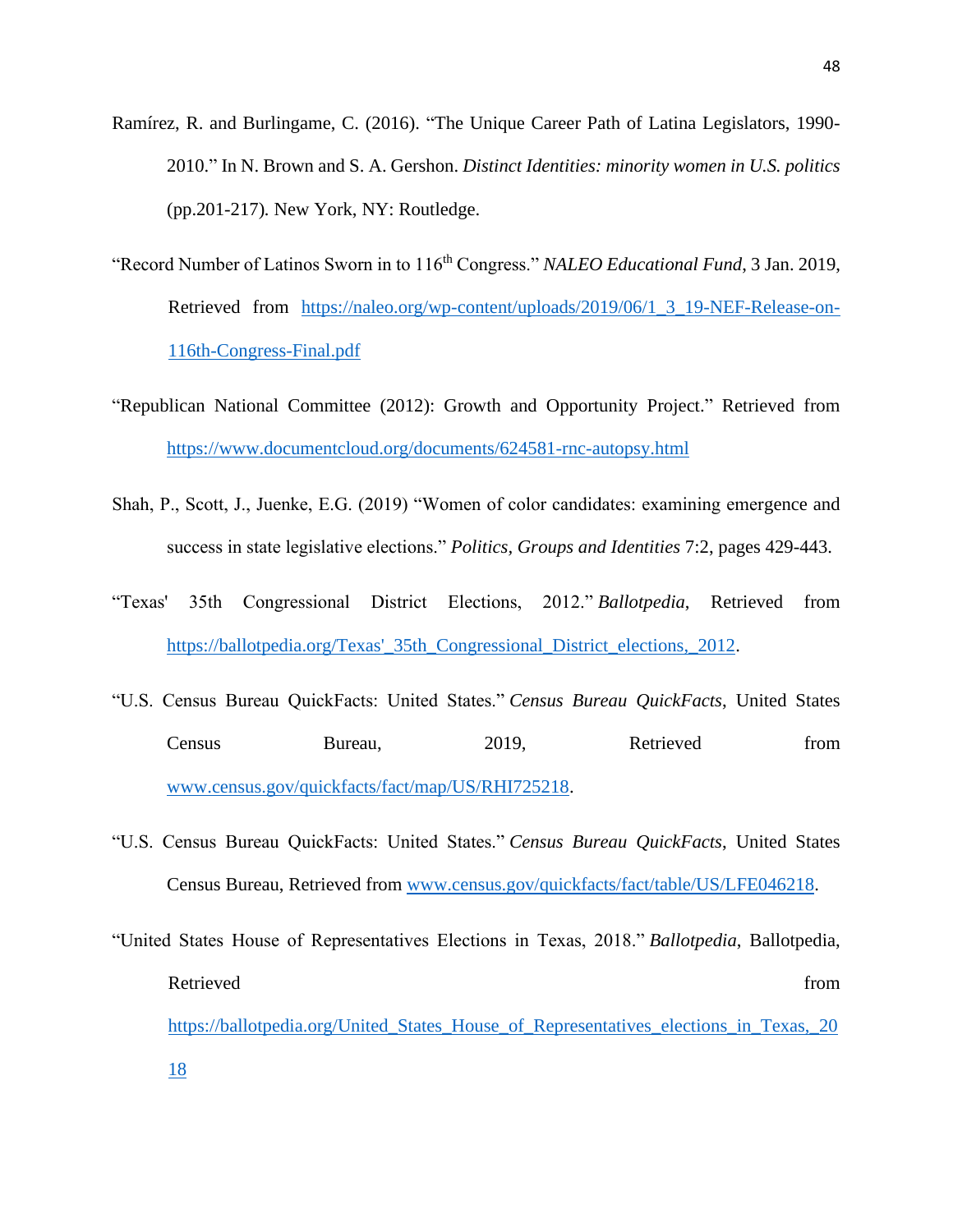- "Vital Statistics on Congress." *Brookings*, Brookings, 10 Apr. 2019, Retrieved from [https://www.brookings.edu/multi-chapter-report/vital-statistics-on-congress/.](https://www.brookings.edu/multi-chapter-report/vital-statistics-on-congress/)
- "Women in the U.S. Congress 2020." *CAWP*, Center for American Women in Politics, 22 Jan. 2020, Retrieved from [https://cawp.rutgers.edu/women-us-congress-2020.](https://cawp.rutgers.edu/women-us-congress-2020)
- "Women of Color in Elective Office 2019." *CAWP*, Rutgers, The State University of New Jersey, 1 Nov. 2019, Retrieved from [https://cawp.rutgers.edu/women-color-elective-office-2019.](https://cawp.rutgers.edu/women-color-elective-office-2019)
- "2012 United States House of Representatives Elections in Florida." *Wikipedia*, Wikimedia Foundation, 24 Nov. 2019, Retrieved from [https://en.wikipedia.org/wiki/2012\\_United\\_States\\_House\\_of\\_Representatives\\_elections\\_i](https://en.wikipedia.org/wiki/2012_United_States_House_of_Representatives_elections_in_Florida) [n\\_Florida.](https://en.wikipedia.org/wiki/2012_United_States_House_of_Representatives_elections_in_Florida)
- "2014 United States House of Representatives Elections in California." *Wikipedia*, Wikimedia Foundation, 17 Jan. 2020, Retrieved from [https://en.wikipedia.org/wiki/2014\\_United\\_States\\_House\\_of\\_Representatives\\_elections\\_i](https://en.wikipedia.org/wiki/2014_United_States_House_of_Representatives_elections_in_California) [n\\_California.](https://en.wikipedia.org/wiki/2014_United_States_House_of_Representatives_elections_in_California)
- "2016 United States House of Representatives Elections in Arizona." *Wikipedia*, Wikimedia Foundation, 12 Jan. 2020, Retrieved from [https://en.wikipedia.org/wiki/2016\\_United\\_States\\_House\\_of\\_Representatives\\_elections\\_i](https://en.wikipedia.org/wiki/2016_United_States_House_of_Representatives_elections_in_Arizona) [n\\_Arizona.](https://en.wikipedia.org/wiki/2016_United_States_House_of_Representatives_elections_in_Arizona)
- "2016 United States House of Representatives Elections in California." *Wikipedia*, Wikimedia Foundation. 17 Nov. 2019. Retrieved from [https://en.wikipedia.org/wiki/2016\\_United\\_States\\_House\\_of\\_Representatives\\_elections\\_i](https://en.wikipedia.org/wiki/2016_United_States_House_of_Representatives_elections_in_California) [n\\_California.](https://en.wikipedia.org/wiki/2016_United_States_House_of_Representatives_elections_in_California)